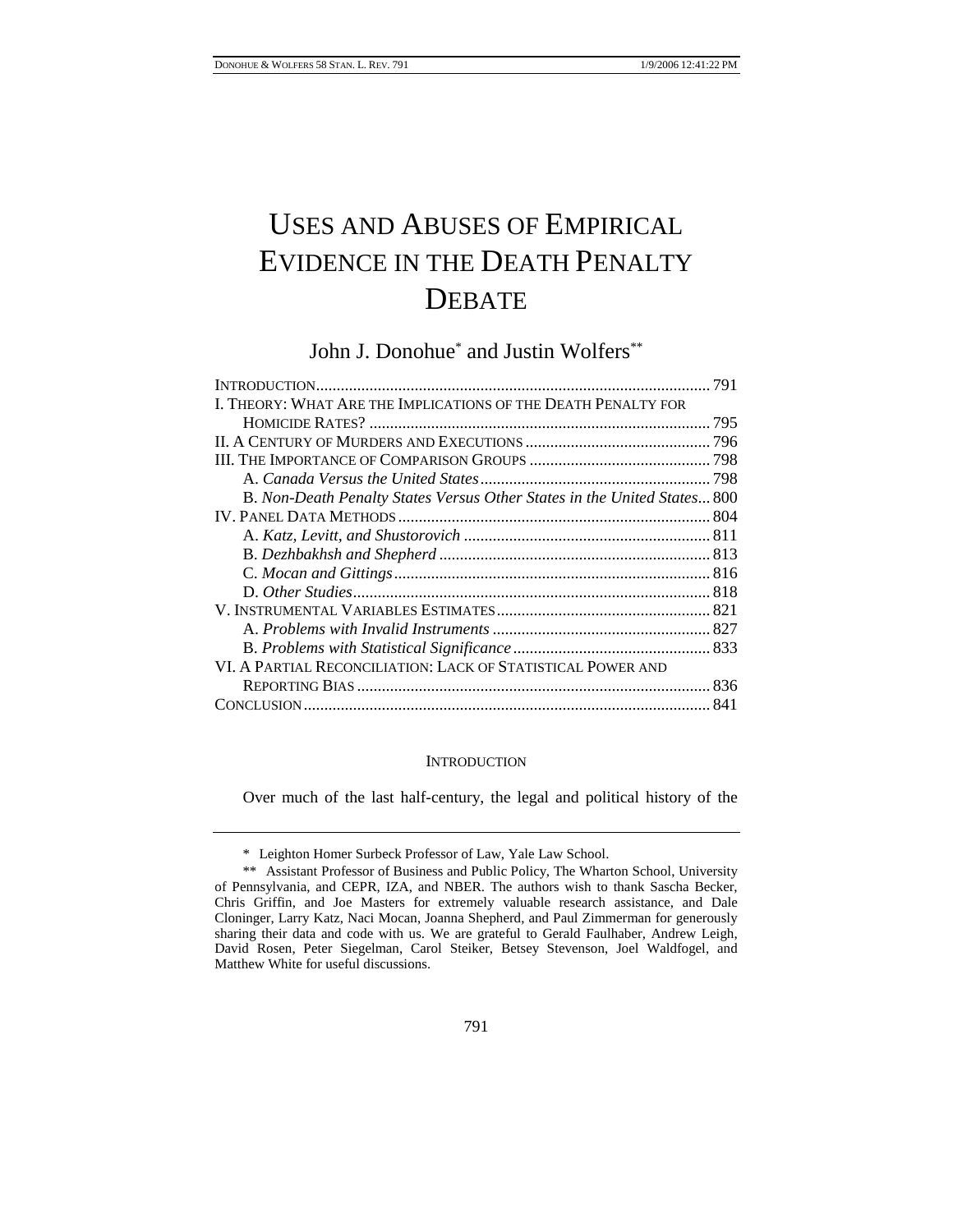death penalty in the United States has closely paralleled the debate within social science about its efficacy as a deterrent. Sociologist Thorsten Sellin's careful comparisons of the evolution of homicide rates in contiguous states from 1920 to 1963 led to doubts about the existence of a deterrent effect caused by the imposition of the death penalty.<sup>1</sup> This work likely contributed to the waning reliance on capital punishment, and executions virtually ceased in the late 1960s. In the 1972 *Furman* decision, the Supreme Court ruled that existing death penalty statutes were unconstitutional.<sup>2</sup> In 1975, Isaac Ehrlich's analysis of national time-series data led him to claim that each execution saved eight lives.<sup>3</sup> Solicitor General Robert Bork cited Ehrlich's work to the Supreme Court a year later, and the Court, while claiming not to have relied on the empirical evidence, ended the death penalty moratorium when it upheld various capital punishment statutes in *Gregg v. Georgia* and related cases.<sup>4</sup> The injection of Ehrlich's conclusions into the legal and public policy arenas, coupled with the academic debate over Ehrlich's methods, led the National Academy of Sciences to issue a 1978 report which argued that the existing evidence in support of a deterrent effect of capital punishment was unpersuasive.<sup>5</sup> Over the next two decades, as a series of academic papers continued to debate the deterrence question, the number of executions gradually increased, albeit to levels much lower than those seen in the first half of the twentieth century.

The current state of the political debate over capital punishment is one of disagreement, controversy, and division. Governor George Ryan of Illinois suspended executions in that state in 2000 and commuted the death sentences of all Illinois death row inmates in 2003.<sup>6</sup> As a number of other jurisdictions were considering similar moratoria, New York's highest court ruled in 2004

<sup>1.</sup> Thorsten Sellin, *Homicides in Retentionist and Abolitionist States*, *in* CAPITAL PUNISHMENT 135 (Thorsten Sellin ed., 1967) [hereinafter Sellin, *Homicides*]; *see also*  Thorsten Sellin, *Experiments with Abolition*, *in* CAPITAL PUNISHMENT, *supra*, at 122.

<sup>2.</sup> Furman v. Georgia, 408 U.S. 238 (1972).

<sup>3.</sup> Isaac Ehrlich, *The Deterrent Effect of Capital Punishment: A Matter of Life and Death*, 65 AM. ECON. REV. 397 (1975).

<sup>4</sup>*. See* Gregg v. Georgia, 428 U.S. 153 (1976). In *Gregg*, Justice Stewart stated, "Although some of the studies suggest that the death penalty may not function as a significantly greater deterrent than lesser penalties, there is no convincing empirical evidence either supporting or refuting this view." *Id.* at 185. Yet, he then asserted: "We may nevertheless assume safely that there are murderers, such as those who act in passion, for whom the threat of death has little or no deterrent effect. But for many others, the death penalty undoubtedly is a significant deterrent." *Id.* Justice Stewart did not clarify whether he believed that murders would increase if convicted murderers who might otherwise be executed instead received sentences of life without parole and, if so, on what basis this might be safely assumed.

<sup>5.</sup> NAT'L ACADEMY OF SCIENCES, DETERRENCE AND INCAPACITATION: ESTIMATING THE EFFECTS OF CRIMINAL SANCTIONS ON CRIME RATES (Alfred Blumstein et al. eds., 1978) [hereinafter DETERRENCE AND INCAPACITATION].

<sup>6.</sup> John Biemer, *Death Penalty Reforms Lauded*, CHI. TRIB., Nov. 24, 2003, at M1.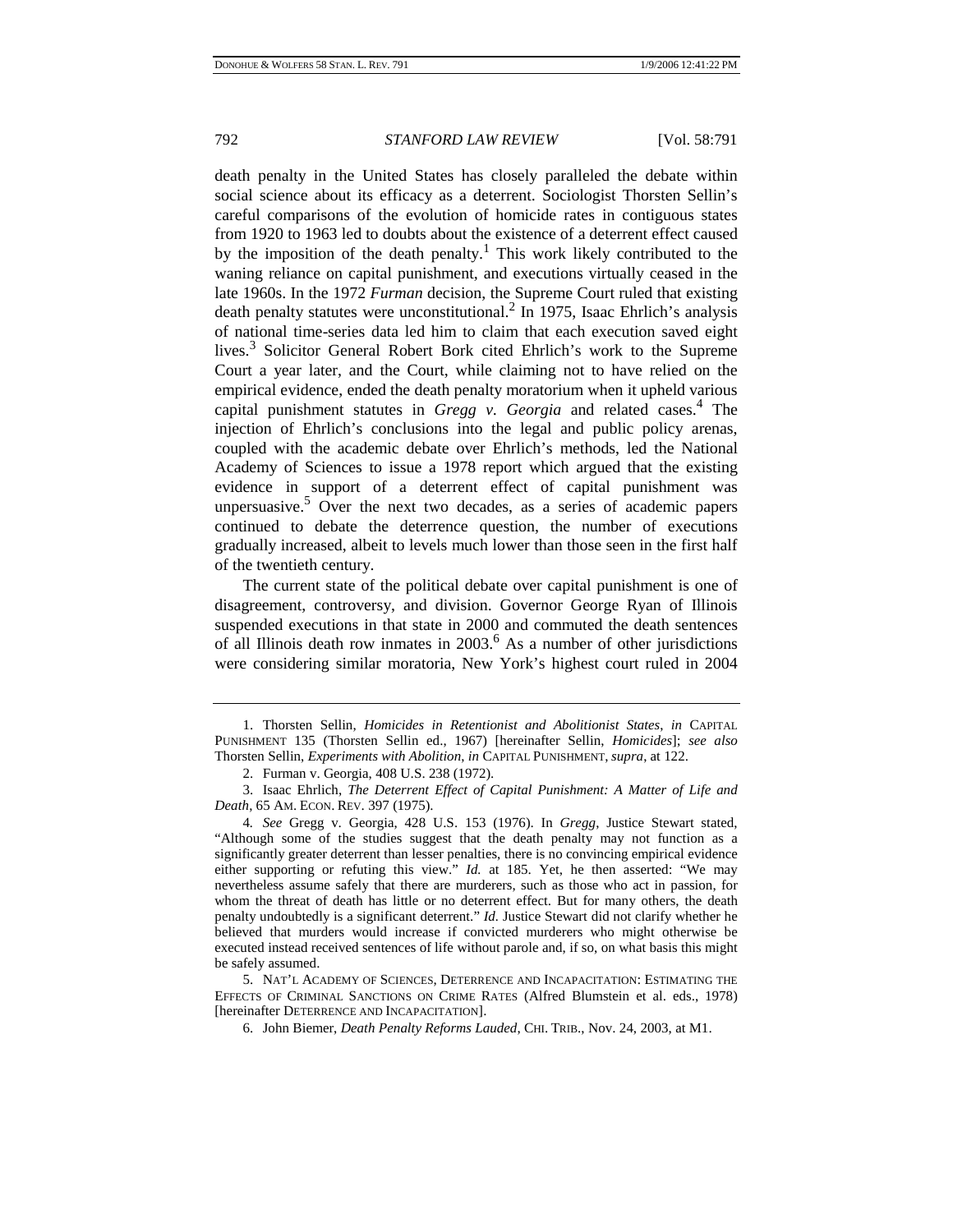that the state's death penalty statute was unconstitutional.<sup>7</sup> Executions in California are virtually nonexistent, although the state continues to add prisoners to death row at a rapid pace.<sup>8</sup> Meanwhile, executions continue apace in Texas, which accounts for over one-third of all post-*Gregg* executions.<sup>9</sup>

A host of more recent academic studies has examined the death penalty over the last decade, with mixed results. While Lawrence Katz, Steven Levitt, and Ellen Shustorovich found no robust evidence of deterrence,  $10$  several researchers claim to have uncovered compelling evidence to the contrary.<sup>11</sup> This latter research appears to have found favor with Cass Sunstein and Adrian Vermeule, who describe it as "powerful"<sup>12</sup> and "impressive,"<sup>13</sup> and they refer to "many decades' worth of data about [capital punishment's] deterrent effects."<sup>14</sup> While Sunstein and Vermeule claim not to endorse any specific analysis, these "sophisticated multiple regression studies"<sup>15</sup> are "[t]he foundation for [their] argument,"16 and they specifically rely on many of the recent studies that we will reexamine as buttressing their premise that "capital

10. Lawrence Katz, Steven D. Levitt & Ellen Shustorovich, *Prison Conditions, Capital Punishment, and Deterrence*, 5 AM. L. & ECON. REV. 318 (2003).

11. *See* Hashem Dezhbakhsh, Paul H. Rubin & Joanna M. Shepherd, *Does Capital Punishment Have a Deterrent Effect? New Evidence from Postmoratorium Panel Data*, 5 AM. L. & ECON. REV. 344 (2003); H. Naci Mocan & R. Kaj Gittings, *Getting Off Death Row: Commuted Sentences and the Deterrent Effect of Capital Punishment*, 46 J.L. & ECON. 453, 453 (2003); Paul R. Zimmerman, *State Executions, Deterrence, and the Incidence of Murder*, 7 J. APPLIED ECON. 163, 163 (2004).

Joanna Shepherd, an author of several studies finding a deterrent effect, has recently argued before Congress that recent research has created a "strong consensus among economists that capital punishment deters crime," going so far as to claim that "[t]he studies are unanimous." *Terrorist Penalties Enhancement Act of 2003: Hearing on H.R. 2934 Before the Subcomm. on Crime, Terrorism, and Homeland Security of the H. Comm. on the Judiciary*, 108th Cong. 10-11 (2004), *available at* http://judiciary.house.gov/media/pdfs/ printers/108th/93224.pdf. Upon further probing from the committee chairman about "the findings of anti-death penalty advocates that are 180 degrees from your conclusions," *id.* at 24, Shepherd responded:

There may be people on the other side that rely on older papers and studies that use outdated statistical techniques or older data, but all of the modern economic studies in the past decade have found a deterrent effect. So I am not sure what the other people are relying on.

12. Cass R. Sunstein & Adrian Vermeule, *Is Capital Punishment Morally Required? Acts, Omissions, and Life-Life Tradeoffs*, 58 STAN. L. REV. 703, 706 (2005) (in this Issue).

16*. Id.* at 706.

<sup>7.</sup> William Glaberson, *4-3 Ruling Effectively Halts Death Penalty in New York*, N.Y. TIMES, June 25, 2004, at A1.

<sup>8.</sup> By the end of 2004, California's death row population was the highest in the country (637 inmates). *See* THOMAS P. BONCZAR & TRACY L. SNELL, BUREAU OF JUSTICE STATISTICS, CAPITAL PUNISHMENT, 2004, at 1 (2005).

<sup>9.</sup> *See id.* at 9.

*Id.* 

<sup>13</sup>*. Id.* at 713.

<sup>14</sup>*. Id.* at 737.

<sup>15</sup>*. Id.* at 711.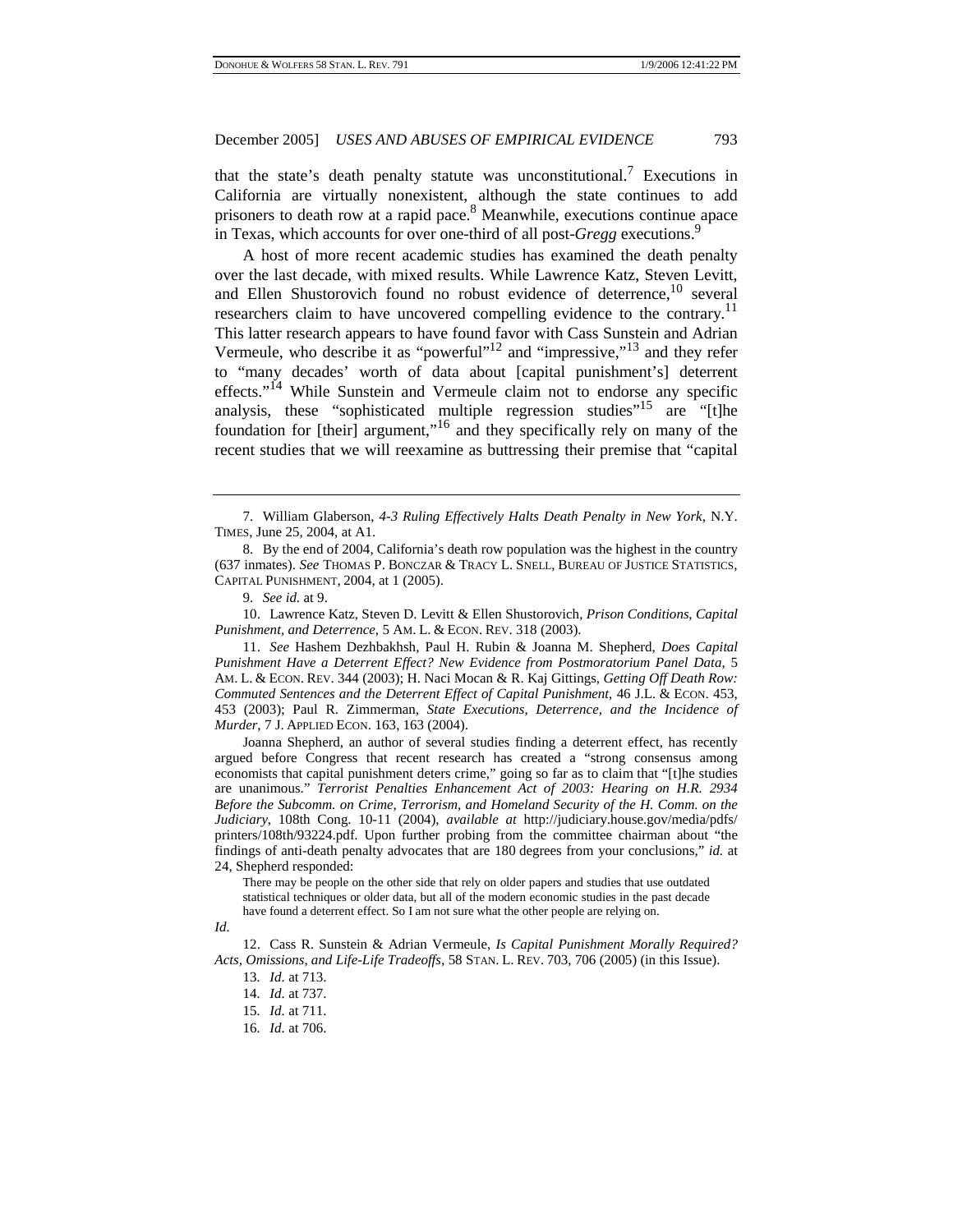punishment powerfully deters killings."17 This empirical evidence leads to the heart of their claim that it would be irresponsible for government to fail to act upon the studies and vigorously prosecute the death penalty. Carol Steiker has offered a considered response to this claim based on moral theory;<sup>18</sup> by contrast, we are interested in exploring its empirical premise.

Thus, our aim in this Article is to provide a thorough assessment of the statistical evidence on this important public policy issue and to understand better the conflicting evidence. We test the sensitivity of existing studies in a number of intuitively plausible ways—testing their robustness to alternative sample periods, comparison groups, control variables, functional forms, and estimators. We find that the existing evidence for deterrence is surprisingly fragile, and even small changes in specifications yield dramatically different results. Our key insight is that the death penalty—at least as it has been implemented in the United States since *Gregg* ended the moratorium on executions—is applied so rarely that the number of homicides it can plausibly have caused or deterred cannot be reliably disentangled from the large year-toyear changes in the homicide rate caused by other factors. Our estimates suggest not just "reasonable doubt" about whether there is any deterrent effect of the death penalty, but profound uncertainty. We are confident that the effects are not large, but we remain unsure even of whether they are positive or negative. The difficulty is not just one of statistical significance: whether one measures positive or negative effects of the death penalty is extremely sensitive to very small changes in econometric specifications. Moreover, we are pessimistic that existing data can resolve this uncertainty.

We begin in the next Part by sketching the relevant economic theories of crime and the difficulties in identifying their effects. We then begin our tour of the statistical evidence. Part II analyzes aggregate time-series evidence. Part III analyzes first differences—the change in homicide rates that occurs following death penalty reforms. In Part IV, we turn to panel data analysis, and Part V analyzes the key instrumental variables estimates. Part VI contains our attempt at reconciling the conflicting evidence, assessing the limited precision with which we might be able to pin down the deterrent effect of the death penalty with existing data. Our organizing theme involves an attempt to examine the evidence compiled by previous scholars with the aim of highlighting the ways in which this evidence can both provide insight but also potentially mislead policy analysts.

<sup>17</sup>*. Id.* at 738.

<sup>18</sup>*.* Carol S. Steiker, *No, Capital Punishment Is Not Morally Required: Deterrence, Deontology, and the Death Penalty*, 58 STAN. L. REV. 751 (2005) (in this Issue).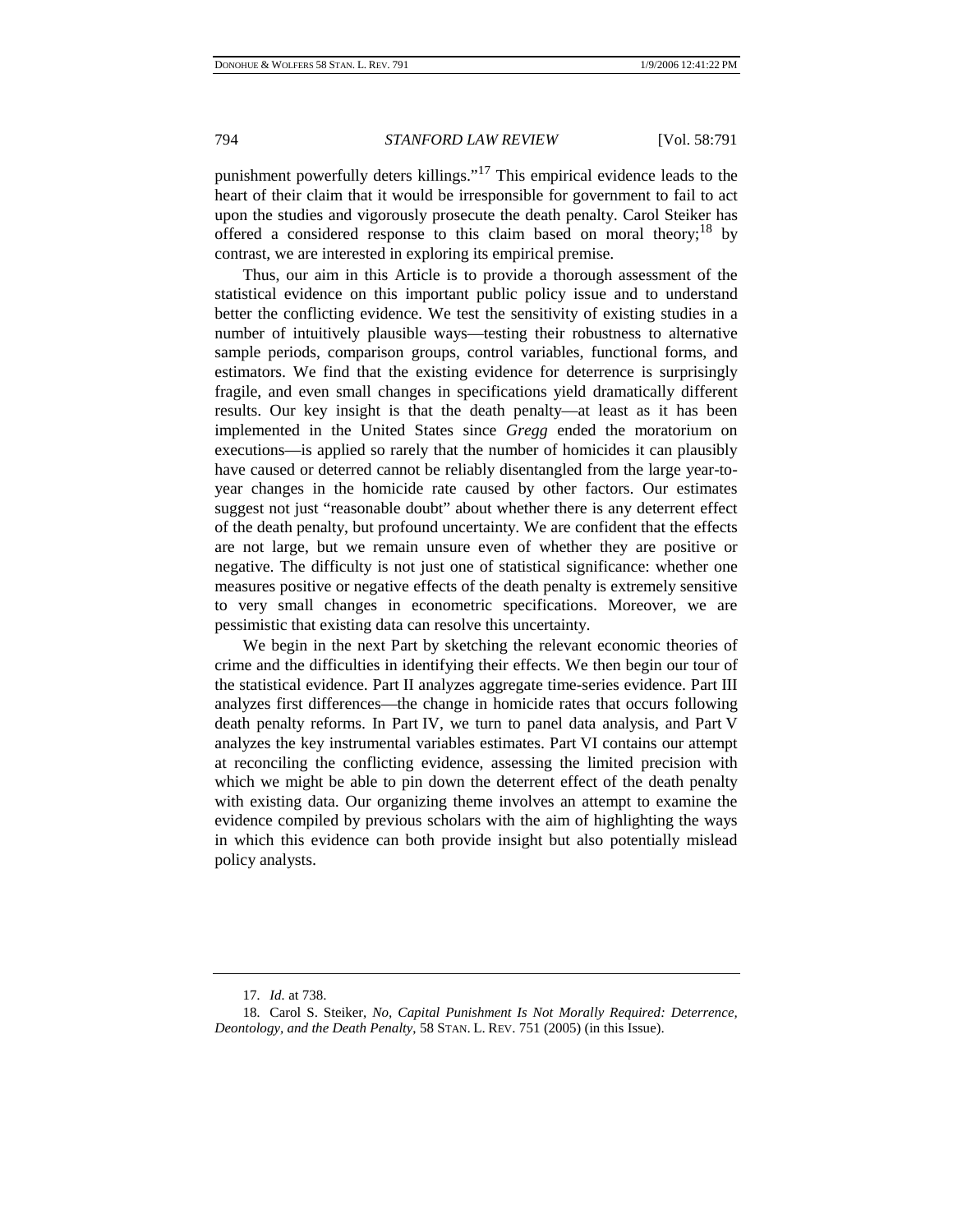### I. THEORY: WHAT ARE THE IMPLICATIONS OF THE DEATH PENALTY FOR HOMICIDE RATES?

The theoretical premise underlying the deterrence argument is simple: raise the price of murder for criminals, and you will get less of it. In general, the death penalty raises the price of homicide as long as execution is worse than life imprisonment for most potential murderers.<sup>19</sup>

While this argument is qualitatively reasonable, its quantitative significance may be minor. In 2003, there were 16,503 homicides (including nonnegligent manslaughter), but only 144 inmates were sentenced to death. $^{20}$ Moreover, of the 3374 inmates on death row at the beginning of the year, only 65 were executed. $21$  Thus, not only did very few homicides lead to a death sentence, but the prospect of execution did not greatly affect the life expectancy of death row inmates. Indeed, Katz, Levitt, and Shustorovich have made this point quite directly, arguing that "the execution rate on death row is only twice the death rate from accidents and violence among all American men" and that the death rate on death row is plausibly lower than the death rate of violent criminals not on death row.<sup>22</sup> As such they conclude that "it is hard to believe that in modern America the fear of execution would be a driving force in a rational criminal's calculus."23 Moreover, even if there were a deterrent effect, capital punishment is sufficiently expensive<sup>24</sup> that it may potentially divert

24*. Public Policy Choices and Deterrence and the Death Penalty: A Critical Review of New Evidence: Hearing on H. B. 3834 Before the Joint Comm. on Judiciary of Mass. Leg.*  (July 14, 2005) (statement of Jeffrey Fagan) [hereinafter Fagan Statement] (citing an array of studies documenting the high cost of capital cases compared to a sentence of life without parole), *available at* http://www.deathpenaltyinfo.org/MassTestimonyFagan.pdf.

<sup>19.</sup> The general rule is subject to a caveat. Once a criminal has already committed enough murders to get the maximum penalty, marginal deterrence is lost by a death penalty regime. At that point, the cost of killing to avoid capture goes to zero, and the death penalty may increase incentives to kill to avoid execution.

<sup>20.</sup> FED. BUREAU OF INVESTIGATION, CRIME IN THE UNITED STATES 15 (2003), *available at* http://www.fbi.gov/ucr/03cius.htm; *see also* BONCZAR & SNELL, *supra* note 8, at 1.

<sup>21.</sup> BONCZAR & SNELL, *supra* note 8, at 1.

<sup>22.</sup> Katz, Levitt & Shustorovich, *supra* note 10, at 318-19.

<sup>23</sup>*. Id.* at 320. On the other hand, even if criminals are not effective calculators, the vivid character of the death penalty might give criminals pause to a greater degree than its likely risk of implementation alone would warrant. The recent literature suggests two possibilities: (1) many individuals treat events with small likelihoods of occurrence as having zero probability, which would mean that the highly unlikely event of execution would essentially have a zero possibility of deterring instead of just a very small likelihood of deterring; and (2) certain catastrophic events that occur with low frequency are given greater prominence in decisionmaking than their likelihood warrants if individuals are given frequent vivid reminders of these events, which could conceivably make the death penalty more of a deterrent than a rational calculation of the risk such as that offered by Katz, Levitt, and Shustorovich would suggest. *See* ROBERT COOTER & THOMAS ULEN, LAW AND ECONOMICS 351 (4th ed. 2004). Again, only empirical investigation can answer the question of which effect would be more dominant on potential murderers.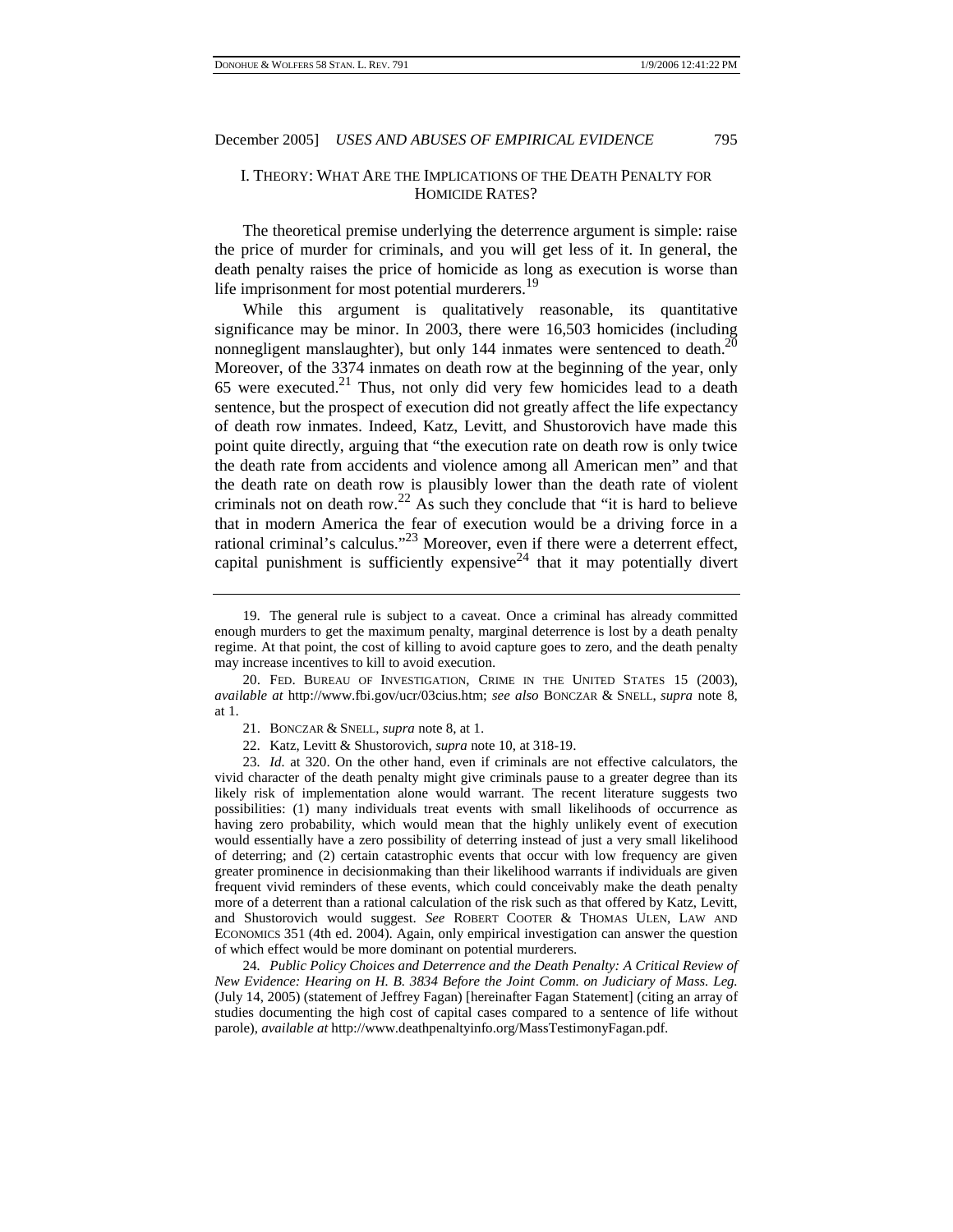resources away from more effective crime prevention strategies.

A more sociological approach notes that there may be social spillovers as state-sanctioned executions cheapen the value of life, potentially demonstrating that deadly retribution is socially acceptable. Thus, executions may actually stimulate more homicide through the so-called "brutalization effect."<sup>25</sup> With theory inconclusive, we now turn to examining the data.

### II. A CENTURY OF MURDERS AND EXECUTIONS

Several of the early studies of the death penalty were based on analysis of the aggregate U.S. time-series data. Figure 1 depicts the homicide and execution rates for the United States over the last century.<sup>26</sup> Because data issues can be a concern with crime data, we present two series for homicides one from the Uniform Crime Reports and the other compiled from Vital Statistics sources, based on death certificates.<sup>27</sup>

No clear correlation between homicides and executions emerges from this long time series. In the first decade of the twentieth century, execution and homicide rates seemed roughly uncorrelated, followed by a decade of divergence as executions fell sharply and homicides trended up. Then for the next forty years, execution and homicide rates again tended to move together first rising together during the 1920s and 1930s, and then falling together in the 1940s and 1950s. As the death penalty fell into disuse in the 1960s, the homicide rate rose sharply. The death penalty moratorium that began with *Furman* in 1972 and ended with *Gregg* in 1976 appears to have been a period in which the homicide rate rose. The homicide rate then remained high and variable through the 1980s while the rate of executions rose. Finally, homicides dropped dramatically during the 1990s. By any measure, the resumption of the death penalty in recent decades has been fairly minor, and both the level of the execution rate and its year-to-year changes are tiny: since 1960 the proportion of homicides resulting in execution ranged from 0% to 3%. By contrast, there was much greater variation in execution rates over the previous sixty years, when the execution rate ranged from 2.5% to 18%. This immediately hints that—even with modern econometric methods—it is unlikely that the last few

<sup>25.</sup> William J. Bowers & Glenn L. Pierce, *Deterrence or Brutalization? What Is the Effect of Executions?*, 26 CRIME & DELINQ. 453 (1980); *see also* Steiker, *supra* note 18, at 786-89 (discussing the "brutalization effect" as initially brought up in Sunstein and Vermeule's article (Sunstein & Vermeule, *supra* note 12, at 713 n.37, 745 & n.125)).

<sup>26.</sup> The execution data come from the Espy file. *See* M. WATT ESPY & JOHN ORTIZ SMYKLA, ICPSR STUDY NO. 8451, EXECUTIONS IN THE UNITED STATES, 1608-2002: THE ESPY FILE (2004) [hereinafter ESPY FILE], *available at* http://webapp.icpsr.umich.edu/ cocoon/NACJD-STUDY/08451.xml.

<sup>27.</sup> Given the incomplete nature of Vital Statistics reporting in the first half of the century, we rely on Douglas Eckberg's estimates of the homicide rate. *See* Douglas Lee Eckberg, *Estimates of Early Twentieth-Century U.S. Homicide Rates: An Econometric Forecasting Approach*, 32 DEMOGRAPHY 1 (1995).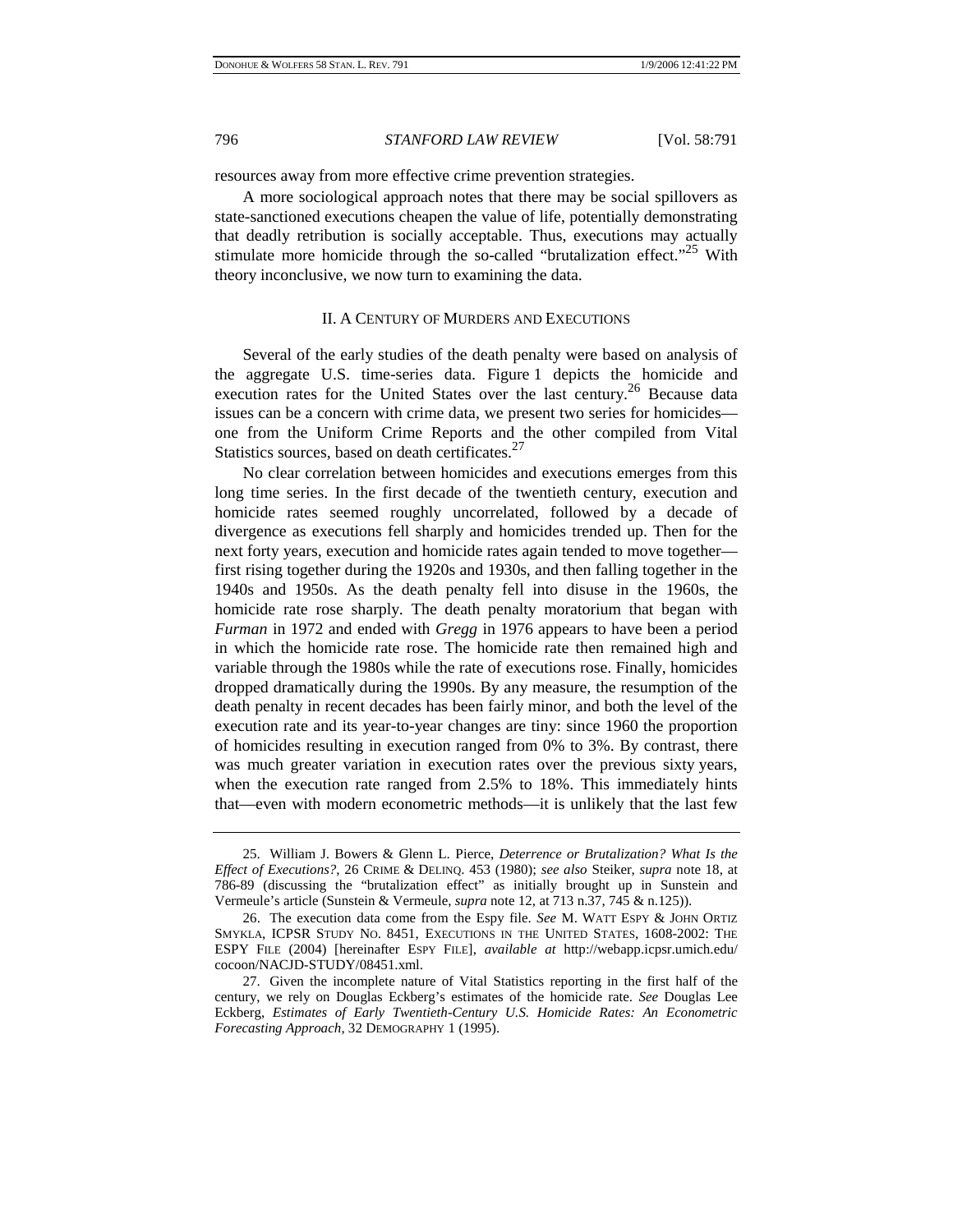

#### Figure 1. Homicides and Execution in the United States

decades generated enough variation in execution rates to overturn earlier conclusions about the deterrent effect of capital punishment.

This simple chart reconciles many of the conflicting results from the death penalty literature. Ehrlich's provocative 1975 paper argued that he could isolate the movements in the homicide rate caused by changing execution policies, concluding that each execution deterred an average of eight homicides.<sup>28</sup> Passell and Taylor showed that Ehrlich's result relied heavily on movements from 1963 to 1969.<sup>29</sup> When they limited the Ehrlich model to the period from 1935 to 1962, they found no deterrent effect.<sup>30</sup> Indeed, this led the subsequent National Academy of Sciences report to argue that "the real contribution to the strength of Ehrlich's statistical findings lies in the simple graph of the upsurge of the homicide rate after 1962, coupled with the fall in the execution rate in the same period."<sup>31</sup> While Ehrlich's contribution involved a sophisticated econometric technique, the National Academy report went on to note that his "whole statistical story lies in this simple pairing of these observations and not in the theoretical utility model, the econometric type specification, or the use of best econometric method. Everything else is relatively superficial and

<sup>28</sup>*.* Ehrlich, *supra* note 3, at 414.

<sup>29.</sup> Peter Passell & John B. Taylor, *The Deterrent Effect of Capital Punishment: Another View*, 67 AM. ECON. REV. 445 (1977).

<sup>30</sup>*. Id.* at 447.

<sup>31.</sup> Lawrence R. Klein et al., *The Deterrent Effect of Capital Punishment: An Assessment of the Estimates*, *in* DETERRENCE AND INCAPACITATION, *supra* note 5, at 336, 344.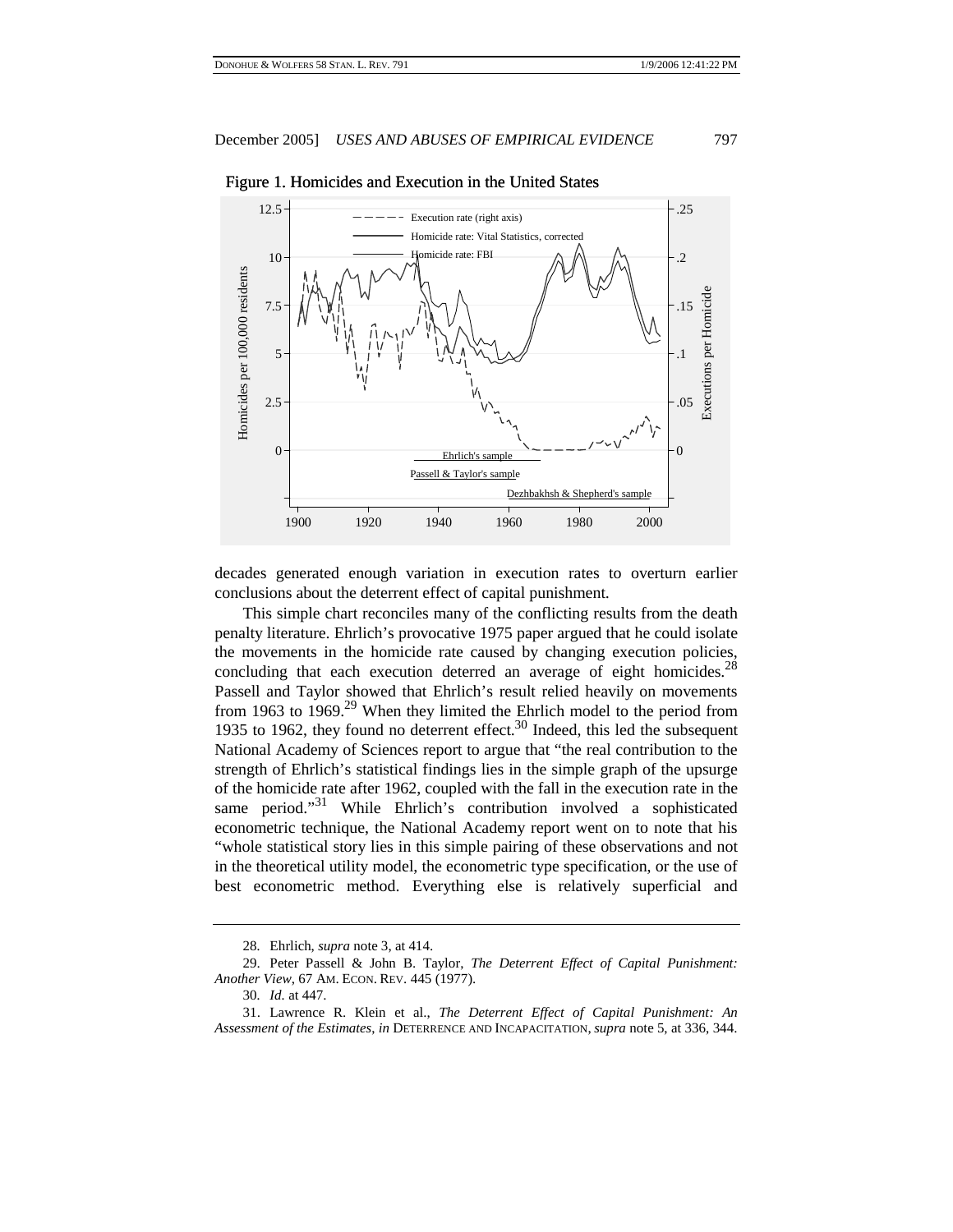dominated by this simple statistical observation."<sup>32</sup>

Most recently, Dezhbakhsh and Shepherd have analyzed national timeseries data from 1960 to 2000. In light of Figure 1, it is not surprising that they find a strong negative relationship between executions and the homicide rate.<sup>33</sup> While they do not report their results in terms of lives saved per execution, their estimates suggest that each execution reduces the homicide rate by about 0.05 homicides per 100,000 people, which translates to around 150 (!) fewer homicides per execution.

Why does the correlation between executions and homicides vary so much over time? One possibility is simply that the deterrent effect has truly changed over time and that capital punishment has suddenly become very effective starting in the 1990s. If so, more recent estimates are obviously to be preferred. If anything, however, administration of the death penalty has become both slower and execution methods less vivid, which would lead one to expect that any deterrent effect would be weakened in this period. Alternatively it may be that despite efforts in all of these studies to control for a range of social and economic trends, other omitted factors are preventing the relationship between executions and homicides from being correctly captured. To illustrate that these factors are indeed omitted from national time-series analyses, we introduce comparison groups into the analysis.

#### III. THE IMPORTANCE OF COMPARISON GROUPS

As economists have come to understand how difficult it is to control convincingly for all relevant factors, many have lost faith in the ability of pure time-series analysis to isolate causal relationships. An alternative approach borrows a page from medical studies, emphasizing the importance of comparing results among those groups or regions receiving the "treatment" of the death penalty with a comparison group that is untreated, but otherwise susceptible to similar influences (a "placebo" or "control group"). If the execution rate is driving the homicide rate, then one should not expect to see a similar pattern in the homicide time series for these comparison groups.

#### A. *Canada Versus the United States*

Given its proximity and different pattern of reliance on capital punishment, Canada presents an interesting comparison group for the United States, and Figure 2 compares the evolution of their homicide rates through time. The

<sup>32</sup>*. Id.*

<sup>33.</sup> Hashem Dezhbakhsh & Joanna M. Shepherd, *The Deterrent Effect of Capital Punishment: Evidence from a "Judicial Experiment"* tbls.3 & 4 (Am. Law & Econ. Ass'n Working Paper No. 18, 2004), *available at* http://law.bepress.com/cgi/viewcontent.cgi? article=1017&context=alea (last visited Dec. 4, 2005).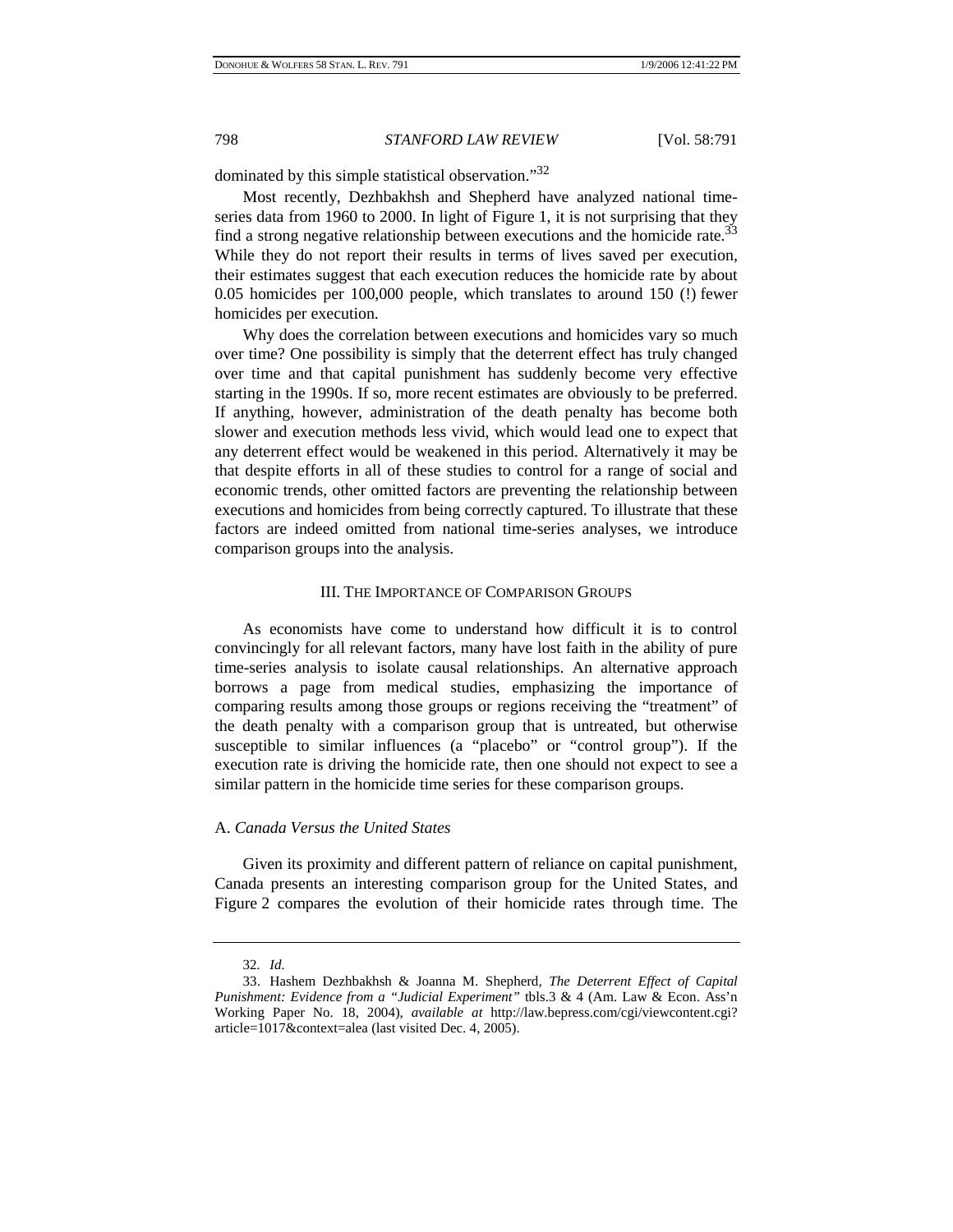

Figure 2. Homicide Rates and the Death Penalty in the United States and Canada

Canadian homicide rate (right axis) is roughly one-third as high and one-third as variable as the rate in the United States (left axis).

The most striking finding is that the homicide rate in Canada has moved in virtual lockstep with the rate in the United States, while approaches to the death penalty have diverged sharply. Both countries employed the death penalty in the 1950s, and the homicide trends were largely similar. However, in 1961, Canada severely restricted its application of the death penalty (to those who committed premeditated murder and murder of a police officer only); in 1967, capital punishment was further restricted to apply only to the murder of on-duty law enforcement personnel.<sup>34</sup> As a result of these restrictions, no executions have occurred in Canada since 1962. Nonetheless, homicide rates in both the United States and Canada continued to move in lockstep. The *Furman* case in 1972 led to a death penalty moratorium in the United States. While many death penalty advocates attribute the subsequent sharp rise in homicides to this moratorium, a similar rise is equally evident in Canada, which was obviously unaffected by this U.S. Supreme Court decision. In 1976, the capital punishment policies of the two countries diverged even more sharply: the *Gregg* decision led to the reinstatement of the death penalty in the United States, while the death penalty was dropped from the Canadian criminal code.<sup>35</sup> Over the subsequent two decades, homicide rates remained high in the United

<sup>34</sup>*. See* DEP'T OF JUSTICE OF CANADA, FACT SHEET: CAPITAL PUNISHMENT IN CANADA (providing information on the history of the death penalty in Canada), *available at* http://canada.justice.gc.ca/en/news/fs/2003/doc\_30896.html (last visited Nov. 21, 2005).

<sup>35.</sup> JOHN W. EKSTEDT & CURT T. GRIFFITHS, CORRECTIONS IN CANADA: POLICY AND PRACTICE 402 (2d ed. 1988).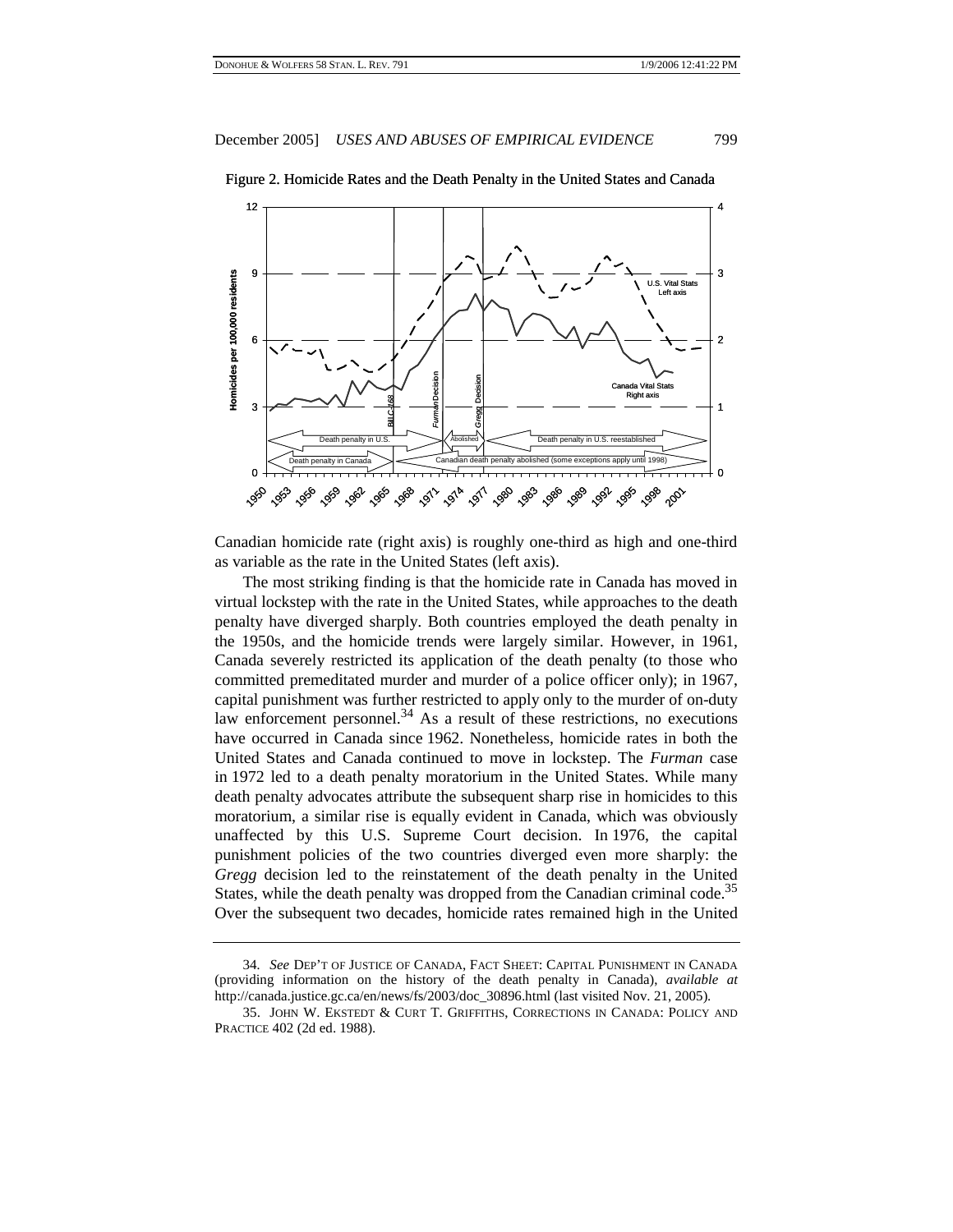States while they fell in Canada. It is only over the last decade that homicide rates have started to decline in the United States, a fact that is difficult to attribute to reforms occurring decades earlier.

The Canadian move towards abolition is also interesting because it represented a major policy shock: prior to abolition, the proportion of murderers executed in Canada was considerably higher than that in the United States.<sup>36</sup> Of course, one might still be concerned that Canada is not quite an appropriate comparison group—perhaps Canada-specific factors were driving its homicide rate down following the abolition of its death penalty, back up during the U.S. moratorium, and back down over the ensuing period effectively hiding the effects of execution-related changes. As such, it might be worth considering an alternative comparison group that is more clearly subject to the same set of economic and social trends.

### B. *Non-Death Penalty States Versus Other States in the United States*

Naturally, those states that have never had the death penalty should be unaffected by changes in death penalty policy throughout the rest of the country. Figure 3 facilitates the comparison of homicide rates across states that should be influenced by changes in death penalty law and practice from those that should not.

We begin by considering the cleanest comparison group: there are six states that have not had the death penalty on the books at any point in our 1960 to 2000 sample. Deterrence in these states was unaffected by either the *Gregg* or *Furman* decisions, and hence homicide rates in these states are a useful baseline for comparing the evolution of the homicide rates in other states. The remaining states are considered "treatment" states because either *Gregg* abolished their existing death penalties or *Furman* enabled their subsequent reinstatement (or, more commonly, both). Again, the most striking finding is

<sup>36.</sup> A comparison of the Canadian abolition experiment with the post-*Furman* Texas experiment is instructive. Over the two decades prior to abolition, the annual number of homicides in Canada fluctuated from around 150 to 250. *See Homicides*, DAILY, Oct. 1, 2003, *available at* http://www.statcan.ca/Daily/English/031001/d031001a.htm. From the 1970s to the 1990s, the number of murders in Texas was about ten times larger, fluctuating from 1200 to 2500 per year, despite having only half the population of Canada. *See* FED. BUREAU OF INVESTIGATION, *supra* note 20, at 15.

However, the number of executions was fairly similar: roughly seven per year in both Canada and Texas during the respective periods. Specifically, Canada had 148 executions for the years 1943 to 1962 (two decades before the policy change), or an average of 7.4 executions per year. *See* Richard Clark, Executions in Canada from Confederation to Abolition, *available at* http://www.geocities.com/richard.clark32@btinternet.com/canada. html (last visited Nov. 21, 2005). From 1977 to 1996 (two decades after the moratorium), Texas averaged seven executions per year. *See* ESPY FILE, *supra* note 26. As a result, the change in the likelihood that a homicide would result in execution caused by the Canadian death penalty abolition is an order of magnitude larger than that caused by Texas's reinstatement.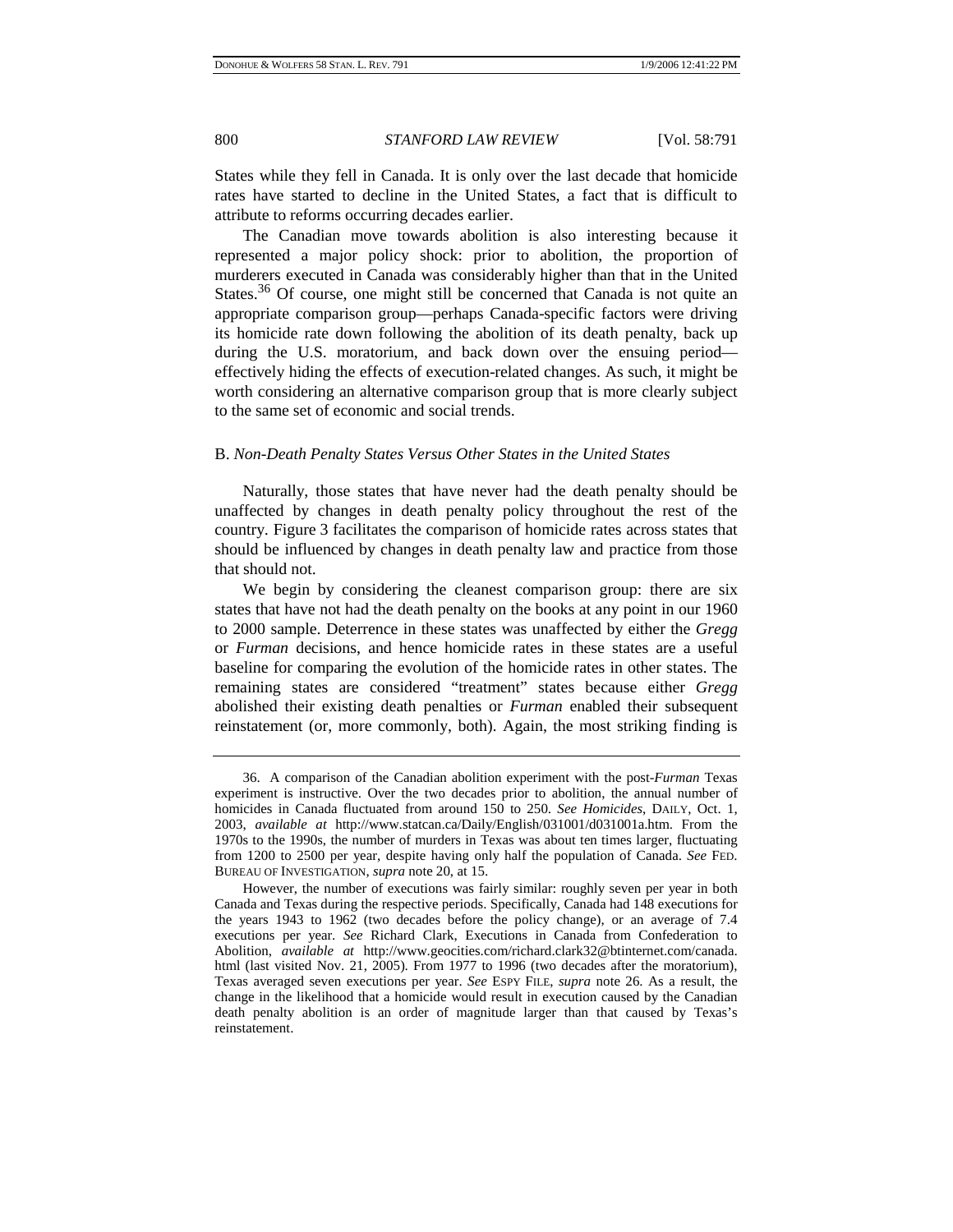

Figure 3. Homicide Rates in the United States Homicide Rates in the United States

the close co-movement of homicide rates in these two groups of states. Both sets of states experienced higher homicide rates during the death penalty moratorium than over the subsequent decade; the gap widened for the subsequent decade and narrowed only in the late 1990s. It is very difficult to find evidence of deterrence in these Supreme Court-mandated natural experiments that the death penalty has any causal effects at all on the homicide rate. Clearly, most of the action in homicide rates in the United States is unrelated to capital punishment.

The lesson from examining these time-series data is that it is crucial to take account of the fact that most of the variation in homicide rates is driven by factors that are common to both death penalty and non-death penalty states, and to both the United States and Canada. The empirical difficulty is that these factors may be spuriously correlated with executions, and hence the plausibility of any attempt to isolate the causal effect of executions rests heavily on either finding useful comparison groups or convincingly controlling for these other factors.

This issue is particularly relevant to Dezhbakhsh and Shepherd's analysis of changes in capital punishment laws. These authors present a series of beforeand-after comparisons, focusing *only* on states that abolished the death penalty<sup>37</sup> or *only* on states adopting the death penalty.<sup>38</sup> Unfortunately, by

<sup>37.</sup> Dezhbakhsh & Shepherd, *supra* note 33, at tbl.5.

<sup>38.</sup> *Id.* at tbl.6.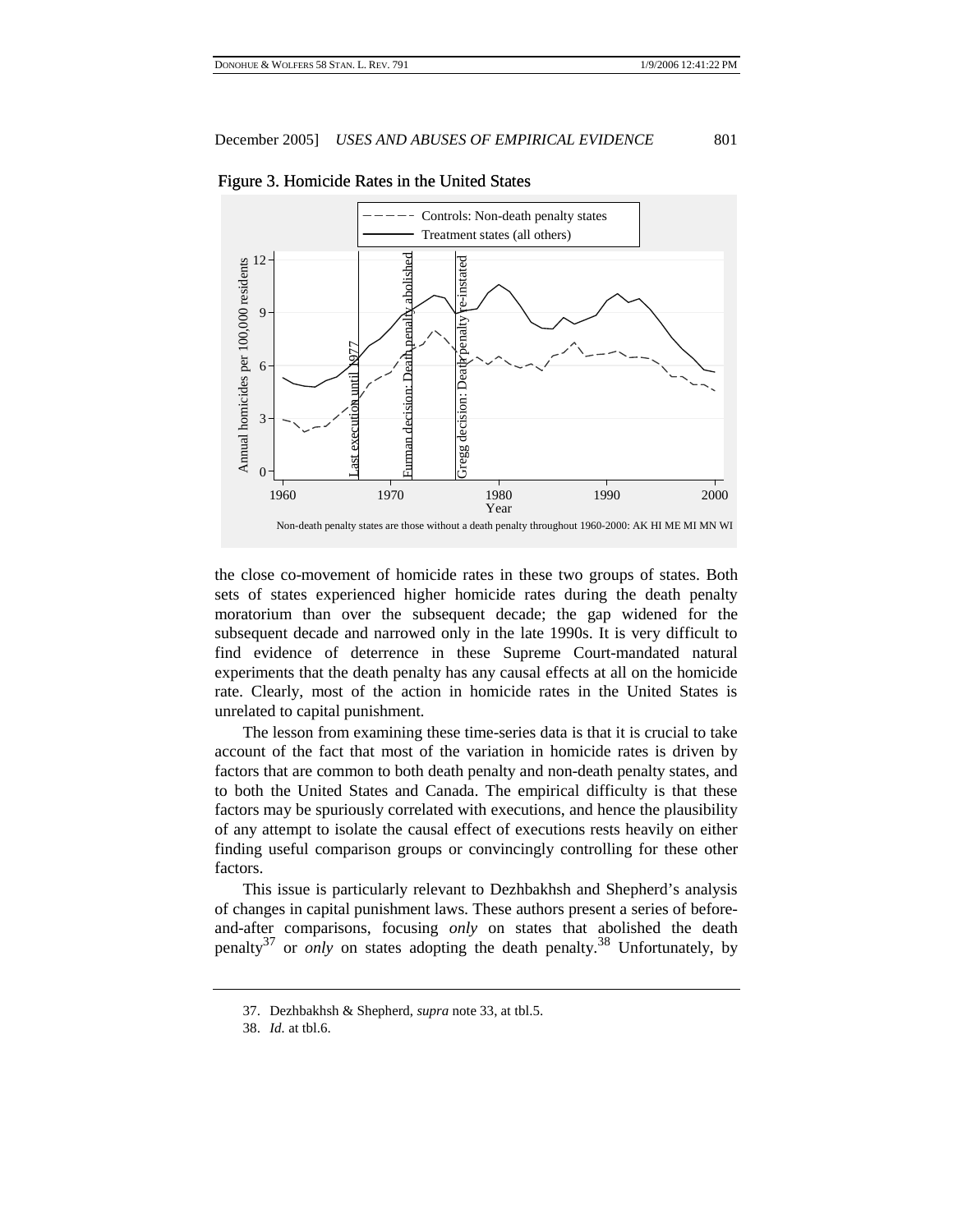focusing only on the states experiencing these reforms, the authors risk confounding the effects of changes in capital punishment laws with broader forces that are equally evident in homicide data in states not experiencing these reforms.

The analysis by Dezhbakhsh and Shepherd is reproduced in Panel A of Table 1. The authors analyze each change in state laws during the sample. For each instance in which the death penalty was abolished, they compare the homicide rate one year prior to and one year after the abolition and report the average and median percentage change across all such abolitions. They also repeat this analysis for two- and three-year windows and for those times in which the death penalty was reinstated. Panel A exactly reproduces the numbers from their study, while Panel B shows our attempt at replicating their analysis.39 In each case, they find that the *abolition* of the death penalty was associated with *rising* homicide rates, and the *reinstatement* of the death penalty was associated with *falling* homicide rates. Our replication largely succeeds in generating similar estimates: abolition of the death penalty is associated with a 10% to 20% increase in homicide, while reinstatement is associated with a 5% to 10% decrease.

However, these calculations may be confounding the effects of abolition or reinstatement of the death penalty with other broader trends. To test for this, we provide a comparison group for the abolition states in Panels A and B: we collect data on the change in homicide rates in all states that *did not* abolish the death penalty in that year.<sup>40</sup> These states did not experience any reform and so constitute a natural control group. Comparing Panel B with Panel C shows that the measured "effects" in states that changed their death penalty laws are similar to those in states that did not. Indeed, some of the "effects" in the comparison states are larger than those in the treatment states.

Panel D in Table 1 shows this formally, computing the difference between means (or medians) in treatment and control states—effectively a difference-indifferences approach. In no case do the figures in Panel D provide statistically or economically significant evidence for or against the deterrent effect. Half of the six estimates of the effects of abolition are positive and half are negative; the same is true for the effects of reinstating the death penalty. None of the estimates in Panel D are statistically significant. In sum, this analysis provides no evidence that the death penalty affects homicide rates and does not even paint a consistent picture of whether it is more likely to raise or lower rates.

<sup>39.</sup> They drop outliers from their calculation of the means, and we follow them in doing so; the medians are obviously more robust to such outliers. We were best able to match their numbers by assuming that North Dakota had capital punishment until *Furman*, although this seems a questionable judgment. Unfortunately, we cannot be confident of their coding because the authors were unwilling to share their data with us.

<sup>40.</sup> *See infra* Table 1, Panel C (the "control" states). Similarly, we collect the appropriate comparison groups for the states that reinstated the death penalty.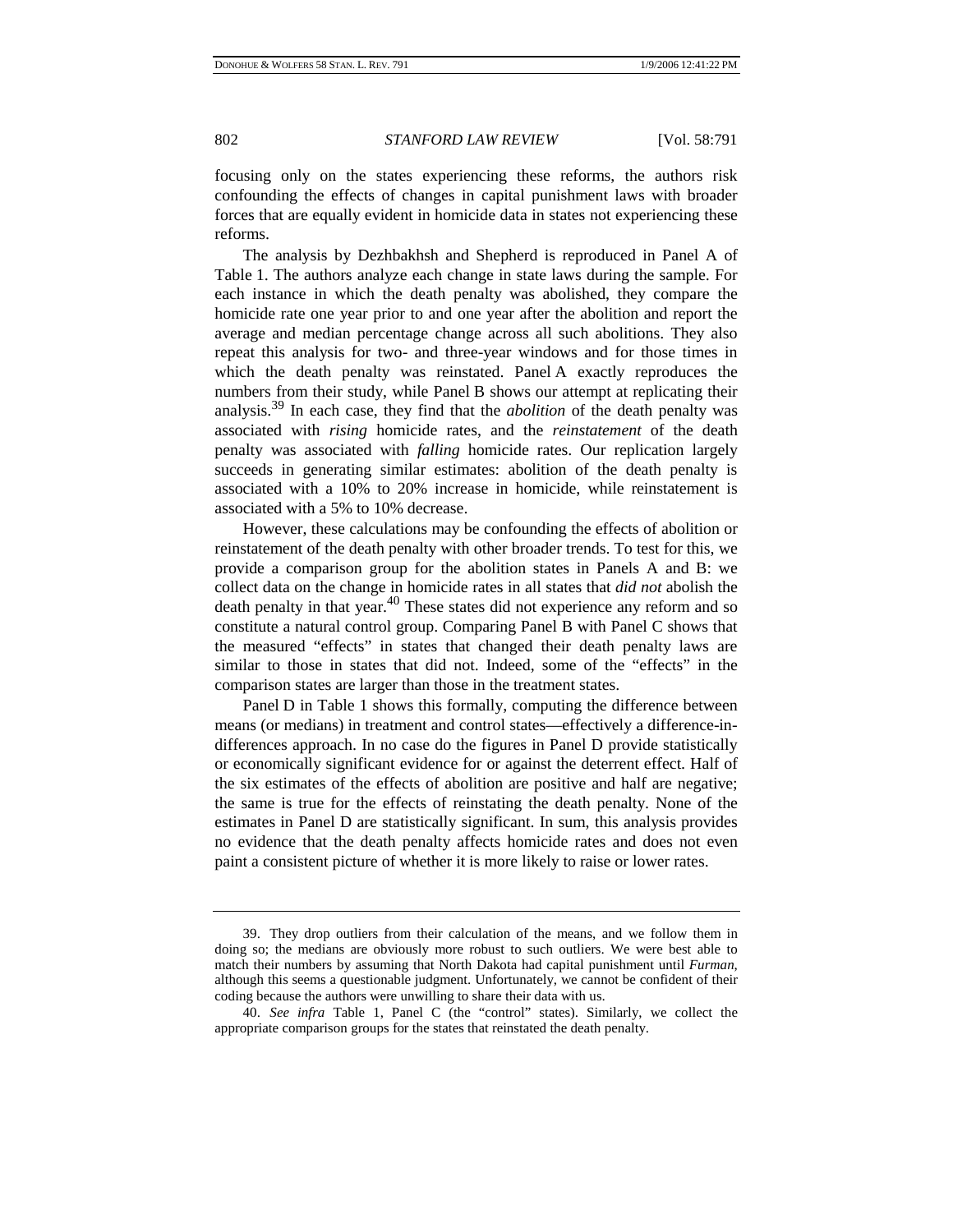Table 1: Estimating How Changes in Death Penalty Laws Effect Murder: Selected Before and After Comparisons: 1960-2000

|                                                 | Dependent Variable: % Change in State Murder Rates Around Regime Changes |                                                               |                     |                           |              |              |  |  |
|-------------------------------------------------|--------------------------------------------------------------------------|---------------------------------------------------------------|---------------------|---------------------------|--------------|--------------|--|--|
|                                                 | Death Penalty Abolition<br>Death Penalty Reinstatement                   |                                                               |                     |                           |              |              |  |  |
|                                                 | 1-Year                                                                   | 2-Year                                                        | 3-Year              | 1-Year                    | 2-Year       | 3-Year       |  |  |
|                                                 | Window                                                                   | Window                                                        | Window              | Window                    | Window       | Window       |  |  |
|                                                 | (1)                                                                      | (2)                                                           | (3)                 | (4)                       | (5)          | (6)          |  |  |
|                                                 | Panel A: Reproducing Dezhbakhsh and Shepherd Tables 5, 6                 |                                                               |                     |                           |              |              |  |  |
| Mean Change                                     | $10.1\%$ ***                                                             | $16.3\%$ ***                                                  | 21.9%***            | $-6.3\%$ **               | $-6.4\%$ **  | $-4.1%$      |  |  |
|                                                 | (2.8)                                                                    | (2.2)                                                         | (2.5)               | (3.4)                     | (2.9)        | (2.9)        |  |  |
| Median Change                                   | 8.3%                                                                     | 14.9%                                                         | 18.4%               | $-9.3%$                   | $-6.8%$      | $-7.5%$      |  |  |
| Number of States<br>Where Homicide<br>Increased | 33/45                                                                    | 39/45                                                         | 41/45               | 12/41                     | 16/39        | 13/39        |  |  |
|                                                 |                                                                          | <b>Panel B: Our Replication: Changes Around Death Penalty</b> |                     |                           |              |              |  |  |
|                                                 |                                                                          |                                                               |                     | <b>Shifts (Treatment)</b> |              |              |  |  |
|                                                 | $10.1\%$ ***                                                             | $16.0\%$ ***                                                  | $21.5%$ ***         | $-6.3\%$                  | $-7.0\%$ **  | $-3.8%$      |  |  |
| Mean Change                                     | (2.9)                                                                    | (2.3)                                                         | (2.6)               | (3.4)                     | (2.9)        | (2.9)        |  |  |
|                                                 |                                                                          |                                                               |                     |                           |              |              |  |  |
| Median Change                                   | 8.5%                                                                     | 13.8%                                                         | 18.5%               | $-9.3%$                   | $-8.5%$      | $-7.4%$      |  |  |
| Number of States<br>Where Homicide<br>Increased | 35/46                                                                    | 39/46                                                         | 41/46               | 12/41                     | 15/39        | 14/39        |  |  |
|                                                 |                                                                          | Panel C: Our Innovation: Changes in Comparison States         | (Control)           |                           |              |              |  |  |
|                                                 |                                                                          |                                                               |                     |                           |              |              |  |  |
| Mean Change                                     | $8.7\%$ <sup>***</sup>                                                   | $16.0\%$ ***                                                  | $20.6\%$ ***        | $-7.5\%$ ***              | $-6.6\%$ *** | $-3.7\%$ *** |  |  |
|                                                 | (0.5)                                                                    | (0.8)                                                         | (1.1)               | (1.5)                     | (1.5)        | (1.3)        |  |  |
| Median Change                                   | 8.5%                                                                     | 16.1%                                                         | 20.9%               | $-11.5%$                  | $-9.8%$      | $-5.2%$      |  |  |
| Number of States<br>Where Homicide<br>Increased | 44/46                                                                    | 44/46                                                         | 44/46               | 7/41                      | 8/39         | 8/39         |  |  |
|                                                 |                                                                          | <b>Panel D: Difference-in-Difference Estimates</b>            |                     |                           |              |              |  |  |
|                                                 |                                                                          |                                                               | (Treatment-Control) |                           |              |              |  |  |
|                                                 | 1.4%                                                                     | $-0.1%$                                                       | 0.9%                | 1.2%                      | $-0.5%$      | $-0.1%$      |  |  |
| Mean Change                                     | (2.9)                                                                    | (2.4)                                                         | (2.8)               | (3.7)                     | (3.2)        | (3.2)        |  |  |
|                                                 |                                                                          |                                                               |                     |                           |              |              |  |  |
| Median Change                                   | $<,0.001\%$                                                              | $-2.3%$                                                       | $-2.4%$             | 2.2%                      | 1.3%         | $-2.2%$      |  |  |
|                                                 | (2.7)                                                                    | (2.5)                                                         | (3.6)               | (3.5)                     | (4.5)        | (2.0)        |  |  |

Notes: Sources, data, and specification are as described in Dezhbakhsh & Shepherd, *supra* note 33, at tbls.5-6. Standard errors are in parentheses, and standard errors on median change are estimated by bootstrap. \*\*\*, \*\*, and \* denote statistically significant at 1%, 5%, and 10%, respectively. Panel A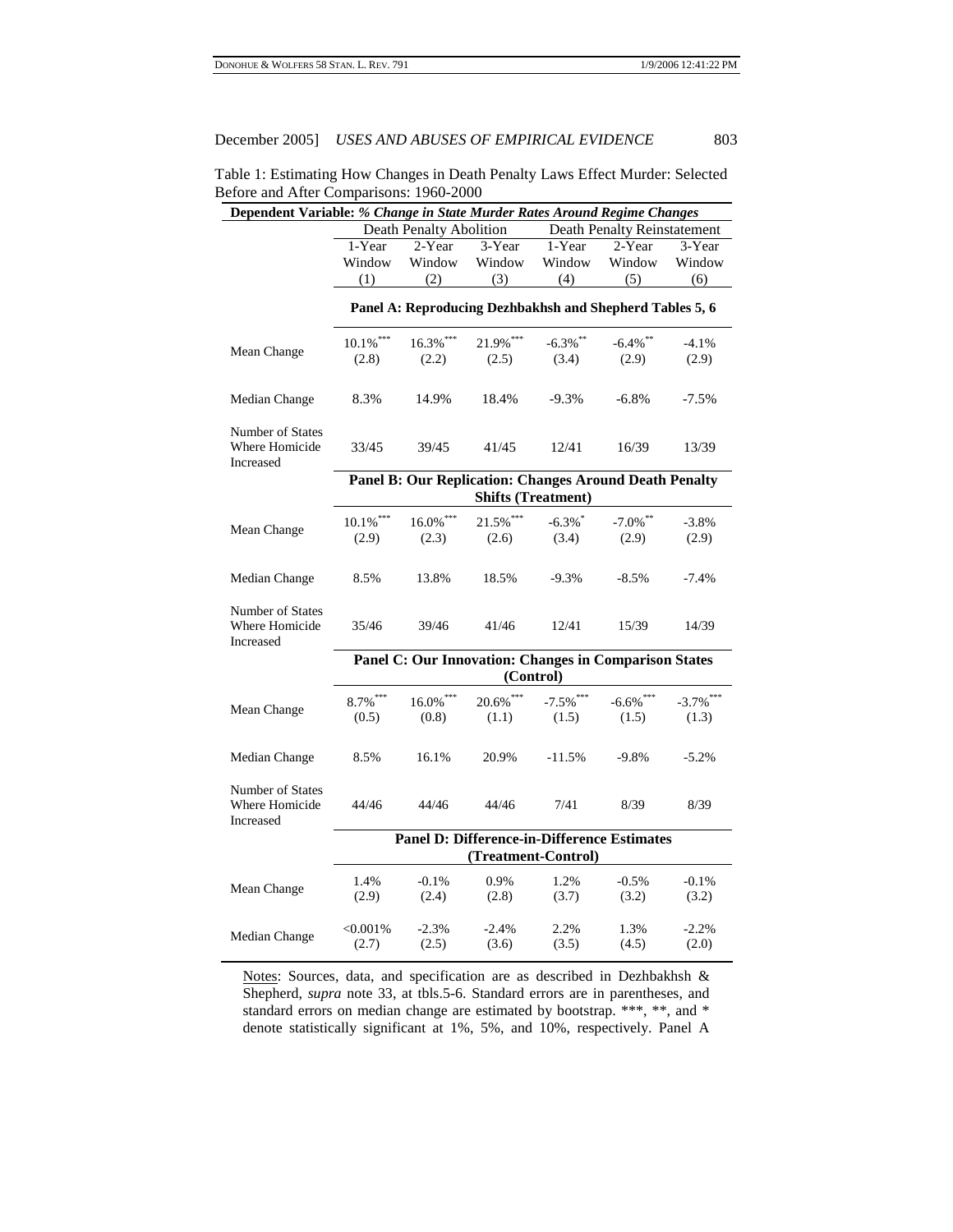estimates are evaluated using a one-tailed test, which makes it easier to find statistically significant evidence of deterrence. The rest of Table 1 follows our more conventional assumption that death penalty effects should be evaluated using a two-tailed test (thereby testing for either deterrence or antideterrence).

 Each cell reports the mean or median percentage change in homicide rates in states that either abolished or reinstated the death penalty. The one-year window reports how murder rates changed from one year before abolition or reinstatement to one year after; the two-year window is the change in the homicide rate over the two years subsequent to reform compared to the two years before, with similar calculations for the three-year window. Panel A and our replication in Panel B might seem to suggest that crime rises when the death penalty is abolished and falls when it is reinstated, but Panel C shows that the same changes in murder rates also occur in the states that do not alter their death penalty laws (the control group). Panel D shows no differential change in murder rates between the treatment (change in death penalty law) and control groups (no change in death penalty law).

The estimates in Table 1 involve direct comparison of treatment and control states, but they do not account for other factors that may have affected the homicide rate differently in each state. This suggests that a panel data analysis may provide more reliable estimates. Sunstein and Vermeule argue that "a significant body of recent evidence [shows] that capital punishment may well have a deterrent effect, possibly a quite powerful one" and that "[a] wave of sophisticated multiple regression studies have exploited a newly available form of data, so-called 'panel data,' that uses all information from a set of units (states or counties) and follows that data over an extended period of time."<sup>41</sup> With this motivation, we now turn to expanding the above analysis into a formal panel structure.

#### IV. PANEL DATA METHODS

The simplest panel data extension to the previous analysis above involves running the regression:

*Murders*<sub>*s*,t</sub>  $\frac{Murders_{s,t}}{100,000}$  =  $\beta_1$  Death Penalty Law<sub>s,t</sub> +  $\sum_s$  State Effects  $_s$  +  $\sum_t$  Time Effects  $_t$  +  $\lambda$ Controls<sub>s,t</sub> +  $\varepsilon_{s,t}$ 

where the dependent variable is the homicide rate in a given state and year, and the variable of interest is an indicator set equal to one when a state has an active death penalty law. As such,  $\beta_l$  measures the effects on the homicide rate of a state having a death penalty law in place. The inclusion of state fixed effects controls for persistent differences across states, the time fixed effects control for national time trends that are common across states, and control variables include indicators of state economic conditions, demographics, and law enforcement variables. Following Dezhbakhsh and Shepherd, we restrict our

<sup>41.</sup> Sunstein & Vermeule, *supra* note 12, at 706, 711.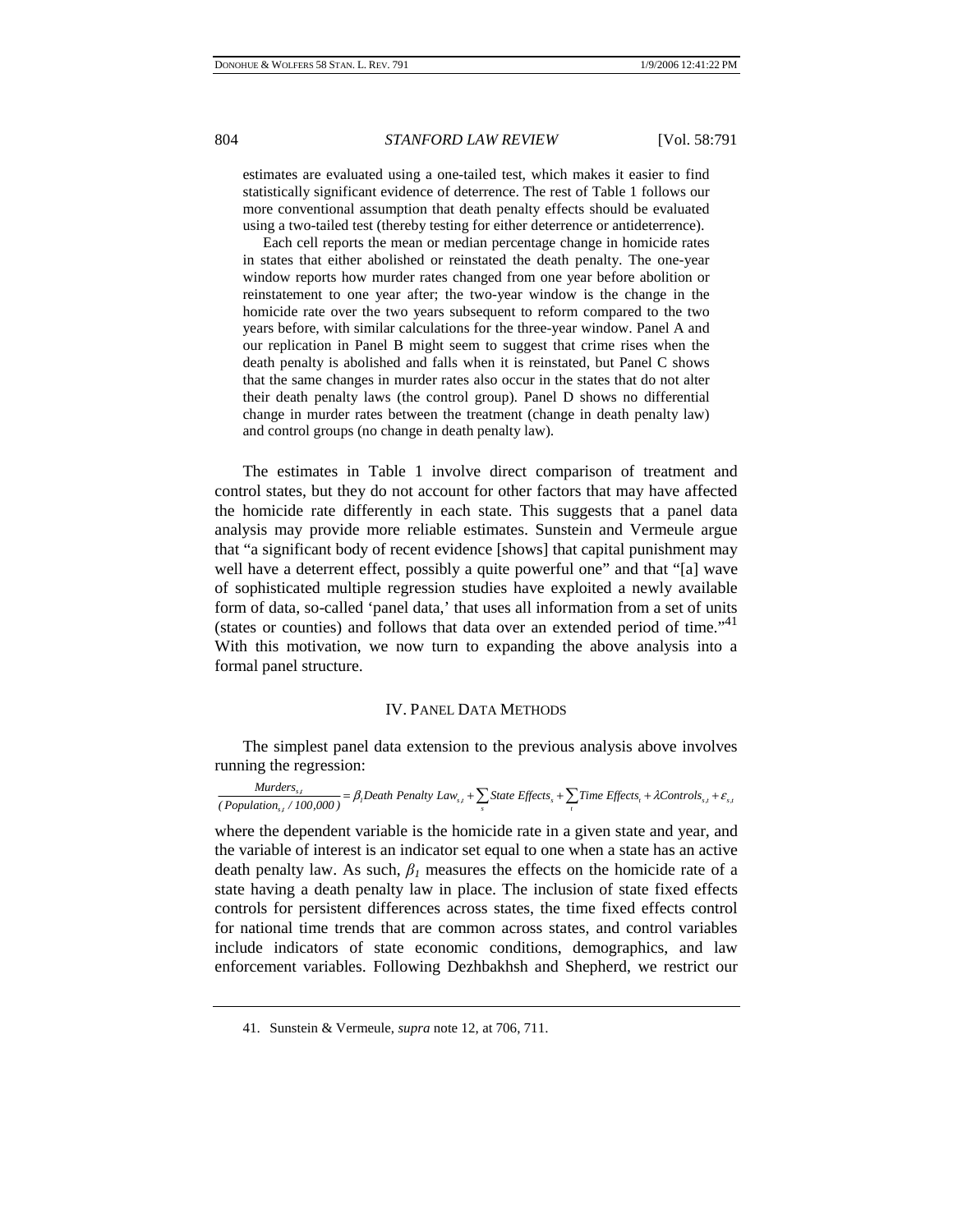sample to the period from 1960 to 2000 and run a weighted least squares regression, clustering standard errors at the state level.

In Column 1 of Table 2, we report the results from Dezhbakhsh and Shepherd's estimation, in which they estimate the above equation without year fixed effects, but controlling for decade fixed effects.<sup>42</sup> Column 2 shows our replication attempt based on independently collected data (but using the same sources).<sup>43</sup> While our coefficient estimates do not precisely match theirs, the difference is tolerable. The real difference comes in the estimate of the standard error (which speaks to the persuasiveness of the data): we report a standard error nearly three times larger than theirs, and hence our coefficient is statistically insignificant. We do not know for certain the source of this divergence, and the authors provided no useful guidance. Thus, despite their claims that their estimates of "standard errors are further corrected for possible clustering effects—dependence within clusters (groups), $\cdot^{44}$  our best guess is that they report simple ordinary least squares (OLS) standard errors. As Marianne Bertrand, Esther Duflo, and Sendhil Mullainathan show, using OLS standard errors in panel estimation involving autocorrelated data may severely understate the standard deviation of the estimators (and hence exaggerate claims of statistical significance).45

Given the importance of not confounding overall crime trends in the 1970s with changes in death penalty laws (a lesson illustrated sharply in Table 1), we add controls for year fixed effects in Column 3. Indeed, in failing to control for year fixed effects, Dezhbakhsh and Shepherd's study is a clear outlier in the literature.<sup>46</sup> This is important: as Figure 2 shows, homicide rates were higher during the death penalty moratorium than during the early or late 1970s, and so simply controlling for the average crime rate in the 1970s would lead the

<sup>42.</sup> It is easy to lose this point: Dezhbakhsh and Shepherd refer only to controlling for "time-specific binary variables," and it was only through corresponding with the authors that we understood this to mean decade rather than year fixed effects. Dezhbakhsh & Shepherd, *supra* note 33, at 18. Indeed, they never use the term "decade" in connection with their econometric specification.

<sup>43.</sup> While Dezhbakhsh and Shepherd were unwilling to share their data for this Article, we have reconstructed it as closely as possible using the sources noted in their data appendix.

<sup>44.</sup> Dezhbakhsh & Shepherd, *supra* note 33, at 17.

<sup>45.</sup> Marianne Bertrand, Esther Duflo & Sendhil Mullainathan, *How Much Should We Trust Differences-in-Differences Estimates?*, 119 Q.J. ECON. 249 (2004).

<sup>46.</sup> Papers using year fixed effects include: Dezhbakhsh, Rubin & Shepherd, *supra* note 11; Joanna M. Shepherd, *Deterrence Versus Brutalization: Capital Punishment's Differing Impacts Among States*, 104 MICH. L. REV. 203 (2005) [hereinafter Shepherd, *Deterrence Versus Brutalization*]; Joanna M. Shepherd, *Murders of Passion, Execution Delays, and the Deterrence of Capital Punishment*, 33 J. LEGAL STUD. 283 (2004) [hereinafter Shepherd, *Murders of Passion*]; Zimmerman, *supra* note 11. Mocan & Gittings, *supra* note 11, both include year fixed effects and control for state-specific time trends. Katz, Levitt & Shustorovich, *supra* note 10, control for year fixed effects and, in various specifications, also control for state-specific trends, state-decade interactions, and separate time fixed effects by region.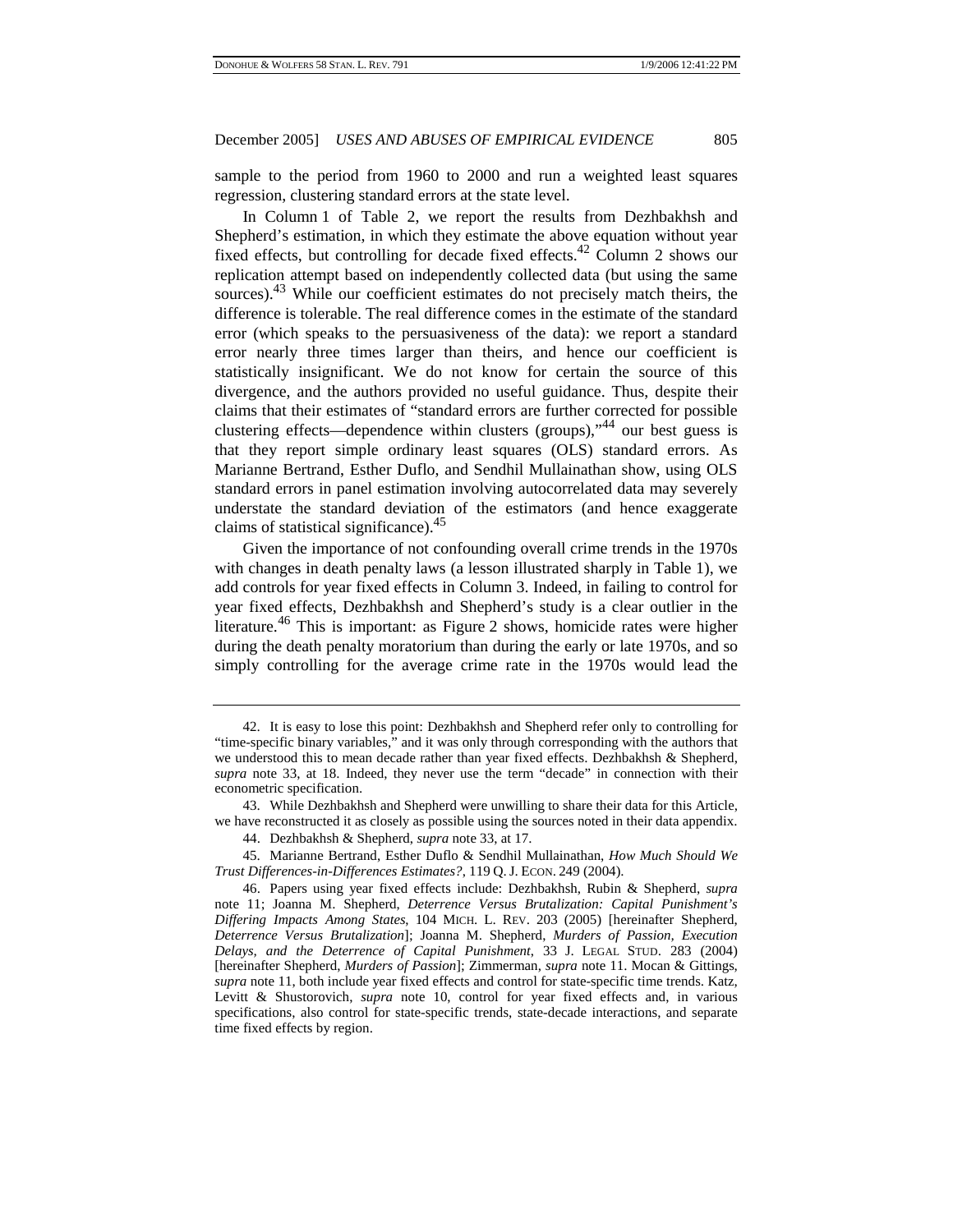regression to find a deterrent effect, even though the same pattern was observed in states that experienced no change to their death penalty laws. It turns out that controlling for these confounding trends cuts the coefficient on the death penalty in half and makes the coefficient clearly statistically insignificant.

One possible objection to this analysis is that there are many states that are de jure death penalty states but de facto nonexecuting, and hence, the binary legal classification is inadequate. Thus, in Column 4 we make a distinction between those states that actively apply their death penalty statutes and those that do not. We define a death penalty statute as inactive if that state had no executions over the preceding ten years, an admittedly crude approach. In each case, we find no statistically significant effects of the death penalty. Moreover, the data suggest that active death penalty statutes are neither more nor less (in)effective than inactive death penalty statutes.

Table 2: Panel Data Estimates of the Effects of Death Penalty Laws on Murder Rates: 1960-2000

| Dependent Variable: Annual Homicides Per 100,000 Residents, $_{st}$ |                |                |             |          |
|---------------------------------------------------------------------|----------------|----------------|-------------|----------|
|                                                                     |                |                | Controlling | De Facto |
|                                                                     | Dezhbakhsh     |                | for Year    | Versus   |
|                                                                     | and            | Our            | Fixed       | De Jure  |
|                                                                     | Shepherd       | Replication    | Effects     | Laws     |
|                                                                     | (1)            | (2)            | (3)         | (4)      |
| Death Penalty Law                                                   | $-0.87***$     | $-0.95$        | $-0.47$     |          |
|                                                                     | (.21)          | (.57)          | (.74)       |          |
| <b>Active Death Penalty Law</b>                                     |                |                |             |          |
| $\geq 1$ Execution in Previous                                      |                |                |             | $-0.57$  |
| Decade)                                                             |                |                |             | (.63)    |
|                                                                     |                |                |             |          |
| Inactive Death Penalty Law                                          |                |                |             | $-0.45$  |
| (No Executions in Previous                                          |                |                |             |          |
| Decade)                                                             |                |                |             | (.77)    |
|                                                                     |                |                |             |          |
| <b>State Fixed Effects</b>                                          | Yes            | Yes            | Yes         | Yes      |
| Decade Fixed Effects                                                | Yes            | Yes            | Yes         | Yes      |
| <b>Year Fixed Effects</b>                                           | N <sub>0</sub> | N <sub>0</sub> | Yes         | Yes      |
| Adjusted $R^2$                                                      | .804           | .791           | .834        | .834     |
| Sample Size                                                         |                | 2009           | 2009        | 2009     |
| (Excludes DC, HI)                                                   | (unknown)      |                |             |          |

Notes: Sources and data are as described in Dezhbakhsh & Shepherd, *supra* note 33, at tbl.7. Population-weighted least squares regression also includes controls for state per capita real income, the unemployment rate, police employment, proportions of the population nonwhite, aged 15-19, and aged 20-24. \*\*\*, \*\*, and \* denote statistically significant at 1%, 5%, and 10%, respectively.

 Dezhbakhsh and Shepherd find that a death penalty law is associated with less crime, but our replication in Column 2, as well as other plausible estimates in Columns 3 and 4, show no significant effect.

The most important finding in Table 2 is simply how difficult it is to isolate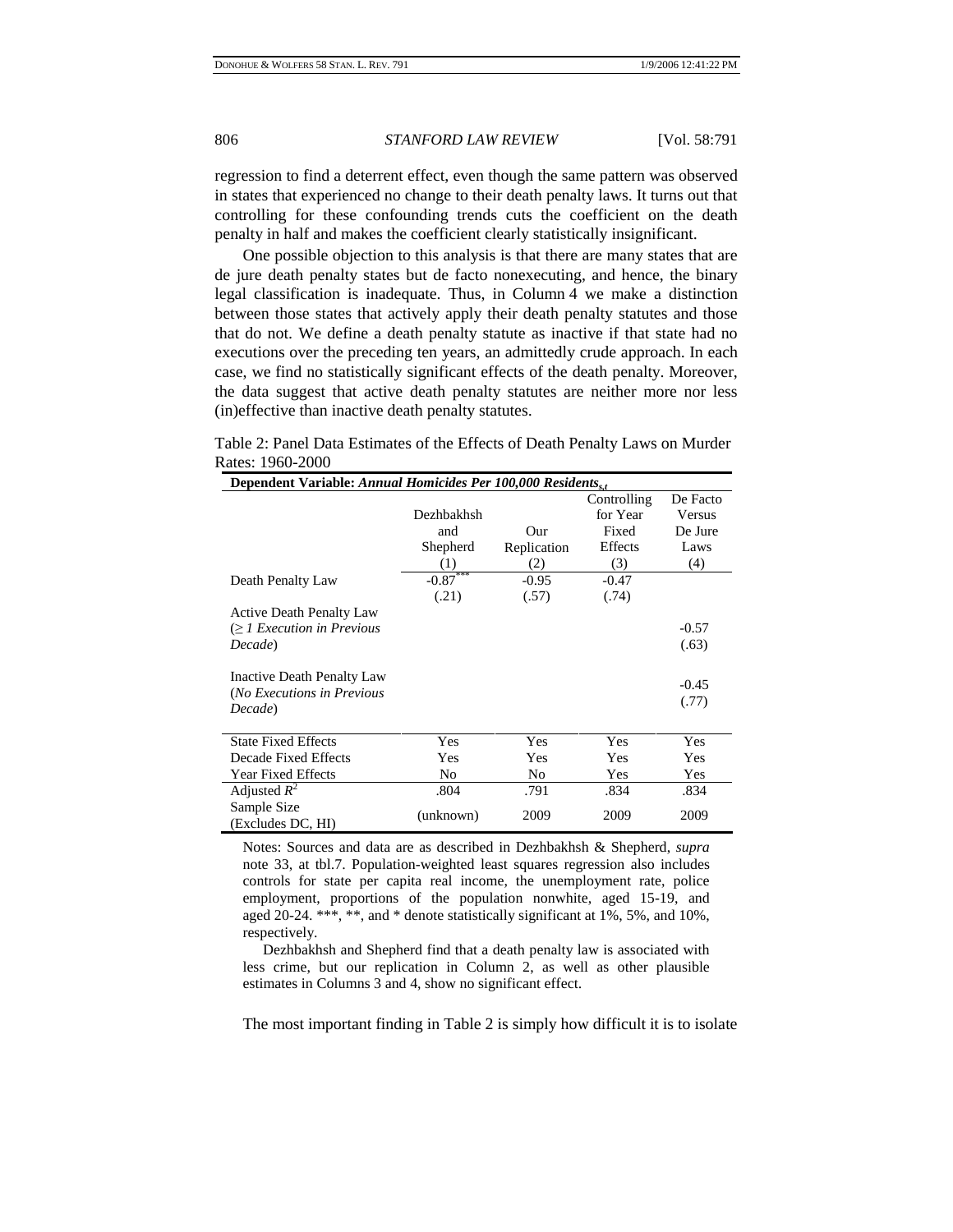any causal effects with confidence. The standard errors in our preferred estimates suggest that even if death penalty laws deterred 15% of all homicides (or caused 15% more homicides), the data speak so unclearly that they could not rule out the possibility of no effect.

These data also allow us to extend the analysis of the distribution of estimates across death penalty experiments. Specifically, we extend our panel data approach, but rather than analyzing a single variable describing whether a state has a death penalty law, we estimate separate effects for each experiment.<sup>47</sup> That is, for each of the forty-five death penalty abolitions in the sample, we analyze its effects by including a separate dummy variable set equal to one for that state subsequent to the law change. We also include forty-one further dummy variables for each death penalty adoption in the sample. In all other respects, the specification remains the same as in Dezhbakhsh and Shepherd, although we continue to control for year fixed effects. Table 3 reports these results.

| Table 3: Estimating the Individual Effects of Death Penalty Reform on the |  |
|---------------------------------------------------------------------------|--|
| Homicide Rate for 41 Reinstatements and 45 Abolitions: 1960-2000          |  |

| Dependent Variable: Annual Homicides per 100,000 Residents, |      |                             |                               |                         |                     |                               |  |
|-------------------------------------------------------------|------|-----------------------------|-------------------------------|-------------------------|---------------------|-------------------------------|--|
| <b>State</b>                                                |      | Death Penalty Reinstatement |                               | Death Penalty Abolition |                     |                               |  |
|                                                             | Year | Estimated<br>Effect         | 95%<br>Confidence<br>Interval | Year                    | Estimated<br>Effect | 95%<br>Confidence<br>Interval |  |
| Alabama                                                     | 1976 | $-3.2$                      | $(-4.1, -2.4)$                | 1972                    | $-1.2$              | $(-2.8, 0.5)$                 |  |
| Arizona                                                     | 1976 | 1.1                         | (0.2, 1.9)                    | 1972                    | $-1.5$              | $(-3.2, 0.2)$                 |  |
| Arkansas                                                    | 1976 | $-0.5$                      | $(-1.4, 0.3)$                 | 1972                    | $-2.4$              | $(-4.1, -0.8)$                |  |
| California                                                  | 1977 | 2.3                         | (1.3, 3.2)                    | 1972                    | 1.1                 | $(-0.8, 2.9)$                 |  |
| Colorado                                                    | 1976 | $-0.8$                      | $(-1.9, 0.3)$                 | 1972                    | $-1.7$              | $(-3.7, 0.2)$                 |  |
| Connecticut                                                 | 1976 | 0.6                         | $(-0.8, 2.0)$                 | 1972                    | $-2.5$              | $(-4.4, -0.6)$                |  |
| Delaware                                                    | 1976 | $-2.2$                      | $(-3.1, -1.4)$                | 1972                    | $-2.7$              | $(-4.6, -0.7)$                |  |
|                                                             | 1961 | $-1.6$                      | $(-2.2, -1.0)$                |                         |                     |                               |  |
| Florida                                                     | 1976 | $-3.4$                      | $(-4.2, -2.6)$                | 1972                    | $-0.2$              | $(-2.0, 1.5)$                 |  |
| Georgia                                                     | 1976 | $-5.1$                      | $(-6.0, -4.3)$                | 1972                    | 1.0                 | $(-0.6, 2.7)$                 |  |
| Idaho                                                       | 1976 | 0.2                         | $(-0.6, 1.0)$                 | 1972                    | $-2.8$              | $(-4.6, -1.0)$                |  |
| <b>Illinois</b>                                             | 1976 | 0.3                         | $(-0.7, 1.2)$                 | 1972                    | $-0.3$              | $(-2.2, 1.6)$                 |  |
| Indiana                                                     | 1976 | 0.2                         | $(-0.5, 1.0)$                 | 1972                    | $-0.4$              | $(-2.2, 1.4)$                 |  |
| Iowa                                                        |      |                             |                               | 1965                    | $-3.2$              | $(-4.7, -1.6)$                |  |
| Kansas                                                      | 1994 | 3.1                         | (1.8, 4.4)                    | 1972                    | $-2.2$              | $(-4.1, -0.3)$                |  |
| Kentucky                                                    | 1976 | $-1.6$                      | $(-2.5, -0.8)$                | 1972                    | $-1.6$              | $(-3.3, 0.0)$                 |  |
| Louisiana                                                   | 1976 | 1.4                         | (0.7, 2.1)                    | 1972                    | 1.5                 | $(-0.2, 3.2)$                 |  |
| Maryland                                                    | 1976 | $-0.6$                      | $(-1.6, 0.4)$                 | 1972                    | $-0.1$              | $(-2.1, 1.9)$                 |  |
| Massachusetts                                               | 1982 | $-0.3$                      | $(-1.2, 0.7)$                 | 1972                    | $-2.8$              | $(-4.6, -0.9)$                |  |
|                                                             |      |                             |                               | 1984                    | $-0.3$              | $(-1.0, 0.5)$                 |  |
| Mississippi                                                 | 1976 | $-1.9$                      | $(-2.9, -0.9)$                | 1972                    | 0.6                 | $(-1.1, 2.3)$                 |  |

47. As such, this approach is a natural extension of the analysis in Table 1, with the advantage that panel analysis allows for regression-adjusted comparisons and takes account of the full time series, rather than an arbitrary comparison window. Note that while Table 1 included Washington, D.C., missing police data force us to drop it from this analysis.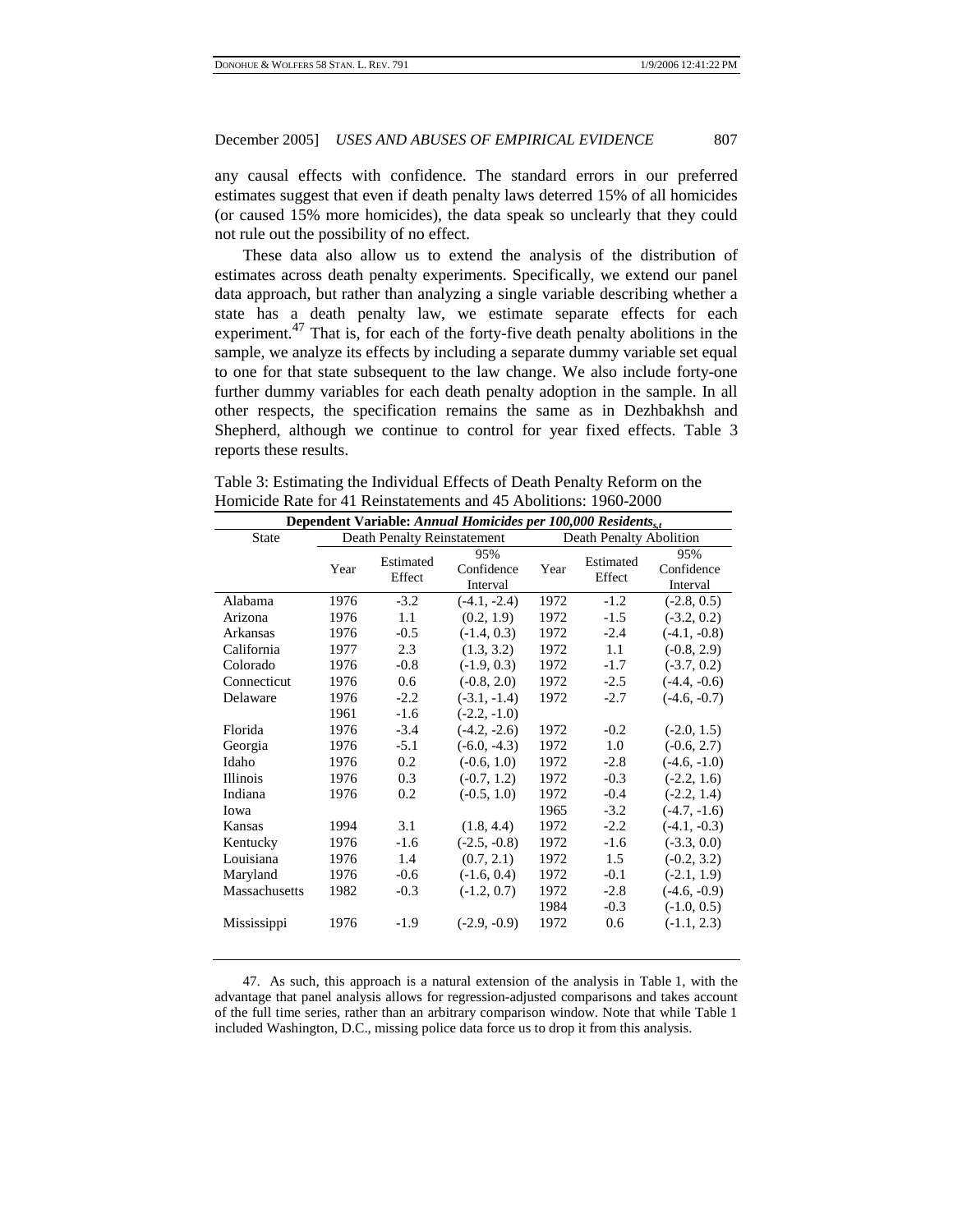| 808<br><b>STANFORD LAW REVIEW</b> |      |         |                |      |         | [Vol. 58:791   |
|-----------------------------------|------|---------|----------------|------|---------|----------------|
| Missouri                          | 1976 | 0.3     | $(-0.5, 1.0)$  | 1972 | $-1.4$  | $(-3.1, 0.4)$  |
| Montana                           | 1976 | 0.6     | $(-0.5, 1.8)$  | 1972 | $-2.6$  | $(-4.5, -0.7)$ |
| Nebraska                          | 1976 | 0.3     | $(-0.5, 1.1)$  | 1972 | $-2.9$  | $(-4.8, -0.9)$ |
| Nevada                            | 1976 | $-0.8$  | $(-1.8, 0.3)$  | 1972 | 1.2     | $(-0.5, 2.9)$  |
| New<br>Hampshire                  | 1991 | 0.1     | $(-0.7, 1.0)$  | 1972 | $-3.5$  | $(-5.4, -1.6)$ |
| New Jersey                        | 1982 | $-1.3$  | $(-2.3, -0.2)$ | 1972 | $-1.3$  | $(-3.3, 0.7)$  |
| New Mexico                        | 1979 | 0.3     | $(-0.5, 1.1)$  | 1969 | 0.5     | $(-0.9, 1.8)$  |
| New York                          | 1995 | $-2.9$  | $(-4.4, -1.5)$ | 1965 | 2.9     | (1.0, 4.7)     |
| North Carolina                    | 1977 | $-2.4$  | $(-3.4, -1.5)$ | 1972 | $-1.3$  | $(-3.0, 0.3)$  |
| North Dakota                      |      |         |                | 1972 | $-3.8$  | $(-5.6, -2.0)$ |
| Ohio                              | 1976 | $-1.2$  | $(-1.9, -0.5)$ | 1972 | $-0.4$  | $(-2.2, 1.3)$  |
| Oklahoma                          | 1976 | 1.1     | (0.3, 1.8)     | 1972 | $-1.8$  | $(-3.5, -0.1)$ |
| Oregon                            | 1978 | $-0.6$  | $(-1.6, 0.4)$  | 1964 | $-1.8$  | $(-2.8, -0.7)$ |
| Pennsylvania                      | 1976 | $-0.1$  | $(-0.9, 0.7)$  | 1972 | $-0.9$  | $(-2.6, 0.8)$  |
| Rhode Island                      | 1977 | $-1.1$  | $(-2.4, 0.2)$  | 1984 | 0.6     | (0.1, 1.0)     |
| South Carolina                    | 1976 | $-4.8$  | $(-5.6, -3.8)$ | 1972 | $-0.5$  | $(-2.2, 1.2)$  |
| South Dakota                      | 1979 | 0.5     | $(-0.1, 1.1)$  | 1972 | $-4.4$  | $(-6.3, -2.6)$ |
| Tennessee                         | 1976 | $-2.1$  | $(-2.9, -1.3)$ | 1972 | $-0.1$  | $(-1.8, 1.7)$  |
| Texas                             | 1976 | $-0.1$  | $(-1.1, 0.9)$  | 1972 | $-0.1$  | $(-1.7, 1.6)$  |
| Utah                              | 1976 | 0.8     | $(-0.1, 1.6)$  | 1972 | $-3.1$  | $(-4.8, -1.4)$ |
| Vermont                           |      |         |                | 1965 | $-2.9$  | $(-4.4, -1.4)$ |
| Virginia                          | 1976 | $-2.7$  | $(-3.6, -1.7)$ | 1972 | $-2.0$  | $(-3.8, -0.3)$ |
| Washington                        | 1976 | 0.7     | $(-0.5, 1.9)$  | 1972 | $-1.8$  | $(-3.6, -0.0)$ |
| West Virginia                     |      |         |                | 1965 | $-2.8$  | $(-4.5, -1.0)$ |
| Wyoming                           | 1977 | $-0.9$  | $(-1.5, -0.2)$ | 1972 | $-3.4$  | $(-5.3, -1.4)$ |
| Simple Average                    |      | $-0.70$ |                |      | $-1.32$ |                |
| Precision-Weighted<br>Average     |      | $-0.67$ |                |      | $-0.86$ |                |
| Population-weighted<br>Average    |      | $-0.72$ |                |      | $-0.39$ |                |

Notes: This table shows the effect on murder rates of forty-one reinstatements of death penalty laws and forty-five abolitions of such laws. It is derived from the same data and models that were used to estimate aggregated effects of such legal changes averaged over all switching states (in Table 2, *infra*). Alaska, Hawaii, Maine Michigan, Minnesota, and Wisconsin are not shown because they never had the death penalty throughout the sample period (and there is some debate over North Dakota). The District of Columbia and Hawaii were dropped from the sample because of missing police data. Sources, data, and specification follow Dezhbakhsh & Shepherd, *supra* note 33, at tbl.7, as described in Table 2, except that we add year fixed effects and include forty-one death penalty reinstatements and forty-five death penalty abolition dummy variables (set equal to zero before the change and one subsequently), rather than a single binary variable covering all eighty-six experiments. Controls include per capita real income; the unemployment rate; police employment; proportions of the population nonwhite, aged 15-19, and aged 20-24; and state and year fixed effects. Standard errors are in parentheses, clustered at the state level. The precision-weighted average is generated by weighting by the inverse of the squared standard error.

For neither death penalty abolitions nor reinstatements do we see a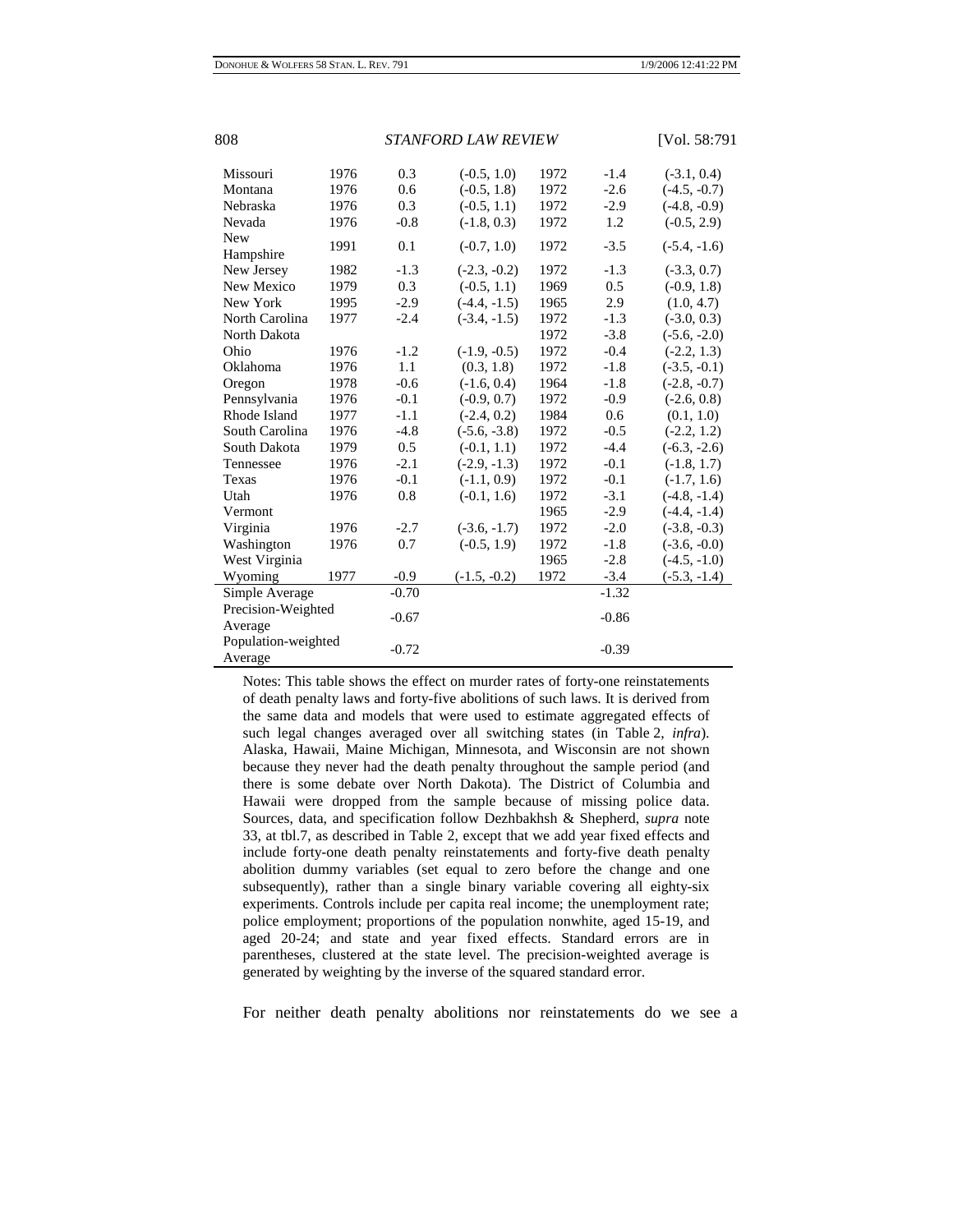particularly coherent picture. Estimates of the "effect" of death penalty abolition on the homicide rate (conditional on the control variables) are positive in eight cases and negative in thirty-seven cases. Likewise, reinstatement of the death penalty was subsequently associated with a higher homicide rate in seventeen states and a lower rate in twenty-four states. On average, the homicide rate appears to be lower than otherwise suggested by developments in the control variables following *either* abolition or reinstatement of the death penalty. That said, these differences are not statistically significant, and these comparisons merely point to the difficulty in discerning *any* causal effect of death penalty laws.

Figure 4 shows the distribution of before-and-after comparisons across states, using the data in Table 3. These distributions highlight the problem of getting these data to speak clearly: the variance of individual state homicide rates is so great that it is difficult to discern the average effects of these changes with any precision, even with eighty-six "experiments" to analyze. Shepherd has performed a related reanalysis of three papers that examine the effects of executions (rather than the presence of a death penalty law), and she also finds that there are about as many states whose experiences are consistent with the deterrence hypothesis as with the antideterrence one.<sup>48</sup>

It is worth noting that Mocan and Gittings also include an analysis of the efficacy of death penalty laws over a sample running from 1977 to 1997, although their regressions only include data from 1980 to 1997.<sup>49</sup> Despite their professed confidence in their results, Mocan and Gittings's analysis includes only six policy change experiments. We have reanalyzed their data following a similar design to that above: we follow their data and programs (which they graciously shared) but analyze the death penalty "effects" separately for each state, making sure to control for the same variables as in their main specification. For the four states adopting the death penalty, their specification suggests that homicide rates were subsequently higher in Kansas and New Hampshire and lower in New Jersey and New York. In their sample, only Massachusetts and Rhode Island abolished the death penalty, and in both cases homicide rates fell following the law change (relative to the baseline established by their regression). These facts make it difficult to conclude with any confidence that the death penalty raises or lowers homicide rates.<sup>50</sup>

<sup>48.</sup> *See* Shepherd, *Deterrence Versus Brutalization*, *supra* note 46 (reanalyzing data from Dezhbakhsh & Shepherd, *supra* note 33, Dezhbakhsh, Rubin & Shepherd, *supra* note 11, and Shepherd, *Murders of Passion*, *supra* note 46). Shepherd argues that antideterrence is evident in some states because they do not execute sufficient convicts to reach a "threshold effect" required for deterrence.

<sup>49.</sup> Mocan & Gittings, *supra* note 11, at 478.

<sup>50.</sup> That Mocan and Gittings obtain statistically significant estimates reflects the fact that New York and New Jersey were the two states consistent with deterrence, and their influence in a population-weighted regression dwarfs that of the four states inconsistent with deterrence. *Id.*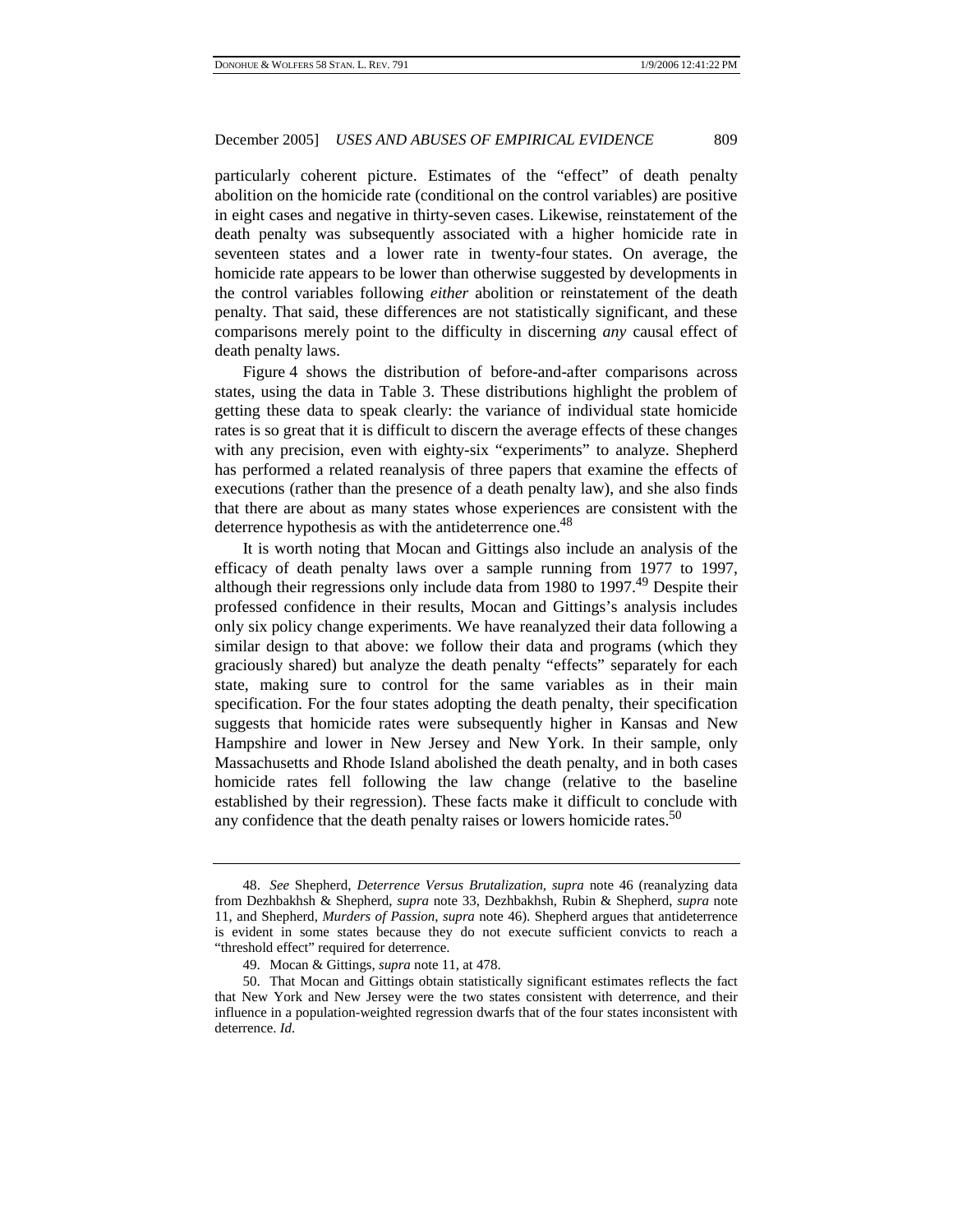

Figure 4. Distribution of Regression-Estimated Effects Across States

Given the demonstrated difficulties in linking the presence of death penalty laws with homicide rates, several authors also have tried to exploit variation in the intensity with which death penalty laws have been applied. Consequently, the variable of interest in these studies does not describe the presence of a death penalty law but rather a variable measuring the propensity to invoke the death penalty. The intensity with which a state pursues death penalty prosecutions may be highly politicized, raising the possibility that such estimates may reflect omitted factors related to the political economy of punishment. On the demand side, variation in crime rates may change the political pressure for executions. Equally on the supply side, it seems plausible that more vigorous deployment of the death penalty might occur at the same time that the government elects to "get tough on crime" along a range of other dimensions, including sentencing, prison conditions, arrests, police harassment, and so on. As these studies move beyond the sharp judicial or legislative experiments analyzed above, the issues involved in distinguishing correlation from causation may become even more salient.

However as Katz, Levitt, and Shustorovich emphasize, beyond the usual difficulties in establishing a causal relationship, there is a much simpler statistical dilemma: the annual number of executions fluctuates very little while the number of homicides varies dramatically. Under these conditions, it is "a difficult challenge to extract the execution-related signal from the noise in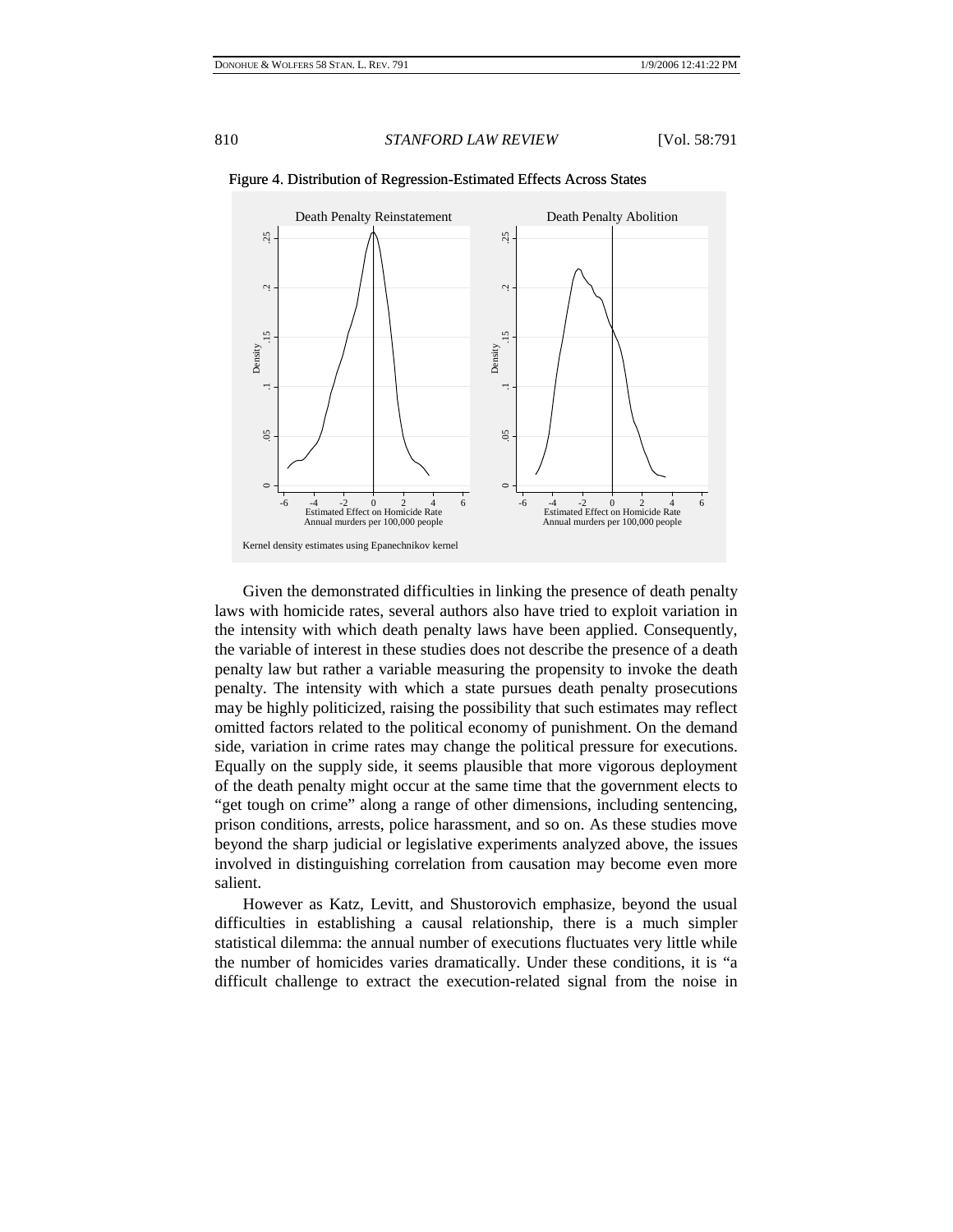homicide rates."<sup>51</sup> Indeed, following their own empirical investigation for the years 1950 to 1990, Katz, Levitt, and Shustorovich conclude that "[e]ven if a substantial deterrent effect does exist, the amount of crime rate variation induced by executions may simply be too small to be detected"<sup>52</sup> and that "[t]here simply does not appear to be enough information in the data on capital punishment to reliably estimate a deterrent effect."<sup>53</sup>

Countering these words of caution, several recent studies claim to have compiled robust evidence of the deterrent effect of capital punishment. We begin by updating Katz, Levitt, and Shustorovich's study to incorporate data revisions and add data from 1991 to 2000, before turning to these alternative studies.

#### A. *Katz, Levitt, and Shustorovich*

Katz, Levitt, and Shustorvich generously provided us with their 1950 to 1990 dataset, so we were easily able to replicate their results. These authors regressed state homicide rates on the number of executions per 1000 prisoners (with a rich set of controls), concluding that "the execution rate coefficient is extremely sensitive to the choice of specification . . . ."54 Panel A of Table 4 shows our replication of their original estimates over the 1950 to 1990 sample using revised data; these estimates are very close to those reported in their paper.<sup>55</sup> Panel B reports results over our updated 1950 to 2000 sample, while Panel C analyzes the largest possible sample, extending back as far as 1934 and forward through to 2000.

Reading across each row, estimates of the effects of executions on the homicide rate appear quite inconsistent across specifications, with point estimates ranging from positive to negative in Panels A and B. Reading down each column, we see that this inconsistency holds across time periods as well; while several specifications are consistent with deterrence for the 1950 to 1990 sample, these results largely disappear if the models are estimated over the slightly longer period from 1950 to 2000 (Panel B). Indeed, Panel C reveals that when the models are estimated over the longest period (1934 to 2000), the signs reverse, and executions are associated with *higher* rates of murder. In sum, the alternative samples continue to point to the difficulty in pinning down robust estimates of the deterrent effect of the death penalty suggested by Katz, Levitt, and Shustorovich.

<sup>51.</sup> Katz, Levitt & Shustorovich, *supra* note 10, at 319.

<sup>52</sup>*. Id*.

<sup>53</sup>*. Id*. at 321-22.

<sup>54</sup>*. Id*. at 330.

<sup>55.</sup> Note that we report standard errors clustered at the state level, although this makes little practical difference because Katz, Levitt, and Shustorovich reported standard errors clustered at the state-decade level.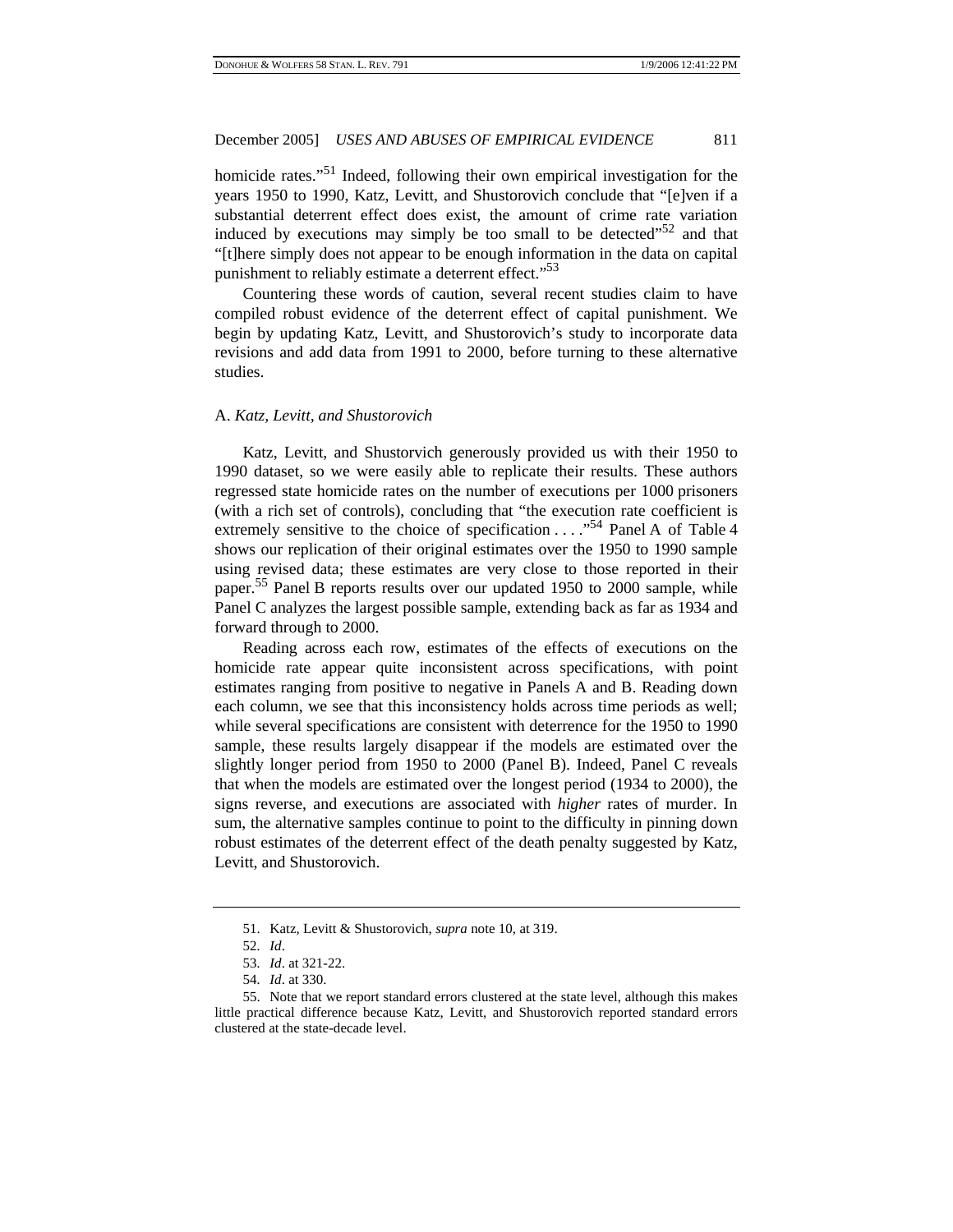| Dependent Verichle: Hemisides new 100,000 Desidents                          |
|------------------------------------------------------------------------------|
| Levitt, and Shustorovich Model for Three Time Periods: 1934-2000             |
| Table 4: Estimating the Effect of Executions on Murder Rates Using the Katz, |

| Dependent variable: <i>Homiciaes per 100,000 Residents<sub>s.t</sub></i> |                                                                        |                                    |                                           |                     |                         |                  |                                                                                                                                   |                               |
|--------------------------------------------------------------------------|------------------------------------------------------------------------|------------------------------------|-------------------------------------------|---------------------|-------------------------|------------------|-----------------------------------------------------------------------------------------------------------------------------------|-------------------------------|
|                                                                          | (1)                                                                    | (2)                                | (3)                                       | (4)                 | (5)                     | (6)              | (7)                                                                                                                               | (8)                           |
|                                                                          |                                                                        |                                    | Panel A: Replication for 1950-1990 Sample |                     |                         |                  |                                                                                                                                   |                               |
| Executions,<br>per 1000<br>Prisoners $_{s,t}$                            | 0.32<br>(.38)                                                          | $-0.67**$<br>(.33)                 | $-0.31$<br>(.31)                          | $-0.56$ **<br>(.30) | 0.01<br>(.20)           | $-0.07$<br>(.14) | $-0.08$<br>(.14)                                                                                                                  | $-0.22$ <sup>*</sup><br>(.14) |
|                                                                          |                                                                        |                                    | Panel B: Augmented Sample-1950-2000       |                     |                         |                  |                                                                                                                                   |                               |
| Executions <sub>s,t</sub><br>per 1000<br>Prisoners $_{s.t}$              | 0.48<br>(.45)                                                          | $-0.58$<br>(.38)                   | $-0.20$<br>(.37)                          | $-0.39$<br>(.40)    | $-0.14$<br>(.22)        | $-0.29$<br>(.20) | $-0.07$<br>(.14)                                                                                                                  | $-0.23$<br>(.14)              |
|                                                                          | Panel C: Maximum Sample-1934-2000                                      |                                    |                                           |                     |                         |                  |                                                                                                                                   |                               |
| Executions <sub>s,t</sub><br>per 1000<br>Prisoners,                      | $1.54***$<br>(.34)                                                     | 0.19<br>(.27)                      | 0.48<br>(.30)                             | 0.20<br>(.26)       | $0.67***$<br>(.24)      | 0.31<br>(.19)    | 0.06<br>(.12)                                                                                                                     | $-0.02$<br>(.12)              |
|                                                                          | Implied Life-Life Tradeoff <sup>(a)</sup><br>[95% Confidence Interval] |                                    |                                           |                     |                         |                  |                                                                                                                                   |                               |
| Panel A:<br>1950-1990                                                    | $-1.8$<br>$[-3.6,-0.1]$ $[-0.9,2.2]$                                   | 0.6                                | $-0.2$                                    | 0.4                 | $-1.0$                  | $-0.8$           | $-0.8$<br>$[-1.7, 1.3]$ $[-1.1, 1.8]$ $[-2.0, -0.1]$ $[-1.5, -0.1]$ $[-1.5, -0.2]$ $[-1.1, 0.2]$                                  | $-0.5$                        |
| Panel B:<br>1950-2000                                                    | $-2.2$                                                                 | 0.4<br>$[-4.3, 0.0]$ $[-1.4, 2.2]$ | $-0.5$                                    | $-0.1$              | $-0.7$                  | $-0.3$           | $-0.8$<br>$[-2.3, 1.2]$ $[-2.0, 1.9]$ $[-1.7, 0.4]$ $[-1.2, 0.7]$ $[-1.5, -0.2]$ $[-1.1, 0.2]$                                    | $-0.4$                        |
| Panel C:<br>1934-2000                                                    | $-4.7$                                                                 | $-1.5$                             | $-2.2$                                    | $-1.5$              | $-2.6$                  | $-1.7$           | $-1.1$<br>$[-6.4, -3.1]$ $[-2.7, -0.2]$ $[-3.6, -0.7]$ $[-2.7, -0.2]$ $[-3.8, -1.5]$ $[-2.6, -0.9]$ $[-1.7, -0.6]$ $[-1.5, -0.4]$ | $-1.0$                        |
|                                                                          |                                                                        |                                    |                                           |                     | <b>Further Controls</b> |                  |                                                                                                                                   |                               |
| Crime.<br>Economic &<br>Demographic<br>Controls                          | No                                                                     | Yes                                | N <sub>o</sub>                            | Yes                 | N <sub>o</sub>          | Yes              | N <sub>0</sub>                                                                                                                    | Yes                           |
| <b>State Fixed</b><br>Effects                                            | Yes                                                                    | Yes                                | Yes                                       | Yes                 | Yes                     | Yes              | Yes                                                                                                                               | Yes                           |
| Year Fixed<br>Effects                                                    | Yes                                                                    | Yes                                | Yes                                       | Yes                 | Yes                     | Yes              | Yes                                                                                                                               | Yes                           |
| Region*Year<br>Effects                                                   | N <sub>o</sub>                                                         | N <sub>0</sub>                     | Yes                                       | Yes                 | N <sub>0</sub>          | N <sub>0</sub>   | N <sub>0</sub>                                                                                                                    | No                            |
| <b>State Time</b><br>Trends                                              | No                                                                     | N <sub>0</sub>                     | N <sub>o</sub>                            | N <sub>o</sub>      | Yes                     | Yes              | N <sub>0</sub>                                                                                                                    | N <sub>o</sub>                |
| State*Decade<br>Effects                                                  | N <sub>o</sub>                                                         | N <sub>0</sub>                     | No                                        | No                  | N <sub>0</sub>          | No               | Yes                                                                                                                               | Yes                           |

Notes: Panel A shows the Katz, Levitt, and Shustorovich estimates of the impact of executions on murder rates (using revised data). Panels B and C show how those estimates change using longer time periods, with all estimated effects showing increased execution rates correlated with increased murder rates for the full sample. The bottom half of the table shows the corresponding life-life tradeoff numbers, where negative numbers mean that net lives are lost for each execution. Note that in order to obtain the long samples in Panel C, we drop the infant mortality and unemployment rates as controls; this longer sample also introduces a few more missing data cells.

 The eight specifications and data sources are as in Katz, Levitt & Shustorovich, *supra* note 10, at 327 tbl.2. Crime controls include prisoner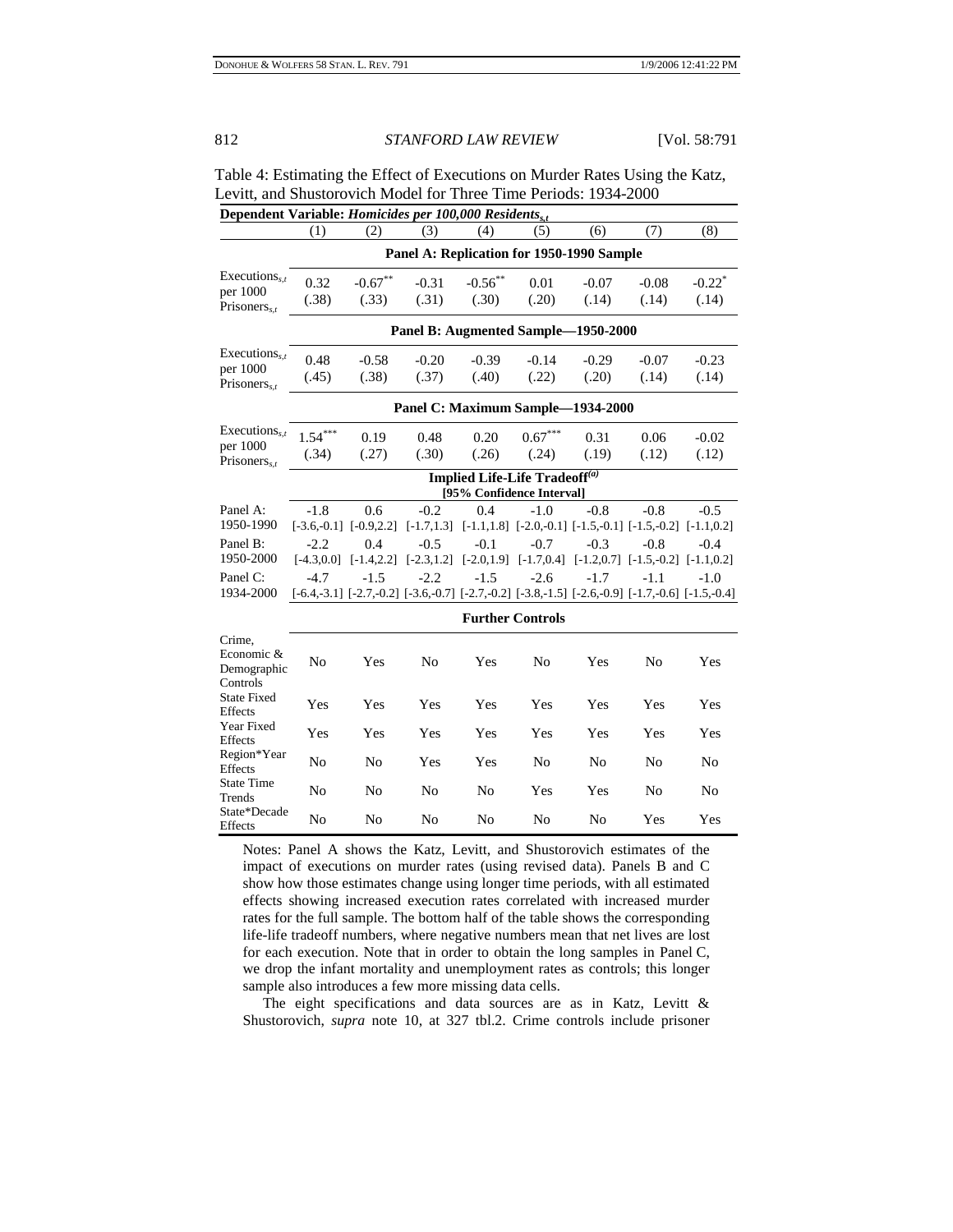death rate, prisoners per crime, and prisoners per capita. Economic controls include the real per capita income, insured unemployment rate, and the infant mortality rate. The latter two are not included in Panel C. Demographic controls are the proportion of the population: black, urban, aged 0-24, and aged 25-44. Sample sizes are 1908, 2414, and 2954 for state-year observations in Panels A, B, and C, respectively, and all panels omit 1971 due to missing data on prison deaths. Population-weighted least squares regression is used, and standard errors are clustered at the state level. \*\*\*, \*\*, and \* denote statistically significant at 1%, 5%, and 10%, respectively.

*(a)* Implied life-life tradeoff reflects net lives saved when evaluated for a state with the characteristics of the average death penalty state in 1996.

In order to remain consistent with the debate about what Sunstein and Vermeule refer to as the "life-life tradeoff,"<sup>56</sup> we also compute the implied number of lives saved per execution. In order to fix a particular set of parameters (and to maintain continuity with the numbers reported by Dezhbakhsh, Rubin, and Shepherd), we report the implied net number of lives saved by an execution for a state with the characteristics of the average death penalty state in 1996 (holding all other factors constant).<sup>57</sup> Given that Table 4 involves the largest sample of data in our analysis, it is not surprising that the 95% confidence intervals surrounding these estimates, while wide, imply these estimates are notably more precise than we obtain with other specifications in Tables 5 through 9.

#### B. *Dezhbakhsh and Shepherd*

The Dezhbakhsh and Shepherd study covers data from 1960 to 2000, and their analysis of the effects of executions largely shadows their analysis of the effects of death penalty laws.<sup>58</sup> That is, they run the same regression as described in Table 2, but replace the death penalty binary variable with a variable intended to capture the propensity to invoke the death penalty. The first column of Table 5 shows their reported results, while the next column shows the same regression, controlling for year fixed effects. As before, we

<sup>56</sup>*. See* Sunstein & Vermeule, *supra* note 12, at 708 (introducing the concept of a "life-life tradeoff" in the capital punishment debate).

<sup>57.</sup> To compute this, note that executing one more death row inmate raises the execution rate from  $X/P$  to  $(X+1)/P$ , where X is the number of executions, and P is the denominator of the execution rate, which in this instance is the number of prisoners. The effect of the execution rate on the homicide rate is mediated by the estimated coefficient,  $\beta$ , yielding a decline in the homicide rate of *–β/P*. To determine the number of lives saved, we need to multiply the decline in the homicide rate (homicides per 100,000 people) by the population/100,000, and subtract one to take account of the executed convict. Thus a tradeoff of zero implies that each execution kills one convict and saves one homicide victim; a positive number implies that more than one homicide victim is saved, and a negative number suggests that each execution results in a greater number of total deaths.

<sup>58.</sup> Dezhbakhsh & Shepherd, *supra* note 33.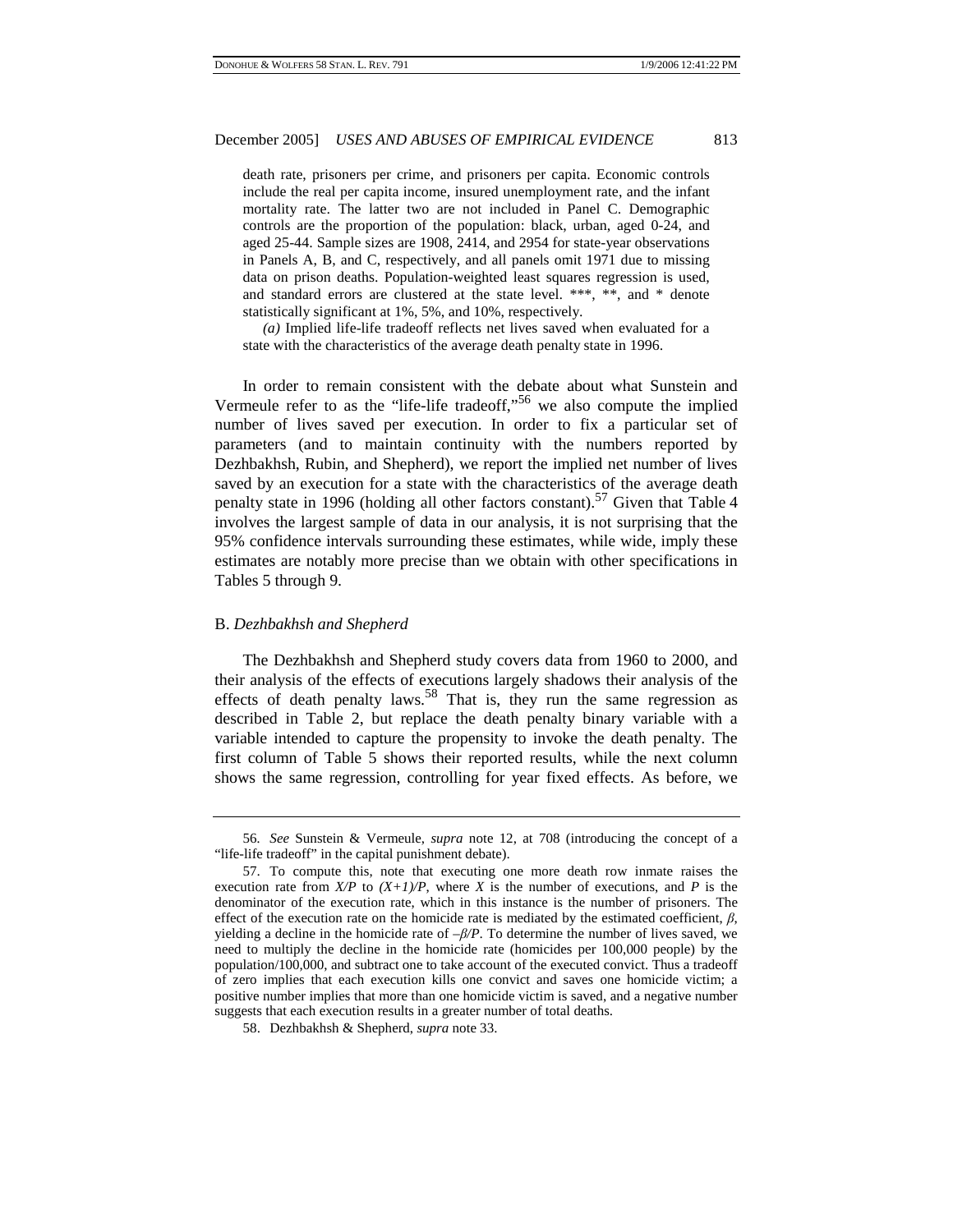continue to report standard errors clustered at the state level. Superficially, these results suggest extremely significant evidence in favor of deterrence.

Table 5: Estimating the Impact of Executions on Murder Rates, Testing the Sensitivity of Dezhbakhsh and Shepherd's Results: 1960-2000 **Dependent Variable:** *Annual Homicides per 100,000 Residentss,<sup>t</sup>*

| P                                  |                                           |             |                   |                                                     |               |                |  |  |
|------------------------------------|-------------------------------------------|-------------|-------------------|-----------------------------------------------------|---------------|----------------|--|--|
|                                    | Adding<br>Published Year Fixed<br>Effects |             | Omitting<br>Texas | Alternative Definitions of<br><b>Execution Risk</b> |               |                |  |  |
|                                    | (1)                                       | (2)         | (3)               | (4)                                                 | (5)           | (6)            |  |  |
| Executions, $\epsilon$             | $-0.145***$                               | $-0.138***$ | $-0.137$          |                                                     |               |                |  |  |
|                                    | (.013)                                    | (.013)      | (.070)            |                                                     |               |                |  |  |
| Executions <sub>s,t</sub> per      |                                           |             |                   | $-8.36$                                             |               |                |  |  |
| 100,000 Residents, $s,t$           |                                           |             |                   | (5.84)                                              |               |                |  |  |
| Executions <sub>s,t</sub> per 1000 |                                           |             |                   |                                                     | $-0.38$       |                |  |  |
| Prisoners <sub>s,t</sub>           |                                           |             |                   |                                                     | (0.47)        |                |  |  |
| Executions <sub>s,t</sub> per      |                                           |             |                   |                                                     |               | $-50.7$        |  |  |
| Homicide $_{s,t-1}$                |                                           |             |                   |                                                     |               | (31.7)         |  |  |
| N                                  | (unknown)                                 | 2009        | 1968              | 2009                                                | 2009          | 2009           |  |  |
|                                    |                                           |             |                   | Implied Life-Life Tradeoff <sup>(a)</sup>           |               |                |  |  |
|                                    |                                           |             |                   | [95% Confidence Interval]                           |               |                |  |  |
| Net Lives Saved per                | 7.8                                       | 7.3         | 7.3               | 7.4                                                 | $-0.1$        | 5.0            |  |  |
| Execution                          | [6.1, 9.4]                                | [5.8., 8.9] | $[-1.0, 15.5]$    | $[-4.1, 18.8]$                                      | $[-2.4, 2.2]$ | $[-2.3, 12.3]$ |  |  |
|                                    | <b>Further Controls</b>                   |             |                   |                                                     |               |                |  |  |
| <b>State Fixed Effects</b>         | Yes                                       | Yes         | Yes               | Yes                                                 | Yes           | Yes            |  |  |
| Decade Fixed Effects               | Yes                                       | Yes         | Yes               | Yes                                                 | Yes           | Yes            |  |  |
| <b>Year Fixed Effects</b>          | No                                        | Yes         | Yes               | Yes                                                 | Yes           | Yes            |  |  |

Notes: Column 1 shows the results for the estimated impact of executions on murder rates reported in Dezhbakhsh & Shepherd, *supra* note 33, tbl.7 (and the basic specification and data sources are as described therein). Controls include per capita real income, the unemployment rate, police employment, proportions of the population nonwhite, aged 15-19, and aged 20-24. Column 2 begins by adding in year fixed effects, and Column 3 shows the estimated effects of executions on murder rates become much less precisely estimated when Texas is omitted. Columns 4-6 also show that the estimated effect of executions becomes insignificant when various measures of the execution rate are analyzed, instead of the raw number of executions. The bottom portion of Table 5 shows the corresponding life-life tradeoff numbers, where negative numbers mean that, on net, lives are lost for each execution.

 Population-weighted least squares regression is used. Standard errors are clustered at the state level. \*\*\*, \*\*, and \* denote statistically significant at 1%, 5%, and 10%, respectively.

*(a)* Implied life-life tradeoff reflects net lives saved evaluated for a state with the characteristics of the average death penalty state in 1996.

However, as Richard Berk has noted, the distribution of executions across states is extraordinarily skewed.<sup>59</sup> Through 2004, Texas has executed 336

<sup>59.</sup> Richard Berk, *New Claims About Executions and General Deterrence: Déjà Vu All*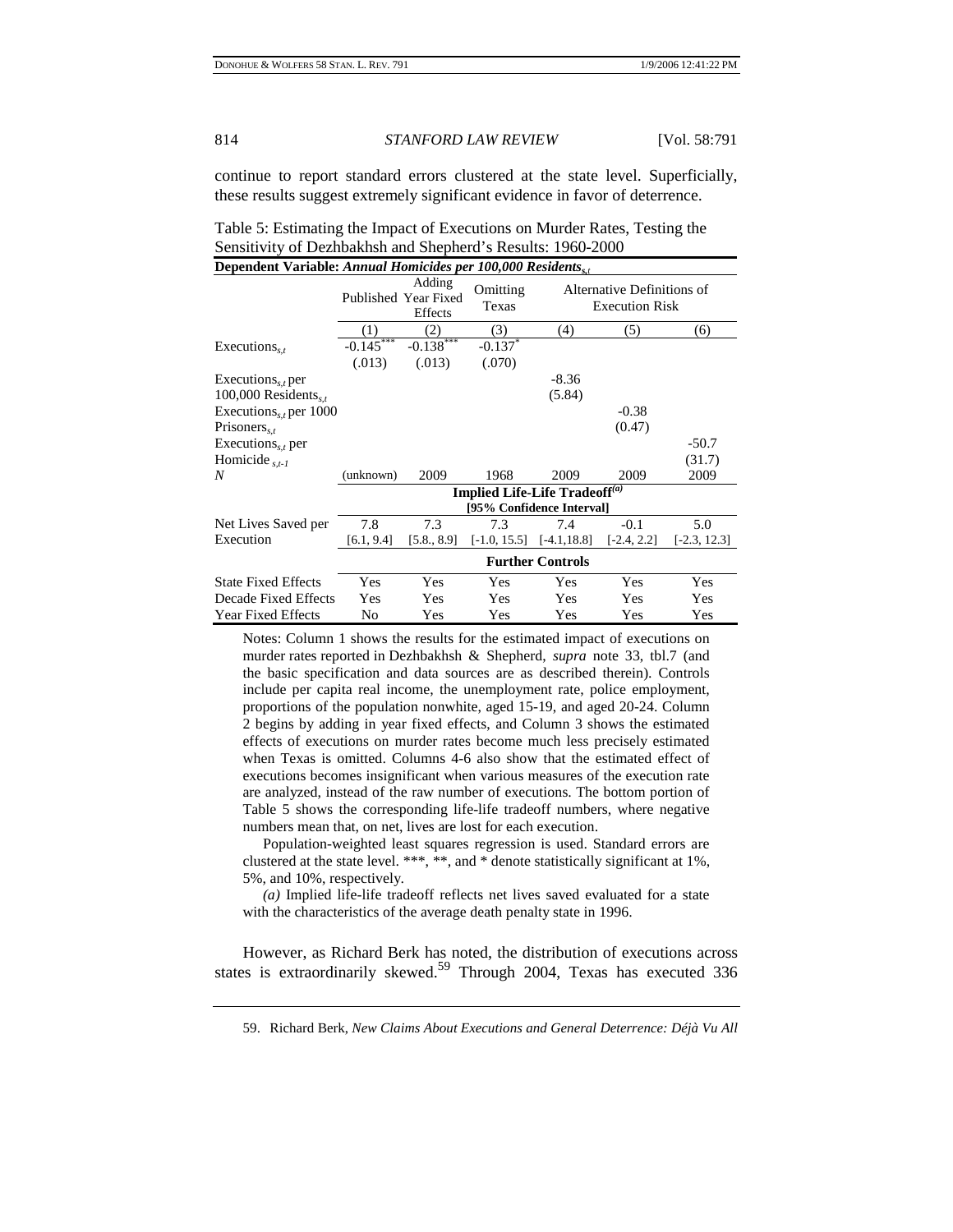convicts since the *Gregg* decision. The next closest state is Virginia at 94 executions, while only ten other states have recorded more than twenty executions and seventeen states have recorded no executions.<sup>60</sup> As a result, it seems useful to test the sensitivity of the baseline equation to the omission of Texas. While the effect on the coefficient reported in Column 3 of Table 5 is rather small, the effect on the estimated standard error is dramatic, and the estimated impact of executions becomes statistically insignificant. Similarly, Shepherd has shown that the evidence for deterrence in these data rests critically on variation arising from a few states, and the vast majority of states experienced either no deterrence or antideterrence.<sup>61</sup> The implication of our Table 5, however, is not that Texas is an outlier (indeed, given the constancy of the coefficient, it probably lies along the regression line), but rather that in its absence, there is just too little variation in executions to discern an effect with any confidence.

A more direct difficulty with Dezhbakhsh and Shepherd's specification is that the independent variable is simply the number of executions in that state each year. Not only does this exaggerate the problem of Texas (the large number of executions partly reflects the fact that there are more people and more murders in Texas than in many other states), but it also is a somewhat bizarre choice. For example, this specification implies that one more execution in Wyoming would deter three-fourths of a homicide, while in California it would deter fifty homicides.

A very simple alternative that avoids this scaling issue is measuring executions per 100,000 residents. These results are reported in Column 4, and this regression suggests that the relationship between homicides and executions per capita is statistically insignificant.

An alternative scaling comes from Katz, Levitt, and Shustorovich, who define their executions variable as executions per  $1000$  prisoners.<sup>62</sup> This regression, shown in Column 5, again fails to find a significant relationship between homicide and execution rates, with the point estimate suggesting that each execution deters 0.9 homicides for a net loss of 0.1 life. Another alternative scaling—and perhaps the one most directly suggested by the economic model of crime—is to analyze the ratio of the number of executions to the (lagged) homicide rate. $^{63}$  Once again, this regression, shown in

*over Again?*, 2 J. EMPIRICAL LEGAL STUD. 303, 305 (2005).

<sup>60.</sup> BONCZAR & SNELL, *supra* note 8, at 9 tbl.9.

<sup>61.</sup> Shepherd, *Deterrence Versus Brutalization*, *supra* note 46.

<sup>62.</sup> This alternative scaling yields a slightly smaller sample because data on the number of prisoners in Alaska are not available until 1972. For other missing values of the prisoner variable, we simply use linear interpolation.

<sup>63.</sup> We use the lagged homicide rate so that the number of homicides does not appear in the construction of both the independent and dependent variables. Specifically, if there were measurement errors in the number of homicides, this would cause the dependent variable to increase (decrease) and the independent variable to decrease (increase), creating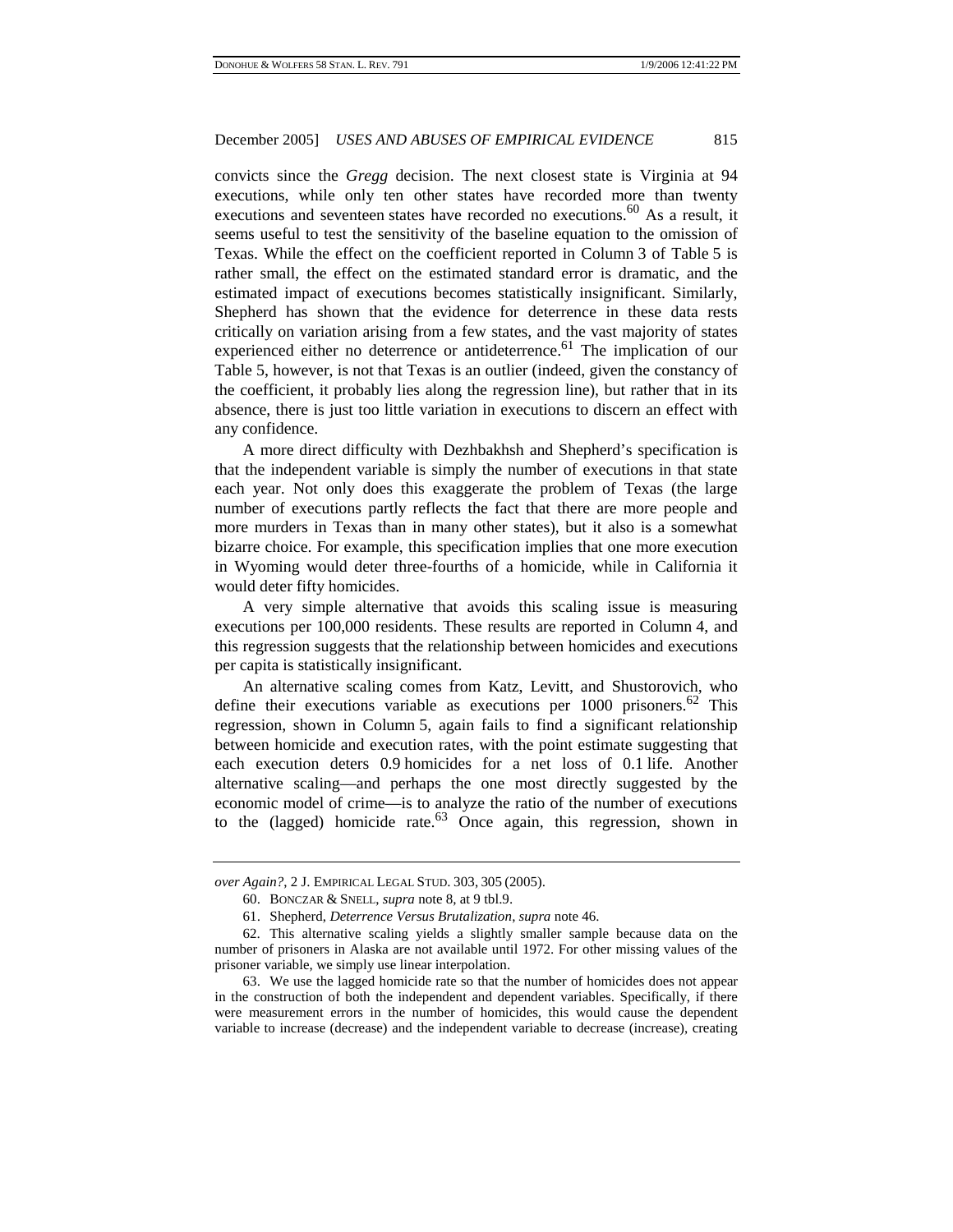Column 6, fails to find any significant relationship.

#### C. *Mocan and Gittings*

Mocan and Gittings examine state homicide rates over the 1984 to 1997 (post-moratorium) period,  $64$  running the following regression:

| Murders                                                                                                                                                                                   | <i>Executions</i> <sub><math>s,t-1</math></sub> + $\beta$ | $Pardons_{s,t-l}$                                                                                                                                                                                                                                          | $Removalss,t-1$ |
|-------------------------------------------------------------------------------------------------------------------------------------------------------------------------------------------|-----------------------------------------------------------|------------------------------------------------------------------------------------------------------------------------------------------------------------------------------------------------------------------------------------------------------------|-----------------|
| $\frac{1}{P}$ (Population <sub>ss</sub> /100,000) <sup>=</sup> $p_1$ $\frac{1}{DeathSentences_{s,t-7}} + p_2$ $\frac{1}{DeathSentences_{s,t-7}} + p_3$ $\frac{1}{DeathSentences_{s,t-6}}$ |                                                           |                                                                                                                                                                                                                                                            |                 |
| $Arrests_{s,t-3}$                                                                                                                                                                         | $Murders_{s,t-1}$                                         | $\beta$ DeathSentences <sub>s,<math>-1</math></sub> + $\beta$ . HomicideArrests <sub>s,<math>-1</math></sub> + $\gamma$ Controls <sub>s,I</sub> + $\sum$ State <sub>s</sub> * Trend <sub>t</sub> + $\sum$ Time <sub>t</sub> + $\varepsilon$ <sub>s,I</sub> |                 |

The authors provided us with their data, and Panel A of Table 6 shows that we were able to replicate their results. In the process of doing so, we found a number of coding errors, and a set of corrected estimates is given in Panel B.<sup>65</sup> These estimates are reasonably similar to those found in Panel A, although in no case are any of the estimates of the effects of executions statistically significant. Equally, the effects of death row removals appear somewhat stronger in these numbers.

One feature that is immediately obvious from inspecting their model is that it has a rather complex temporal structure: the variables of interest are constructed as ratios to the number of death sentences imposed six or seven years earlier or the number of arrests three years earlier. While the authors choose this functional form to maintain continuity with Dezhbakhsh, Rubin, and Shepherd, this rather contrived structure comes at a significant price. Their data only runs from 1977 to 1997, and hence this lag specification costs them one-third of their sample since their deterrence variables are only defined over the 1984 to 1997 period. Moreover, given that the authors are attempting to represent the probability of execution as perceived by potential murderers, and given the paucity of evidence on how these expectations are formed, there seems little reason to strongly prefer one specification over the other. Thus, in Panel C, we rerun their regressions but note Zimmerman's argument that "any truly meaningful (subjective) assessment a potential murderer makes . . . is likely to be based upon the most recent information available to him/her."<sup>66</sup>

an artificial negative correlation between execution and homicide rates.

<sup>64.</sup> Mocan & Gittings, *supra* note 11, at 478. While their data runs from 1977 to 1997, their complicated lag structure means that they can only estimate effects from 1984 onward.

<sup>65.</sup> Two types of coding errors were discovered. First, the authors attempted to drop all observations where the explanatory variable was the ratio of a positive value to zero but ended up both dropping the prior observation and including the variable they intended to drop, coded as the ratio of the numerator to 0.99. Second, in Models 3, 5, and 6, the execution rate was defined relative to the number of death sentences six years prior instead of seven years prior, as they did in their other specifications (and described in their text).

<sup>66.</sup> Zimmerman, *supra* note 11, at 170.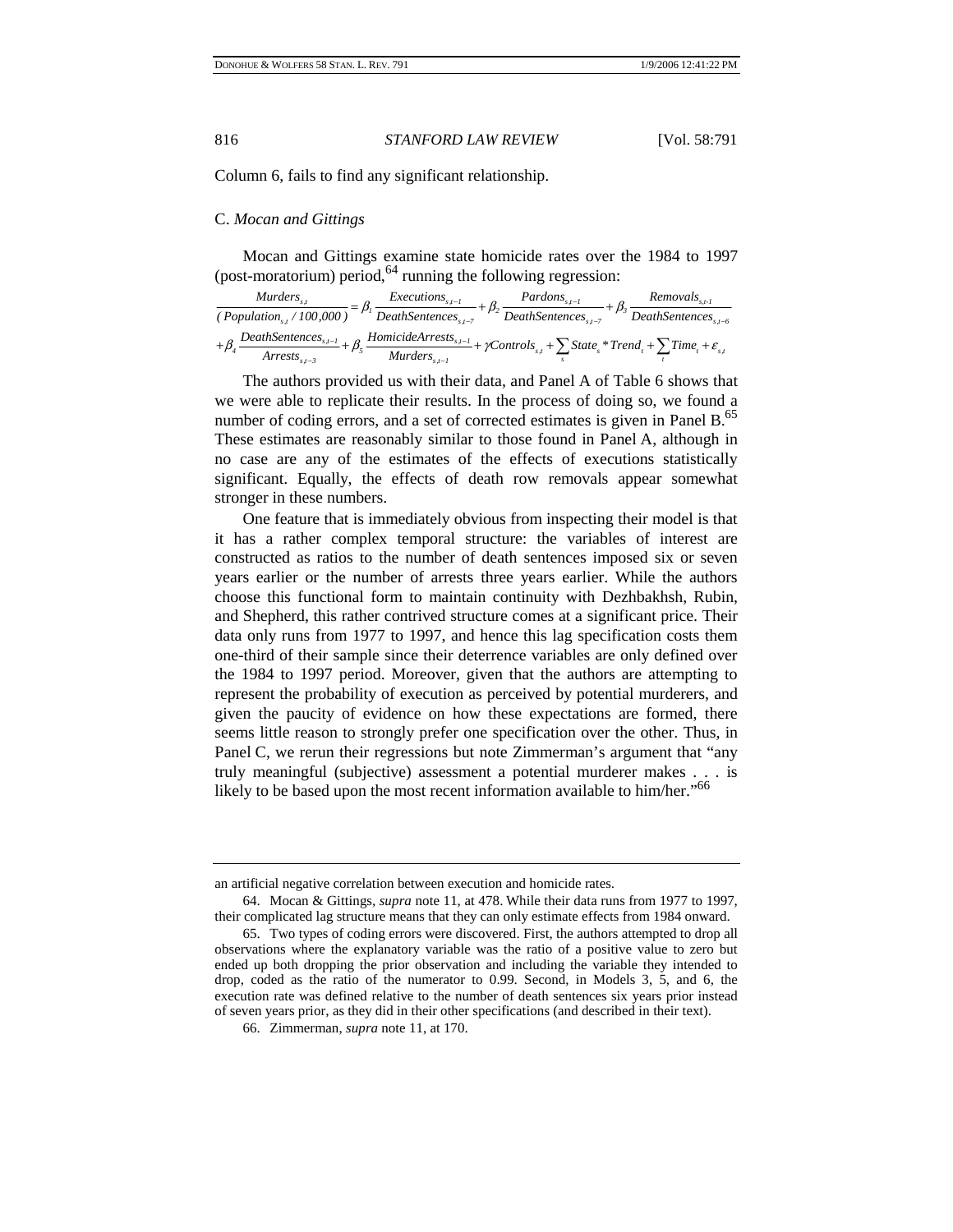| Table 6: Estimating the Impact of Executions on Murder Rates: Reanalyzing |  |
|---------------------------------------------------------------------------|--|
| Mocan and Gittings: 1977-1997                                             |  |

|                                            |                                               |           |           | <b>Dependent Variable:</b>                                     |                   |                       |                                  |
|--------------------------------------------|-----------------------------------------------|-----------|-----------|----------------------------------------------------------------|-------------------|-----------------------|----------------------------------|
|                                            |                                               |           |           | Annual Homicides per 100,000 Residents <sub>s.t</sub>          |                   |                       | Log Homicide Rate <sub>s.t</sub> |
|                                            | (1)                                           | (2)       | (3)       | (4)                                                            | (5)               | (6)                   | (7)                              |
|                                            |                                               |           |           | <b>Panel A: Mocan and Gittings Results: Replication</b>        |                   |                       |                                  |
| Executions <sub>t-1</sub> per              | $-0.60$                                       |           |           | $-0.63$                                                        | $-0.63$           | $-0.05$               | $-0.05$                          |
| Death Sentence <sub>t-7</sub>              | (.35)                                         |           |           | (0.34)                                                         | (.29)             | (.03)                 | (.03)                            |
| Pardons $_{t-1}$ per                       |                                               | $0.69***$ |           | $0.73***$                                                      |                   | $0.11$ <sup>***</sup> |                                  |
| Death Sentence <sub>t-7</sub>              |                                               | (.32)     |           | (.30)                                                          |                   | (.03)                 |                                  |
| Death Row                                  |                                               |           | $0.17***$ |                                                                | $0.18***$         |                       | $0.02***$                        |
| Removals $_{t-1}$ per                      |                                               |           | (.07)     |                                                                | (.07)             |                       | (0.01)                           |
| Death Sentence <sub>t-6</sub>              |                                               |           |           |                                                                |                   |                       |                                  |
| Sample<br>$(1984 - 1997)$                  | 680                                           | 693       | 695       | 679                                                            | 690               | 679                   | 690                              |
|                                            | <b>Panel B: Correcting Programming Errors</b> |           |           |                                                                |                   |                       |                                  |
| Executions <sub>t-1</sub> per              | $-0.50$                                       |           |           | $-0.52$                                                        | $-0.59$           | $-0.01$               | $-0.02$                          |
| Death Sentence <sub>t-7</sub>              | (.34)                                         |           |           | (.33)                                                          | (0.39)            | (0.03)                | (0.02)                           |
| Pardons <sub>t-1</sub> per                 |                                               | $0.63*$   |           | $0.71***$                                                      |                   | $0.09***$             |                                  |
| Death Sentence <sub>t-7</sub>              |                                               | (.34)     |           | (.30)                                                          |                   | (0.03)                |                                  |
| Death Row                                  |                                               |           | $0.24***$ |                                                                | $0.17*$           |                       | 0.01                             |
| Removals $_{t-1}$ per                      |                                               |           | (.08)     |                                                                | (0.09)            |                       | (0.01)                           |
| Death Sentence <sub>t-6</sub>              |                                               |           |           |                                                                |                   |                       |                                  |
| Sample<br>$(1984 - 1997)$                  | 679                                           | 692       | 691       | 677                                                            | 636               | 677                   | 636                              |
|                                            |                                               |           |           | Panel C: Measuring Deterrence Variables with a One-Year Lag on |                   |                       |                                  |
|                                            |                                               |           |           | <b>Full Sample</b>                                             |                   |                       |                                  |
| Executions <sub><math>t-1</math></sub> per | 0.03                                          |           |           | 0.01                                                           | $\overline{0.01}$ | 0.01                  | 0.01                             |
| Death Sentence,                            | (0.14)                                        |           |           | (0.13)                                                         | (0.14)            | (0.01)                | (0.01)                           |
| Pardons <sub>t-1</sub> per                 |                                               | $0.41***$ |           | $0.41***$                                                      |                   | $0.05***$             |                                  |
| Death Sentence,                            |                                               | (.13)     |           | (0.13)                                                         |                   | (0.01)                |                                  |
| Death Row                                  |                                               |           | 0.02      |                                                                | 0.02              |                       | 0.002                            |
| Removals $_{t-1}$ per                      |                                               |           | (0.03)    |                                                                | (0.03)            |                       | (.002)                           |
| Death Sentence <sub>t-1</sub>              |                                               |           |           |                                                                |                   |                       |                                  |
| Sample<br>$(1978-1997)$                    | 986                                           | 984       | 921       | 977                                                            | 918               | 977                   | 918                              |
|                                            |                                               |           |           | Implied Life-Life Tradeoff for Executions <sup>(a)</sup>       |                   |                       |                                  |
|                                            |                                               |           |           | [95% Confidence Interval]                                      |                   |                       |                                  |
| Panel A:                                   | 4.4                                           |           |           | 4.6                                                            | 4.6               | 2.2                   | 2.3                              |
| Replication                                | $[-1.8, 10.5]$                                |           |           | $[-1.4, 10.6]$                                                 | $[-0.5, 9.7]$     | $[-1.2, 5.7]$         | $[-1.3, 6.0]$                    |
| Panel B:                                   | 3.4                                           |           |           | 3.6                                                            | 4.2               | $-0.2$                | 0.5                              |
| Corrected                                  | $[-2.6, 9.4]$                                 |           |           | $[-2.2, 9.5]$                                                  | $[-2.6, 11.1]$    | $[-3.7, 3.4]$         | $[-2.7, 3.7]$                    |
| Panel C: Full                              | $-1.2$                                        |           |           | $-1.1$                                                         | -1.1              | $-1.6$                | $-1.6$                           |
| Sample                                     | $[-3.1, 0.7]$                                 |           |           | $[-2.8, 0.7]$                                                  | $[-3.0, 0.8]$     | $[-2.7, -0.5]$        | $[-2.8, -0.4]$                   |

Notes: Panel A shows the estimated effect of executions on the homicide rate, where the specification and data are from Mocan & Gittings, *supra* note 11, at 464 tbl.2. Panel B corrects some programming errors, and the resulting estimated effects of execution on murder rates are no longer significant. Panel C alters the measure of the deterrence variables and uses the full sample period from 1978 to 1997, which leads to a positive correlation between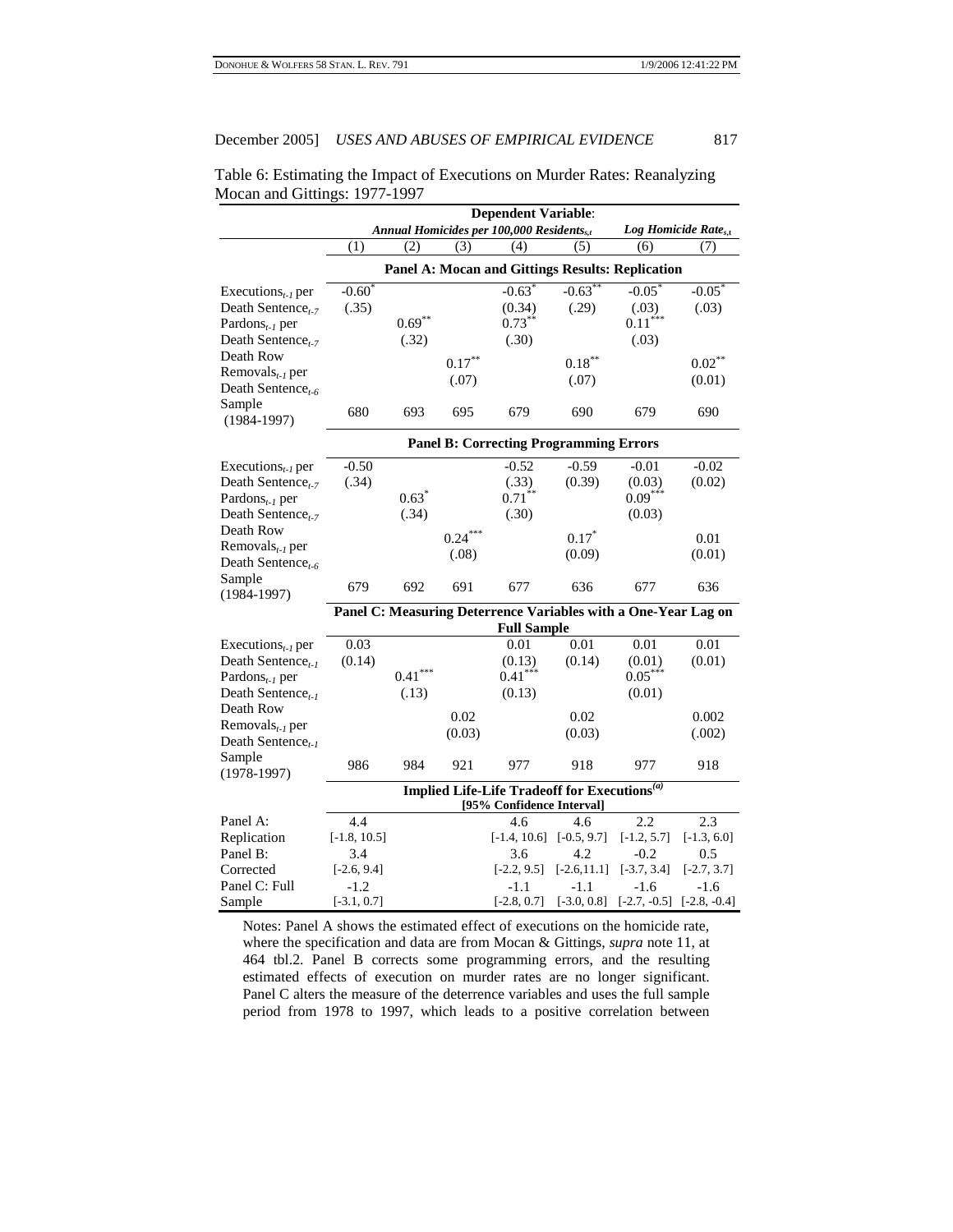execution and homicide rates. The bottom portion of the table shows the corresponding life-life tradeoff numbers, where negative numbers mean that, on net, lives are lost for each execution.

 Controls include lags of the homicide arrest rate, death sentence rate (conditional on arrest), prisoners per violent crime, prison death rate, as well as contemporary values of real per capita income, the unemployment rate, infant mortality rate, shares of the population who are: urban, black, aged 20- 34, 35-44, 45-54, 55+, and dummy variables for whether a state has a Republican governor, whether the state drinking age is 18, 19, or 20, and the 1995 Oklahoma City bombing. Population-weighted least squares regression is used with standard errors clustered at the state level. \*\*\*, \*\*, and \* denote statistically significant at 1%, 5%, and 10%, respectively.

 *(a)* Implied life-life tradeoff reflects net lives saved evaluated for a state with the characteristics of the average death penalty state in 1996.

In Panel C, we construct each of the deterrence variables as ratios of variables lagged one year (instead of seven). $^{67}$  This relatively small change yields positive, albeit insignificant, coefficients. The difficulty in obtaining any consistent results is once again evident. Not only do the estimates of the effects of the execution rate vary significantly with only minor changes in specification, but the two related measures of the porosity of the death sentence now yield sharply different results, with the pardon rate robustly and positively associated with homicide, but the coefficient on the broader death row removal rate small and insignificant.

#### D. *Other Studies*

At least four other studies are worthy of brief discussion. First, Zimmerman analyzes a state panel of homicide rates over the period from 1978 to 1997, and his OLS regressions suggest no relationship between homicide rates and the execution rate. (We comment on his instrumental variables results in the next Part.) This is consistent with our reanalysis of Mocan and Gittings's data over the same time period.

Second, Dezhbakhsh, Rubin, and Shepherd analyze a quite impressive county-level dataset covering the period from 1977 to 1996. While their paper only reports instrumental variables results (more on these below), the authors have generously shared their data with us, and we have computed simple panel OLS results, borrowing all other aspects of their specification. Again, we find wildly inconsistent results across specifications, ranging from statistically

<sup>67.</sup> The immediate advantage of using the one-year lag is that the sample size increases by fifty percent from what Mocan and Gittings present. We remain unsure whether Mocan and Gittings or Zimmerman (or neither) is correct on the appropriate lag structure because there is little evidence on how criminals form their expectations. Even so, if a small change among reasonable choices makes a large difference in the estimation, then the results are too fragile to warrant reliance.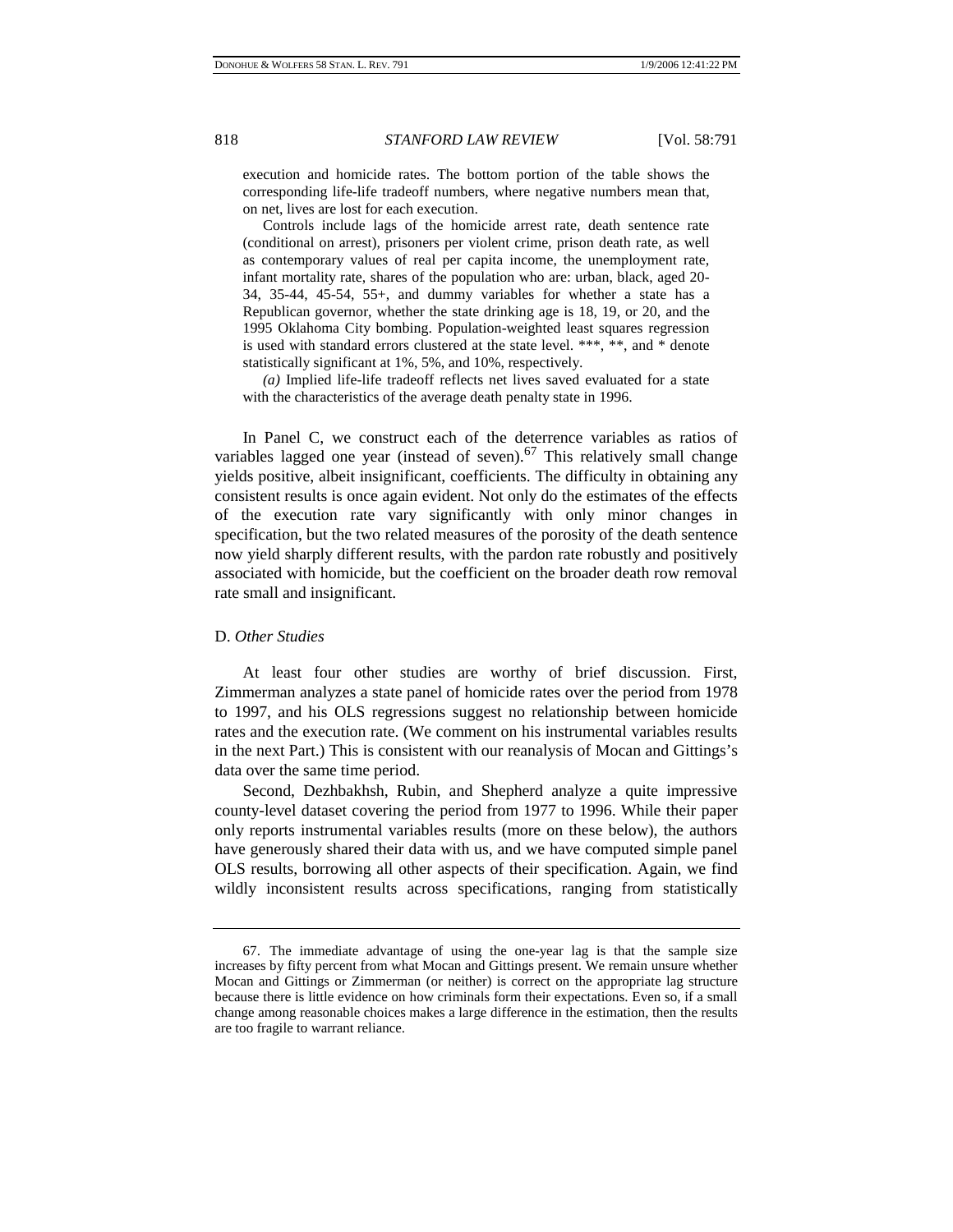significant antideterrent effects to statistically significant deterrent effects. Disaggregating to the county level does not alleviate the problems we have seen with state-level analyses. This should not be surprising because the study's key explanatory variable, the execution rate, is still measured at the state  $level.<sup>68</sup>$ 

Third, Dale Cloninger and Roberto Marchesini have analyzed data on the recent Illinois moratorium experiment.<sup>69</sup> Governor Ryan issued a moratorium on executions in January 2000 and subsequently commuted all death sentences in January 2003. It seems useful to compare the evolution of homicides in Illinois subsequent to January 2000 with the same evolution in the rest of the country. The methods employed by Cloninger and Marchesini reflect the authors' backgrounds as financial economists: they apply an event study methodology, examining the usual co-movement of the number of homicides in Illinois with the number of homicides nationally and then asking whether this relationship changed following the Illinois moratorium.

The main difficulty with their analysis is that they follow finance methods a little too closely. In finance, the variable of interest is usually a stock return, so it is standard practice to take a stock index and analyze its percentage change over some period. As such, Cloninger and Marchesini analyze the relationship between twelve-month-ended *growth* in the homicide rate in Illinois and their comparison sample. However, the debate over the efficacy of capital punishment is usually posed as asking whether it leads to lower *levels* of homicide, rather than a differential growth rate.<sup>70</sup> Moreover, differential growth rates—if interpreted literally—would lead to predictions that homicide rates may head to 0% or 100%.

Cloninger and Marchesini generously shared their monthly data (covering January 1994 to December 2003) with us, and Figure 5 shows the seasonally adjusted number of homicides in Illinois and in the rest of the United States through this time period. The close relationship between the two again supports the contention that *levels* of homicide provide a useful baseline against which to compare the subsequent experience in Illinois. Figure 5 also shows a dashed line: the projected number of homicides in Illinois if the relationship between

<sup>68.</sup> There are potentially further issues arising from the unreliability of county-level data. *See* Michael D. Maltz & Joseph Targonski, *A Note on the Use of County-Level UCR Data*, 18 J. QUANTITATIVE CRIMINOLOGY 297, 298 (2002); *see also* Ian Ayres & John J. Donohue, III, *Shooting Down the "More Guns, Less Crime" Hypothesis*, 55 STAN. L. REV. 1193 (2003).

<sup>69.</sup> Dale O. Cloninger & Roberto Marchesini, *Execution Moratoriums, Commutations and Deterrence: The Case of Illinois* (Econ. Working Paper Archive, Working Paper No. 0507002, 2005), *available at* http://econwpa.wustl.edu:80/eps/le/papers/0507/0507002.pdf (last visited Dec. 4, 2005).

<sup>70.</sup> The homicide rate is probably preferable to the homicide count, although we analyze the latter here to maintain continuity with Cloninger and Marchesini, noting that population growth is unlikely to have driven much of a gap between movements in homicide rates and levels over such a short time horizon.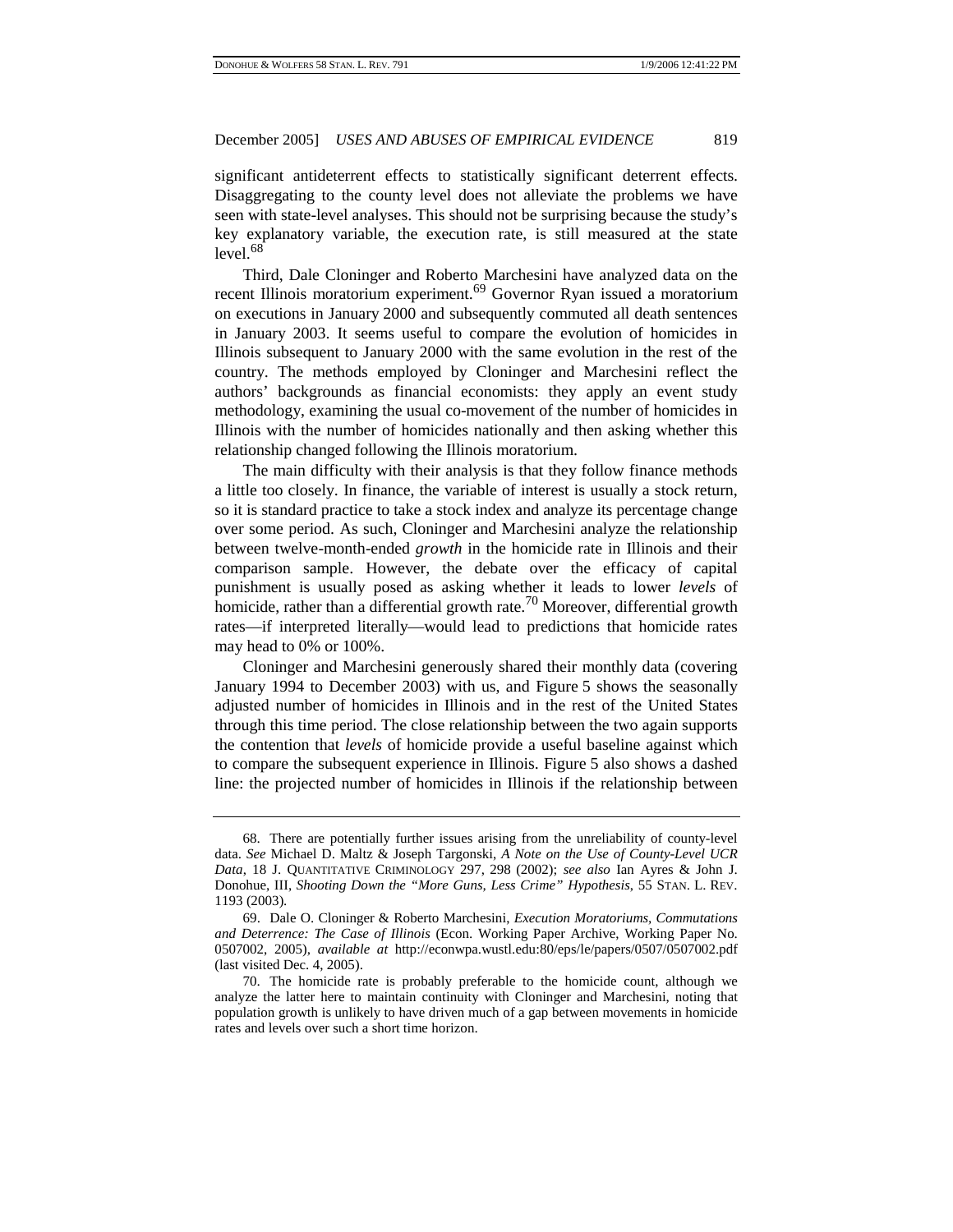

#### Figure 5. Homicides Before and After the Illinois Moratorium

the series for Illinois and the United States over the period from 1994 to 1999 had continued over the next four years. In an event study, one compares the subsequent evolution of the variable of interest with this projection, and the bars show the gap between Illinois homicides and the projected number of homicides.

It should be clear from inspecting the graph that the relationship between homicides in Illinois and the rest of the country is roughly unchanged since the moratorium. If anything, the bars appear persistently negative, suggesting that Illinois experienced about three fewer homicides per month than one would have expected based upon its previous relationship with the rest of the country.'

Finally, Cloninger and Marchesini<sup>72</sup> applied similar methods to analyze another quasi-experiment: a period from 1996 to early 1997 in which executions ground to a halt until the Texas Court of Criminal Appeals ruled on

<sup>71.</sup> The post-moratorium decline in homicides is actually statistically significant, although given how sparse this specification is, we do not want to overstate this point. Over the full sample, we estimated:

*ln(Illinois homicides)<sub>t</sub>* = -1.04 + 0.74\*ln(US-IL homicides)<sub>t</sub> – 0.06 Post 2000<sub>t</sub> (0.03) (0.13)  *(0.90) (0.13) (0.03)*

where we report Newey-West standard errors to account for up to sixth-order autocorrelation. Using this full-sample estimate, murders were six percent lower during the moratorium.

<sup>72.</sup> Dale O. Cloninger & Roberto Marchesini, *Execution and Deterrence: A Quasi-Controlled Group Experiment*, 33 APPLIED ECON. 569 (2001).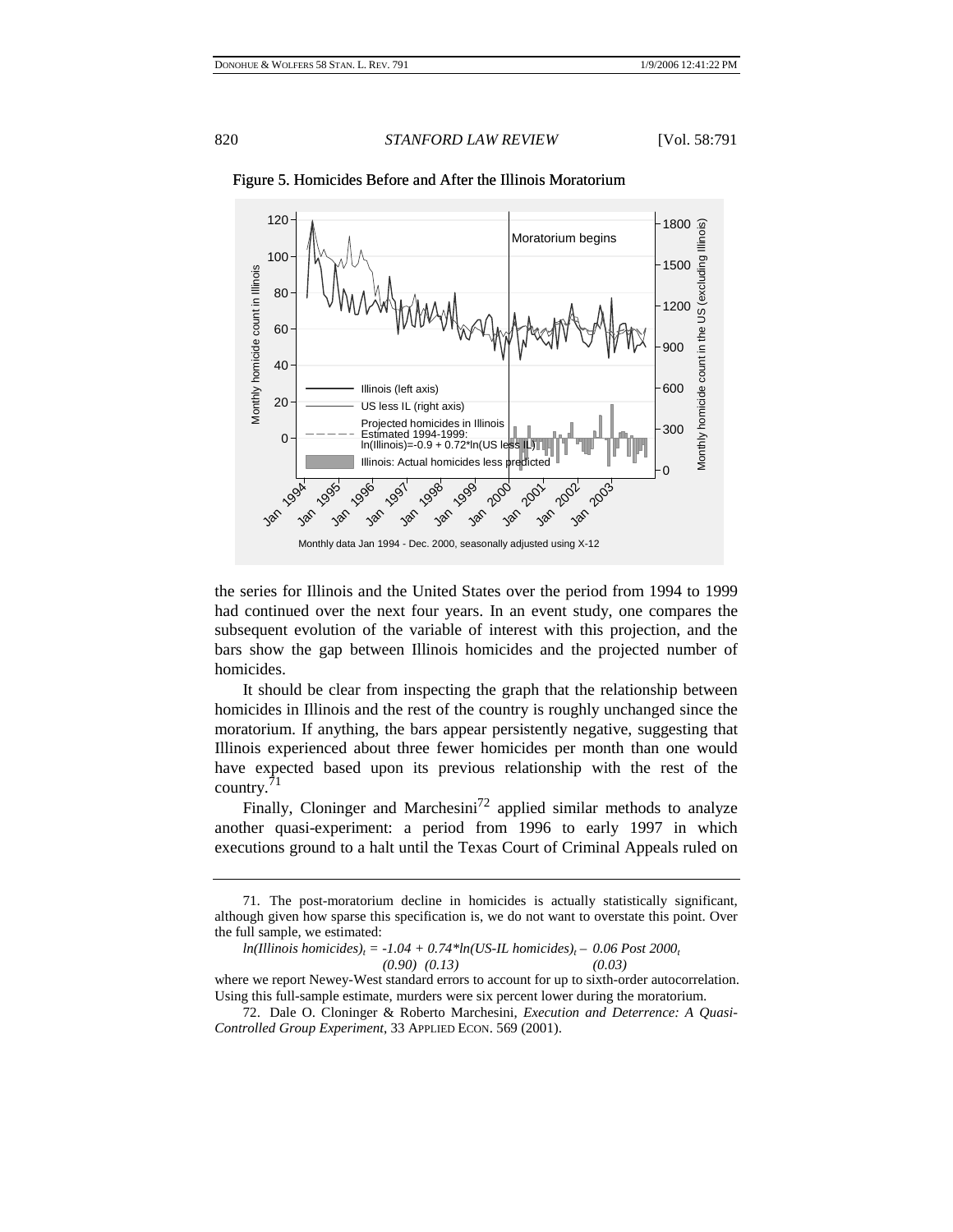

# Figure 6. Homicides Before and After the Texas Stay

the legality of new legislation limiting state habeas corpus petitions.<sup> $\frac{73}{5}$ </sup> Figure 6 shows our reanalysis of these data, focusing again on the number of homicides (rather than their rate of change), and once again we find no evidence of an abnormal rise (or fall) in Texas homicides during this period.

#### V. INSTRUMENTAL VARIABLES ESTIMATES

The studies that we have examined so far simply highlight the *correlation* between execution and homicide rates while controlling for other factors. Although their authors typically have premised their analyses on the assumption that changes in execution policy *cause* changes in crime rates, there are other possibilities that might explain this correlation.

First, a "get tough on crime" attitude might lead to longer jail sentences,  $^{74}$ increased use of life without parole,<sup>75</sup> harsher prison conditions,<sup>76</sup> as well as increased use of the death penalty. It might be that criminals are responding to these other changes in deterrence, and given that the existing estimates contain no (or inadequate) controls for these factors, they may be driving the correlation between homicides and executions. There are good reasons to be

<sup>73</sup>*. Ex parte* Davis, 947 S.W.2d 216 (Tex. Crim. App. 1996); *see also* Kate Thomas, *Texas Executions Take a Sabbatical*, NAT'L L.J., Aug. 26, 1996, at A8.

<sup>74.</sup> Passell & Taylor, *supra* note 29.

<sup>75.</sup> Fagan Statement, *supra* note 24.

<sup>76.</sup> Katz, Levitt & Shustorovich, *supra* note 10.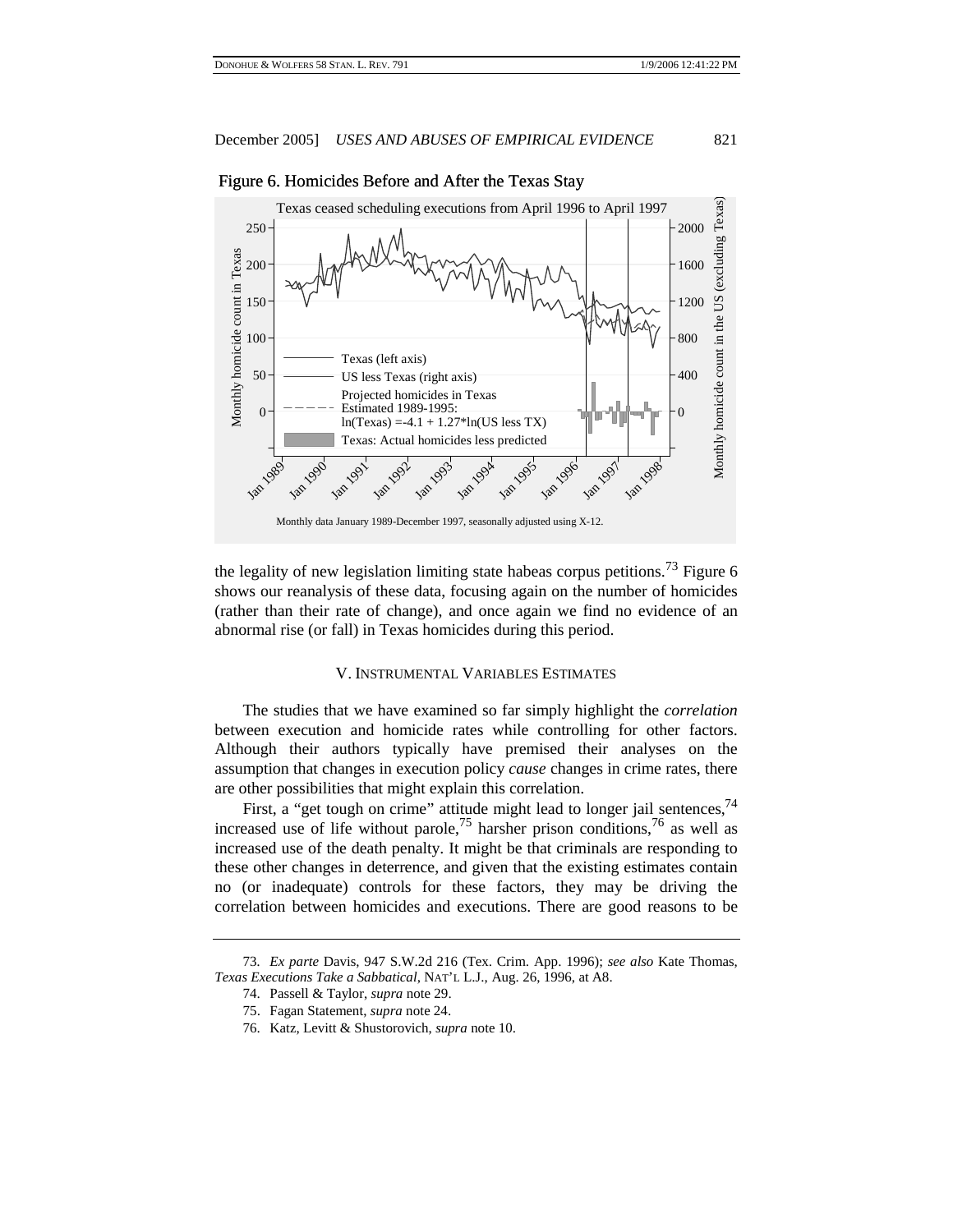concerned by this possibility, as very few criminals are potentially affected by the death penalty, while many inmates are likely to be affected by these broader changes in deterrence policies.

Second, public support for the death penalty may be a function of current crime rates, and as such, causation may run from homicides to executions. This could go in either direction: a high homicide rate might make the public frustrated enough to increase use of the death penalty; alternatively if a higher homicide rate leads to more executions (for a fixed execution rate), this might undermine support for the death penalty.

Finally, and more generally, there may be a large number of unobservable factors changing through time that are correlated with death penalty usage and that also affect homicide. In the absence of a comprehensive set of control variables, these unobserveable factors might be driving a spurious correlation between executions and the death penalty.

The only way to resolve clearly the issue of causation would be to run an experiment in which we would implement the death penalty more (or less) vigorously in some states and in some years than in others, and then compare the outcomes. Of course experimenting with capital punishment laws in this manner does not seem particularly feasible, but one might imagine quasiexperiments: perhaps there are some factors that might change death penalty policy but do not otherwise affect homicide rates. These factors are called "instrumental variables" and can be used to analyze the effects of such quasiexperiments. Naturally, the credibility of such an exercise depends critically on whether the instrumental variables really do generate useful experiments that change the death penalty rates but do not affect other factors.

Given the promise that the instrumental variables approach holds for resolving questions of causality, it is not surprising that Sunstein and Vermeule seem to repose the greatest confidence in a recent application of this method by Dezhbakhsh, Rubin, and Shepherd.

To briefly review that study, Dezhbakhsh, Rubin, and Shepherd analyze county data from 1977 to 1996, using data provided by John Lott and David Mustard.<sup>77</sup> Following Ehrlich, their paper posits that homicide rates are a function of three primary deterrence variables: homicide arrest rates, the probability of a death sentence conditional on arrest, and the probability of execution conditional on a death sentence. Lott and Mustard's data allow the authors to account for a range of other factors, so they also add controls for the assault rate; the robbery rate; real per capita personal income; real per capita unemployment insurance payments; real per capita income maintenance payments; population density; the proportion of the population aged 10-19, 20- 29; black, white, or other; male or female; and NRA membership. While they have county-level data for their dependent variable (the homicide rate), the

<sup>77.</sup> *See* Dezhbakhsh, Rubin & Shepherd, *supra* note 11.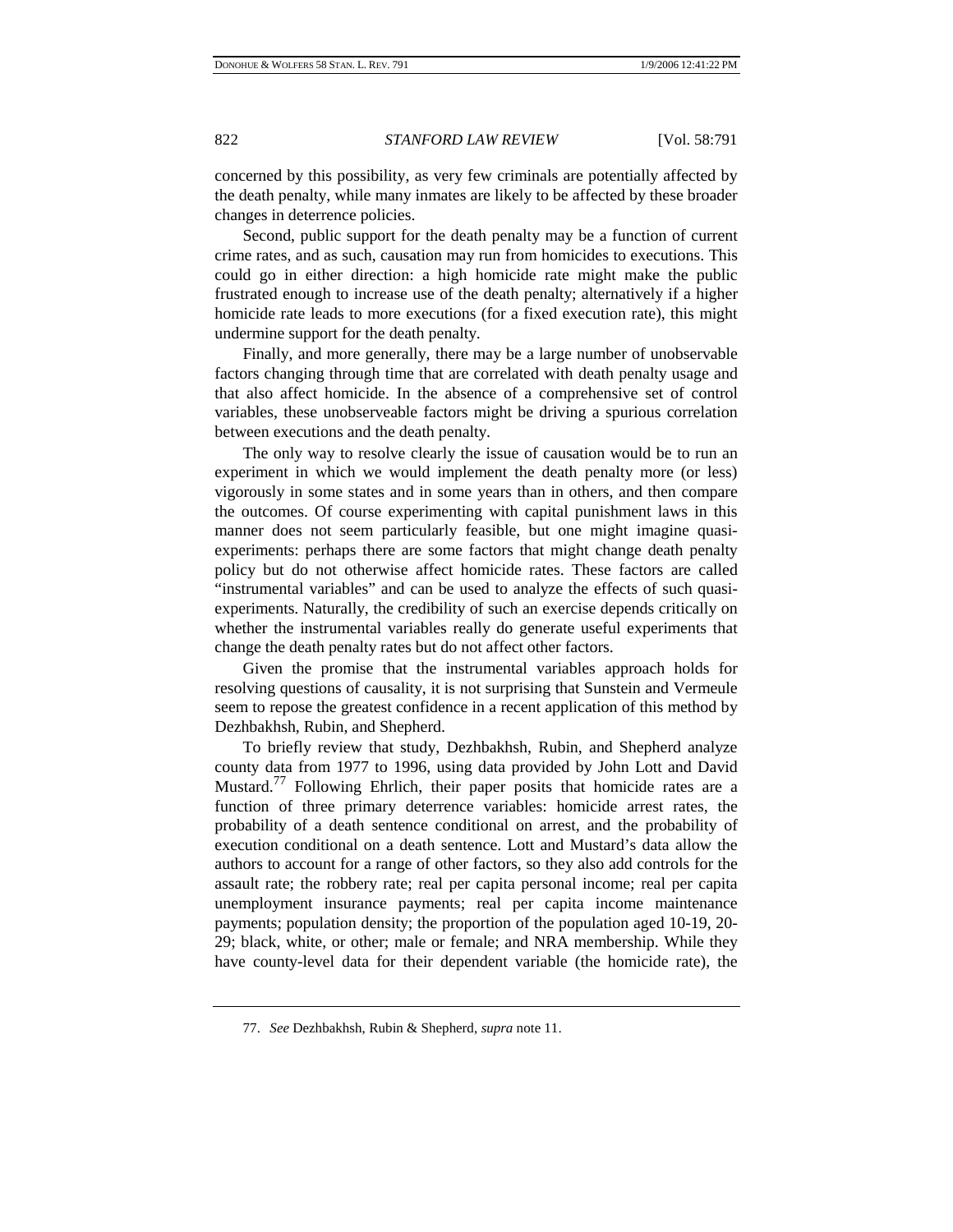homicide arrest rate, and the control variables, they only have state-level data on the variables of interest (the "deterrence" explanatory variables). Thus, to be somewhat more specific, their main regression is: $^{78}$ 

| Murders <sub>c,s,t</sub>               | HomicideArrests <sub>c,s,t</sub> | DeathSentences <sub>s,t</sub> | Executions <sub>s,t</sub>           |                            |                                  |                                                |                       |                                           |
|----------------------------------------|----------------------------------|-------------------------------|-------------------------------------|----------------------------|----------------------------------|------------------------------------------------|-----------------------|-------------------------------------------|
| (Population <sub>c,s,t</sub> / 100000) | =                                | $\beta_1$                     | Murders <sub>c,s,t</sub>            | Arrests <sub>s,t-2</sub>   | AreathSentences <sub>s,t-6</sub> |                                                |                       |                                           |
| $+\gamma_1$                            | Assaults <sub>c,s,t</sub>        | +                             | $\gamma_2$                          | Robberies <sub>c,s,t</sub> | +                                | $\gamma_3$ CountyDemographies <sub>c,s,t</sub> | +                     | $\gamma_4$ CountyEconomy <sub>c,s,t</sub> |
| $+\gamma_5$                            | MRmembers <sub>s,t</sub>         | +                             | $\sum_c$ CountyEffects <sub>c</sub> | +                          | TimeEffects <sub>t</sub>         | $\eta_{s,t}$                                   | $\varepsilon_{c,s,t}$ |                                           |

where  $c$  denotes a county,  $s$  denotes the state that the county is in, and  $t$  denotes a year. The main coefficients of interest in this equation are the *β*s, and specifically, they interpret  $\beta_3$  as representing the effects of executions on the homicide rate.

Following Ehrlich's discussion of the difficulty of making causal inferences in this setting,  $79$  the authors are sensitive to concerns that their deterrence measures might be driven by other factors, which leads them to run instrumental variables regressions. Essentially, this requires them to look for changes in deterrence caused by factors unrelated to either prevailing homicide rates or the unobserved determinants of crime (like sentence length). They believe that they have identified several such variables: state-level police payroll, judicial expenditures, Republican vote shares in presidential elections, and prison admissions. (Somewhat surprisingly the police, judicial, and prison variables are statewide aggregates, rather than per capita numbers, and the authors choose not to adjust either police payrolls or judicial expenditures to account for inflation.) As such, these variables (plus controls) are included in first-stage regressions for each of the deterrence variables. That is, they only analyze movements in the deterrence variables that are correlated with state police payrolls, judicial expenditures, vote shares, or prison admissions.

Dezhbakhsh, Rubin, and Shepherd generously shared their data and code, and Joanna Shepherd assisted our efforts, enabling us to perfectly replicate all of their results, as shown below in Panel A of Table 7. (Their six main regressions, summarized in their Tables 3 and 4, differ slightly in how they proxy for the expectations of criminals regarding the deterrence variables.  $80$ ) These results report the regression coefficients on the probability of homicide arrest, the probability of a death sentence conditional on arrest, and the probability of execution conditional on a death sentence. For continuity, we report the same standard errors (and as closely as possible the same specification) that the authors do, but will return to this issue below.

80. *See* Dezhbakhsh, Rubin & Shepherd, *supra* note 11, at 362-63 tbls.3 & 4.

<sup>78.</sup> The authors actually report six main regressions, where each differs slightly in how it measures the deterrence variables and how it deals with observations in which a state had no murders or issued no death sentence. *Id.* This equation shows their preferred specification, Model 4.

<sup>79</sup>*. See* Ehrlich, *supra* note 3, at 414.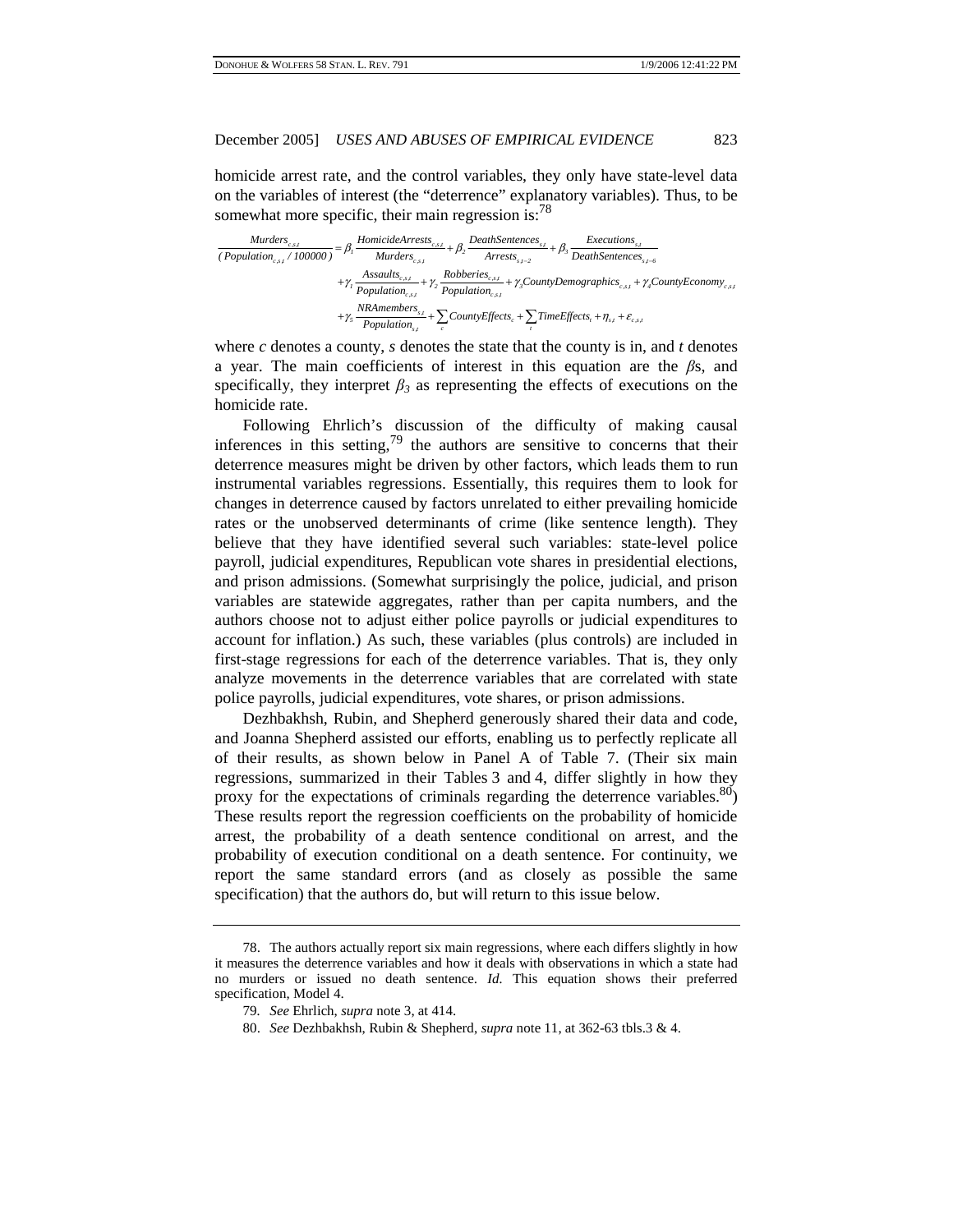| Dependent Variable: Annual Homicides per 100,000 Residents <sub>c.t</sub> |                                                                        |                                                  |                                                        |                      |                                                                                                                                 |                      |  |  |
|---------------------------------------------------------------------------|------------------------------------------------------------------------|--------------------------------------------------|--------------------------------------------------------|----------------------|---------------------------------------------------------------------------------------------------------------------------------|----------------------|--|--|
|                                                                           | (1)                                                                    | (2)                                              | (3)                                                    | (4)                  | (5)                                                                                                                             | (6)                  |  |  |
|                                                                           | <b>Panel A: Replication of DRS, Estimated Coefficients</b>             |                                                  |                                                        |                      |                                                                                                                                 |                      |  |  |
| Probability of<br>Arrest                                                  | $-4.04***$                                                             |                                                  |                                                        |                      | $-10.10^{***}$ $-3.33^{***}$ $-2.27^{***}$ $-4.42^{***}$ $-2.18^{***}$<br>$(0.58)$ $(0.57)$ $(0.52)$ $(0.50)$ $(0.45)$ $(0.48)$ |                      |  |  |
| Probability of<br>Death Sentence<br>Given Arrest                          | $-21.80$                                                               |                                                  |                                                        |                      | $-42.41***$ $-32.12***$ $-3.62$ $-47.66***$<br>$(18.6)$ $(13.71)$ $(16.22)$ $(14.53)$ $(10.45)$ $(13.13)$                       | $-10.76$             |  |  |
| Probability of<br>Execution<br>Given Death<br>Sentence                    |                                                                        |                                                  |                                                        |                      | $-5.17***$ $-2.89***$ $-7.40***$ $-2.71***$ $-5.20***$ $-4.78***$<br>$(0.81)$ $(0.46)$ $(0.72)$ $(0.62)$ $(0.27)$ $(0.56)$      |                      |  |  |
|                                                                           | Panel B: Replication of DRS, Implied Life-Life Tradeoff <sup>(a)</sup> |                                                  |                                                        |                      |                                                                                                                                 |                      |  |  |
| Net Lives Saved                                                           | $36.1***$<br>(5.8)                                                     |                                                  |                                                        |                      | $19.7***$ $52.0***$ $18.5***$ $36.3***$<br>$(3.3)$ $(5.1)$ $(4.4)$ $(1.9)$                                                      | $33.3***$<br>(4.0)   |  |  |
|                                                                           |                                                                        | Panel C: Allowing Only One Partisanship Variable |                                                        |                      |                                                                                                                                 |                      |  |  |
| Net Lives Saved                                                           | $-24.5***$<br>(8.0)                                                    | (6.0)                                            | $-53.8$ *** $-43.3$ *** $-17.7$ ***<br>$(8.2)$ $(6.0)$ |                      | $-0.9$<br>(3.0)                                                                                                                 | $-26.1$ ***<br>(6.2) |  |  |
|                                                                           | <b>Panel D: Dropping Texas</b>                                         |                                                  |                                                        |                      |                                                                                                                                 |                      |  |  |
| Net Lives Saved                                                           | $-21.5$<br>(7.6)                                                       | $33.7***$<br>(4.4)                               | 6.5<br>(7.9)                                           | $-41.6$ ***<br>(5.6) | $32.5***$<br>(2.1)                                                                                                              | $-11.3*$<br>(5.9)    |  |  |
|                                                                           | <b>Panel E: Dropping California</b>                                    |                                                  |                                                        |                      |                                                                                                                                 |                      |  |  |
| Net Lives Saved                                                           | $-26.1$ ***<br>(7.0)                                                   | $30.1***$<br>(3.9)                               | $(6.5)$ $(4.9)$                                        | $33.3***$ $-28.7***$ | $17.8***$<br>(2.0)                                                                                                              | $9.6***$<br>(4.8)    |  |  |

Table 7: Estimating Effect of Executions on Murder Rates and Net Lives Saved: Testing the Sensitivity of the Dezhbakhsh, Rubin, and Shepherd (DRS) Estimates, 1977-1996

Notes: Panel A replicates the estimates of the impact of deterrence variables on murder rates, using the specification and county-level data from Dezhbakhsh, Rubin & Shepherd, *supra* note 11, at 362-63 tbls.3-4. Panel B converts these estimates into net lives saved per execution, showing a net savings of from eighteen to fifty-two lives per execution. Panel C runs the regression as described by Dezhbakhsh, Rubin, and Shepherd, collapsing the partisanship variables into a single instrumental variable indicating the percentage of the Republican vote in the last presidential election (instead of six variables—one for each election); this specification then predicts that each execution will cost between one and fifty-four lives. Panels D and E show highly variable estimates when Texas and California are dropped.

 Population-weighted instrumental variables regressions are used. Endogenous independent variables are shown in panel A. Instruments include state-level police payroll, judicial expenditures, Republican vote shares, and prison admissions. Controls include the assault rate; the robbery rate; real per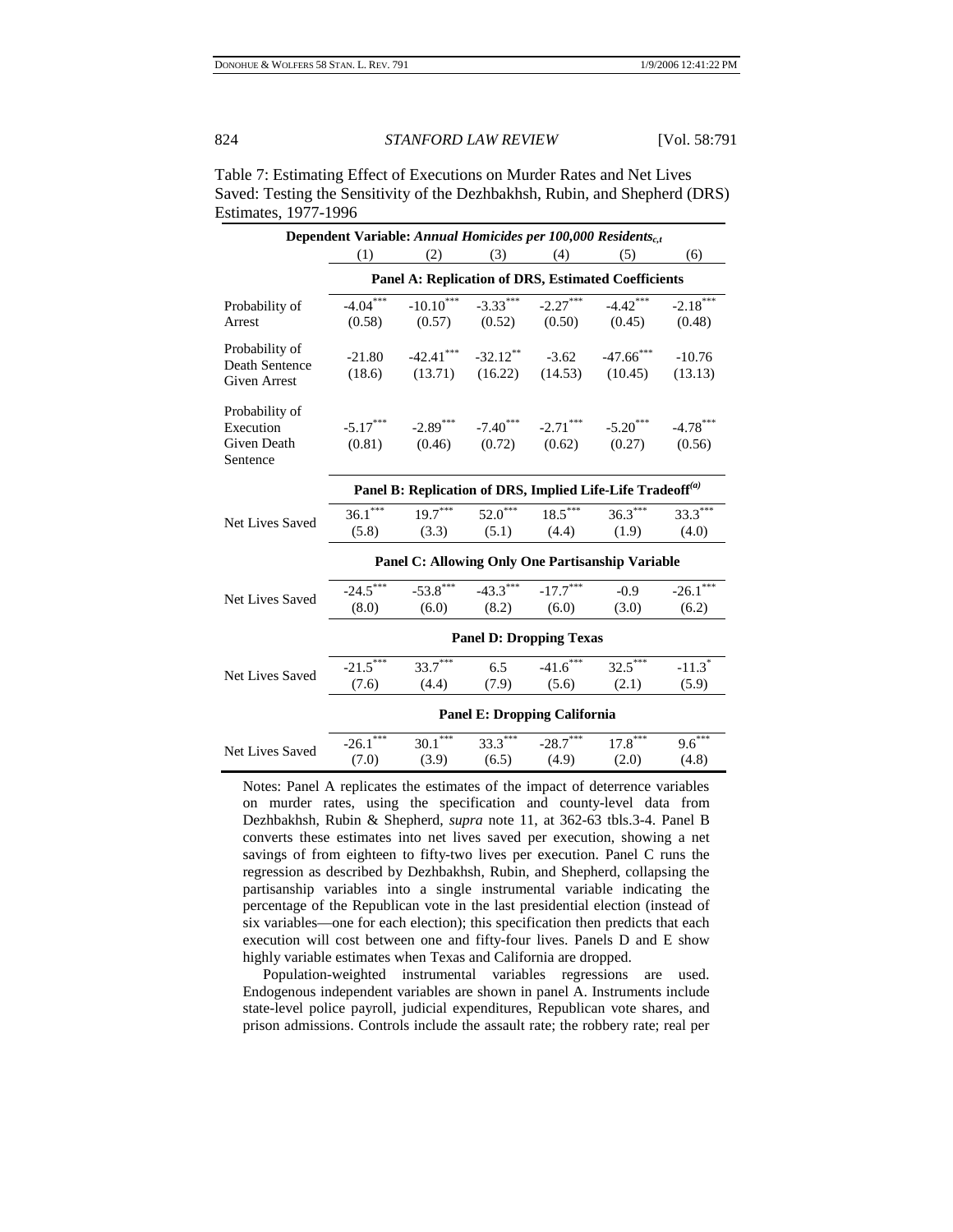capita personal income; real per capita unemployment insurance payments; real per capita income maintenance payments; population density; the proportion of the population aged 10-19, 20-29; black, white, or other; male or female; state NRA membership; and county and year fixed effects. Standard errors are in parentheses, and \*\*\*, \*\*, and \* denote statistically significant at 1%, 5%, and 10%, respectively.

*(a)* Implied life-life tradeoff reflects net lives saved evaluated for a state with the characteristics of the average death penalty state in 1996.

Given the prominence attached to the implied "life-life" tradeoffs, Panel B reports these estimates in terms of the net number of lives saved per execution (evaluated for the average executing state in 1996). Thus, Model 4 shows the basis of the estimate that eighteen lives are saved (on net) by each execution, as trumpeted by Sunstein and Vermeule.<sup>81</sup> Because the estimated coefficients appearing in Panel A are less easily interpreted, we will convert estimates into this "lives saved" metric and report them as such throughout. $82$  The evidence collected in Panels A and B superficially appears to show robust and consistent support of the view that execution deters homicide.

Panels C through E show the sensitivity of Dezhbakhsh, Rubin, and Shepherd's results to a number of very simple specification checks, and the fragility of their conclusions becomes immediately evident. Panel C shows our initial attempt to replicate their results; this regression is actually the one described in the text of their paper, but not implemented in their code. One of their instrumental variables—that measuring partisan influence in the state turned out to be particularly troubling. Specifically, they note that their set of instruments includes "partisan influence as measured by the Republican presidential candidate's percentage of the statewide vote in the most recent election.  $\ldots$ <sup>83</sup> The set of results in Panel C implements their model using Dezhbakhsh, Rubin, and Shepherd's instruments but including—as the text cited above suggests—a single variable that denotes the Republican vote share in that state in the most recent presidential election. This single change generates considerably different results from those reported in their paper, suggesting instead a large antideterrent effect. The signs are different, and the magnitudes are larger. Note that for Dezhbakhsh, Rubin, and Shepherd's preferred Model 4, this single change flips the sign of their original estimates:

<sup>81.</sup> *See* Sunstein & Vermeule, *supra* note 12, at 706.

<sup>82.</sup> We should note that this is the relevant tradeoff where the thought experiment involves a governor asking about the implications of whether to execute a prisoner on death row. For consideration of the Sunstein and Vermeule argument, the relevant margin is deciding whether to introduce and enforce the death penalty. Computing the life-life tradeoff for this thought experiment requires consideration of a second effect, mediated by changes in the probability of obtaining a death sentence. We follow Dezhbakhsh, Rubin, and Shepherd in reporting the results of the former, but we note that the qualitative conclusions one would draw from our analysis are largely unchanged when considering the latter.

<sup>83.</sup> Dezhbakhsh, Rubin & Shepherd, *supra* note 11, at 357.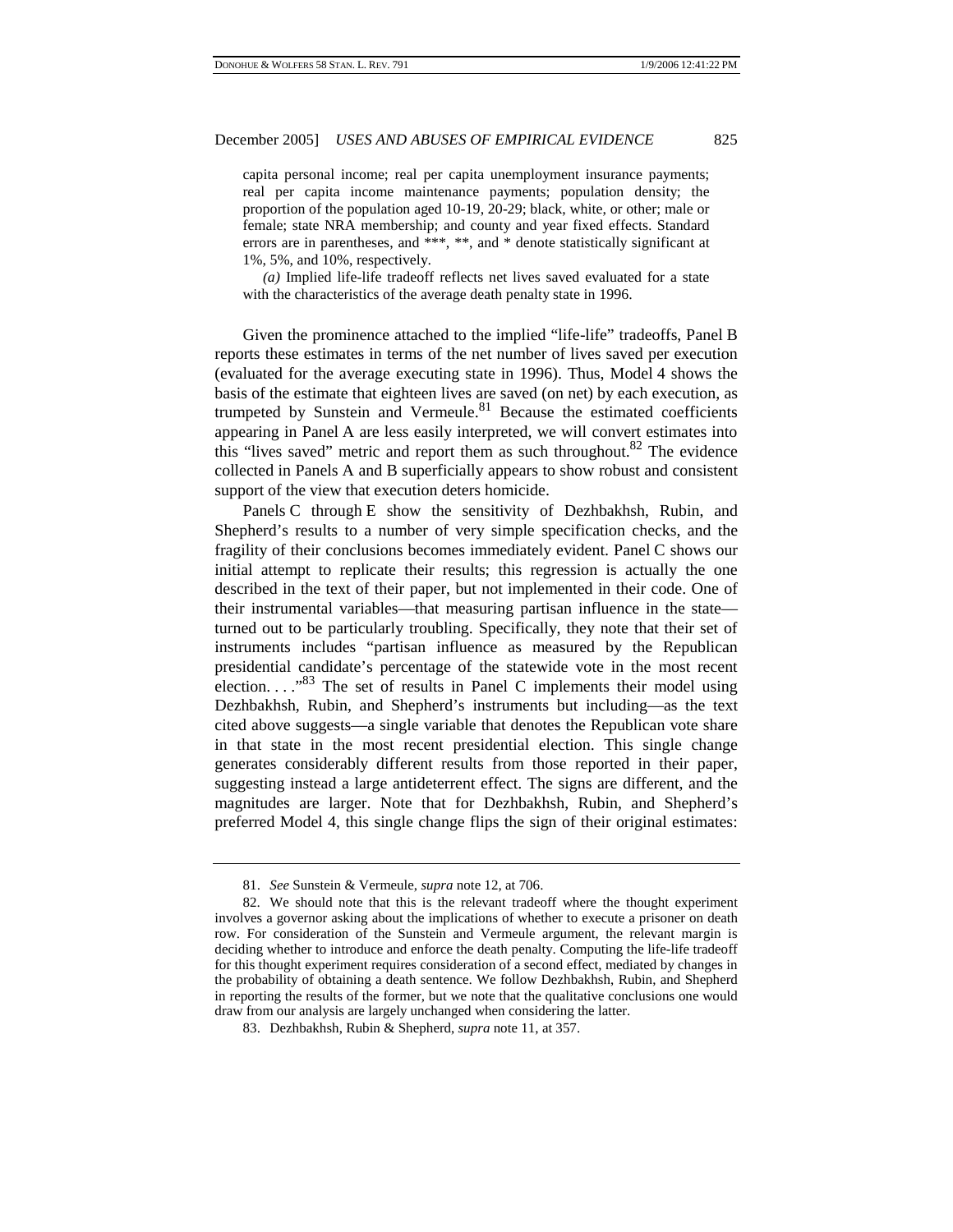instead of saving eighteen lives, each execution leads to eighteen lives *lost*.

The ultimate resolution of this substantial discrepancy lay in the fact that Dezhbakhsh, Rubin, and Shepherd had controlled for "partisan influence" not with a single measure of the Republican vote in the most recent election, but by defining six different political variables reflecting the Republican vote shares in six different presidential elections.<sup>84</sup> To be clear, the diametrically opposed conclusions of Panels B and C reflect the fact that the regression in Panel C implicitly imposes a constant effect of the partisanship variable through time (resulting in a finding that the death penalty leads to a large increase in murders), while Panel B allows it to change (and even change signs) across election cycles (leading to a finding that the death penalty deters murders). Our point is not that one specification is preferable to the other. Indeed, sorting that out would be a difficult task. Rather, the point is to show the incredible sensitivity of Dezhbakhsh, Rubin, and Shepherd's results to how they code their instruments: using the methods described in the paper leads to very different results from those using the minor variation that they actually implemented.

Panels D and E show the sensitivity of these results to sample selection. We return to Dezhbakhsh, Rubin, and Shepherd's preferred specification, but in Panel D we drop Texas from the data; this change also leads to a wide range of estimated effects, with the estimated life-life tradeoff across the six specifications ranging from  $-42$  to  $+34$ . In Panel E we drop California and this also dramatically affects the estimates, with estimates ranging from -29 to +30. Of course, both California and Texas are very interesting states, and we do not mean to suggest that they don't contain (substantial) useful information for establishing the deterrent effects of the death penalty. Rather, we mean to simply highlight the sensitivity of the results. Shepherd has also shown that the estimated deterrent or antideterrent effects in this regression vary dramatically across states, a fact that she interprets as reflecting some states not executing enough convicts to reach a threshold where deterrence applies.<sup>85</sup> What is not shown in Shepherd's article is that the same exercise also suggests large effects even in states that do not have capital punishment. Thus, an equally likely interpretation is that the differences across states also reflect different degrees

<sup>84.</sup> In other words, we had initially thought that for each year and each state, Dezhbakhsh, Rubin, and Shepherd were using a single continuous variable equal to the percentage of the Republican vote in the closest presidential election to that particular year. Instead, they had six different continuous variables so that the effect of voting Republican would be different for each of the six presidential elections between 1976 and 1996. This was accomplished by having a variable set equal to zero for all observations except 1995- 1996, when it was set equal to the Republican vote share in that state in the 1996 election, another variable that is all zeroes but for 1991-1994 (when it was set equal to the Republican state vote share in the 1992 presidential election), and similar variables for the 1988 election (1987-1990), the 1984 election (1983-1986), the 1980 election (1979-1982), and the 1976 election (1977 and 1978).

<sup>85.</sup> Shepherd, *Deterrence Versus Brutalization*, *supra* note 46, at 225-26.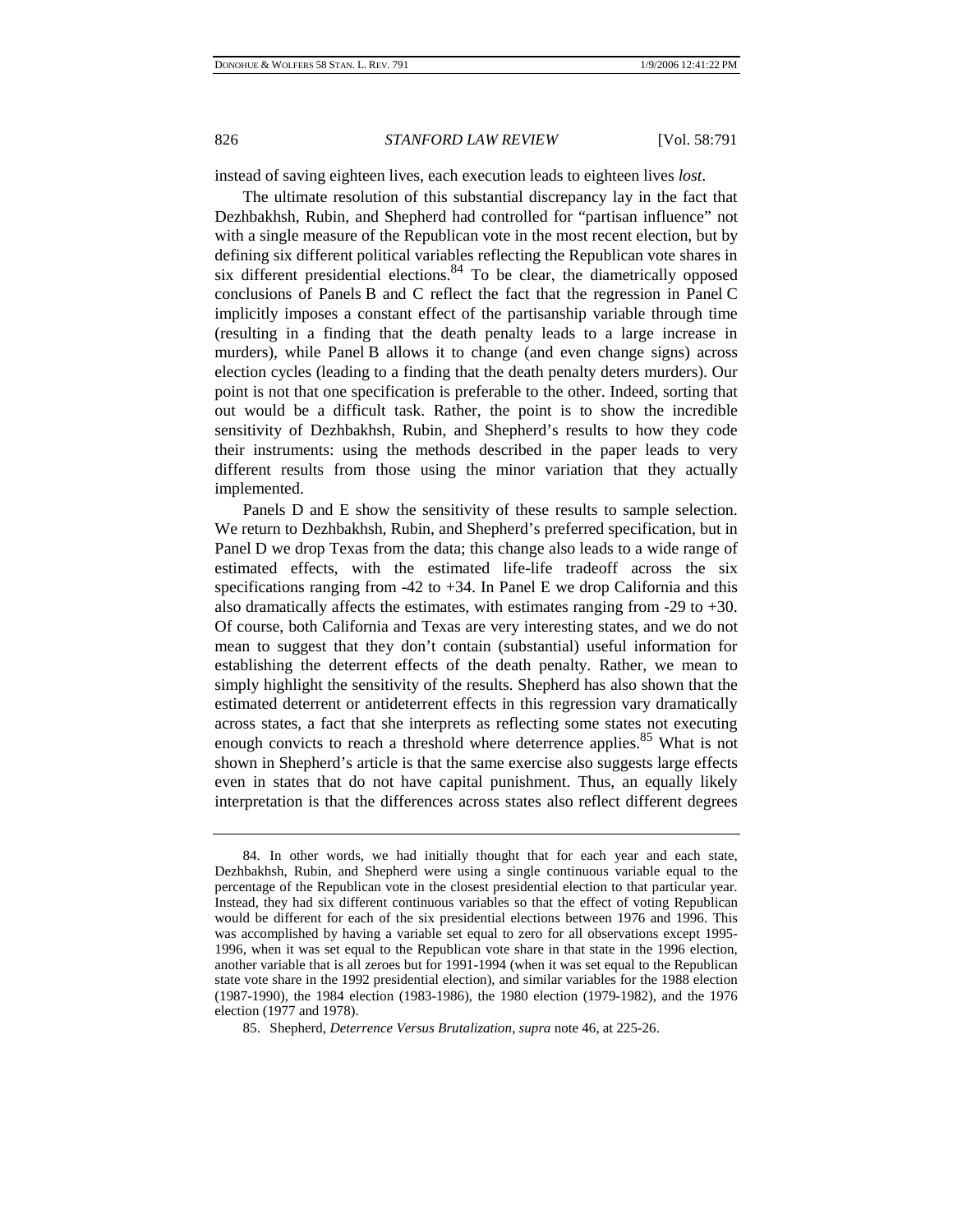of misspecification,86 or simply noise.

In sum, given the sensitivity of these results to rather small and sometimes arbitrary changes, one has little reason to prefer the conclusion that the death penalty will save lives to the conclusion that scores will die as a result of each execution.

#### A. *Problems with Invalid Instruments*

We now turn to evaluating in greater detail the instrumental variables procedure employed. Recall that the instrumental variables procedure yields valid results if the raw number of prison admissions, police payrolls, judicial expenditures, and the Republican presidential vote share in each state provide "experiments" which change the deterrence variables, but are not related in any other way to the homicide rate. If these variables are good instruments, then they should be correlated with the endogenous deterrence variables: the probability of arrest for murder, the probability of receiving a death sentence conditional on murder arrest, and the probability of execution given death sentence. It seems fairly clear that each of these instrumental variables will be correlated with crime rates; however, the credibility of this exercise depends vitally on whether the sole mediating links are changes in the murder arrest rate and application of the death penalty. This is a much tougher case to make. While these identifying assumptions are untestable in many applications, in this case there are a number of approaches we can take to examine their plausibility.

The top panel in Table 8 simply replicates Dezhbakhsh, Rubin, and Shepherd's main estimates (again showing the estimates as the number of lives that will be saved per execution). Recall that if the identifying assumptions are true, variation in the instruments should not affect the homicide rate, except through its influence on executions. In Panel B, we restrict the sample to those observations occurring when the state did not have the death penalty. $87$  As such, there is no way for changes in the instruments to yield useful experiments changing the execution rate for this subsample. Thus, Panel B can be thought of as depicting the "effect" of "exogenously" executing prisoners in states that have no death penalty (an obvious oxymoron).<sup>88</sup> The number of state-year observations in which there is no death penalty is rather limited—about onefifth of the sample—and hence the coefficients are not quite as precisely

<sup>86.</sup> That is, it may be that the relationship between the endogenous deterrence variables and the exogenous instrumental variables varies across states, rather than that the relationship between homicide and deterrence varies.

<sup>87.</sup> To generate our Panel B estimates, we first run the first-stage regression. Then, we drop all observations for which the state is operating under a legal death penalty regime and run the second-stage regression on this subset of the data.

<sup>88.</sup> Dezhbakhsh, Rubin, and Shepherd's instruments would pass this test of validity if there was no correlation between the instruments and homicide rates in states without the death penalty. Panel B of Table 8 shows that this is not the case.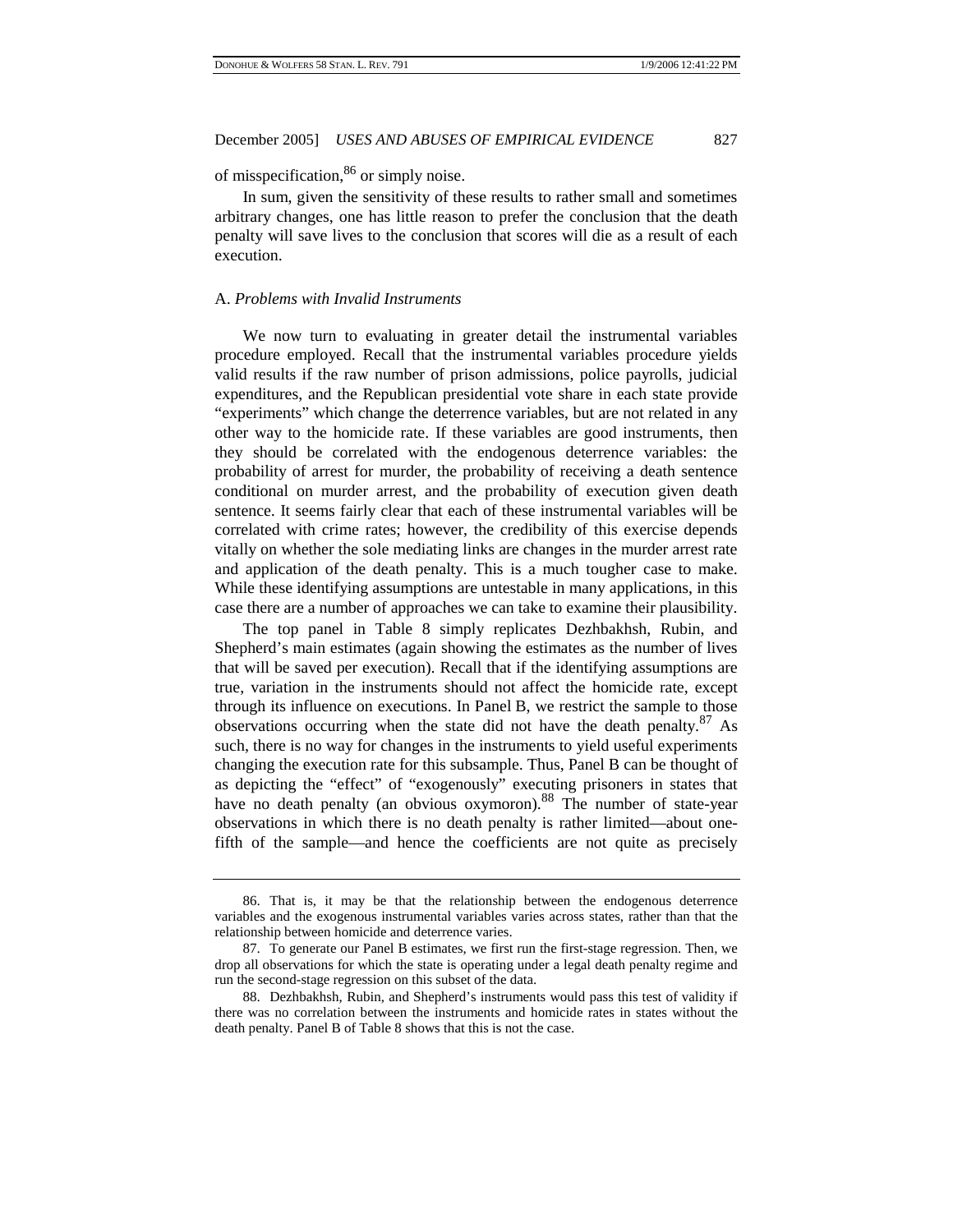estimated. Nonetheless, the effects are positive in five of the six columns and tend to be larger than the effects estimated for the full sample (Panel A). The most obvious interpretation is that the instruments (or their correlates) affect homicide rates directly—through channels other than death row—and hence that the assumption required for these instrumental-variables estimates to be valid is violated.

Table 8: Estimating Net Lives Saved per Execution: Exploring the Validity of the Dezhbakhsh, Rubin, and Shepherd (DRS) Instrumental Variables, 1977- 1996

| Dependent Variable: Annual Homicides per 100,000 Residents <sub>c.t</sub>  |                                                                        |                                                           |     |                                                                               |     |              |  |  |  |
|----------------------------------------------------------------------------|------------------------------------------------------------------------|-----------------------------------------------------------|-----|-------------------------------------------------------------------------------|-----|--------------|--|--|--|
|                                                                            | (1)                                                                    | (2)                                                       | (3) | (4)                                                                           | (5) | (6)          |  |  |  |
|                                                                            | Panel A: Replication of DRS, Implied Life-Life Tradeoff <sup>(a)</sup> |                                                           |     |                                                                               |     |              |  |  |  |
| Net Lives                                                                  |                                                                        |                                                           |     | $36.05***$ $19.70***$ $51.99***$ $18.45***$ $36.27***$                        |     | $33.26$ ***  |  |  |  |
| Saved                                                                      |                                                                        |                                                           |     | $(5.83)$ $(3.32)$ $(5.14)$ $(4.43)$ $(1.94)$                                  |     | (4.01)       |  |  |  |
| Panel B: "Effects" in State-Years in Which There Is No Death Penalty       |                                                                        |                                                           |     |                                                                               |     |              |  |  |  |
| Net Lives                                                                  | $74.00^{**}$                                                           |                                                           |     | $71.48***$ $163.87***$ $-70.06***$ $103.01***$                                |     | $108.07***$  |  |  |  |
| Saved                                                                      |                                                                        |                                                           |     | $(29.62)$ $(8.80)$ $(21.64)$ $(15.40)$ $(5.34)$ $(14.98)$                     |     |              |  |  |  |
| Panel C: Restricting the Instrumental Variables to Police Payrolls,        |                                                                        |                                                           |     |                                                                               |     |              |  |  |  |
|                                                                            |                                                                        | Judicial Expenditure, and Prison Admission <sup>(b)</sup> |     |                                                                               |     |              |  |  |  |
| Net Lives                                                                  | $-85.57***$                                                            |                                                           |     | $-36.81$ $-71.95***$ $-52.30***$ $-23.00***$ $-85.67***$                      |     |              |  |  |  |
| Saved                                                                      | (13.72)                                                                |                                                           |     | $(28.30)$ $(14.91)$ $(9.15)$ $(8.14)$                                         |     | (13.62)      |  |  |  |
| Panel D: Restricting the Instruments to the Republican Vote Share $^{(c)}$ |                                                                        |                                                           |     |                                                                               |     |              |  |  |  |
| Net Lives                                                                  | 429.43                                                                 |                                                           |     | $81.98***$ 286.45 <sup>*****</sup> 288.76 <sup>***</sup> 53.06 <sup>***</sup> |     | $242.29$ *** |  |  |  |
| Saved                                                                      | (21.16)                                                                |                                                           |     | $(4.56)$ $(11.06)$ $(15.66)$ $(2.24)$                                         |     | (9.33)       |  |  |  |

Notes: Panel A replicates Panel B of Table 7, showing the DRS estimates of the number of net lives saved per execution. Specification and data are from Dezhbakhsh, Rubin & Shepherd, *supra* note 11, at tbls.3-4. For further details, see notes to Table 7. Panel B tests the DRS assumption that their instruments only affect homicides through their effect on executions by showing that the predicted number of executions are highly correlated with murder rates even in states with no executions. Panel C shows that if one does not use the Republican vote share as an instrument, the death penalty leads to more murders, while Panel D shows that using only the Republican vote share variables as instruments, the apparent beneficial effect of the death penalty skyrockets.

*(a)* Implied life-life tradeoff reflects net lives saved evaluated for a state with the characteristics of the average death penalty state in 1996.

 *(b*) Panel C regression includes the Republican vote share variables as controls, but not as instruments.

*(c)* Panel D regression includes police payrolls, judicial expenditure, and prison admissions as controls, but not as instruments.

There exists an alternative way to test the validity of instrumental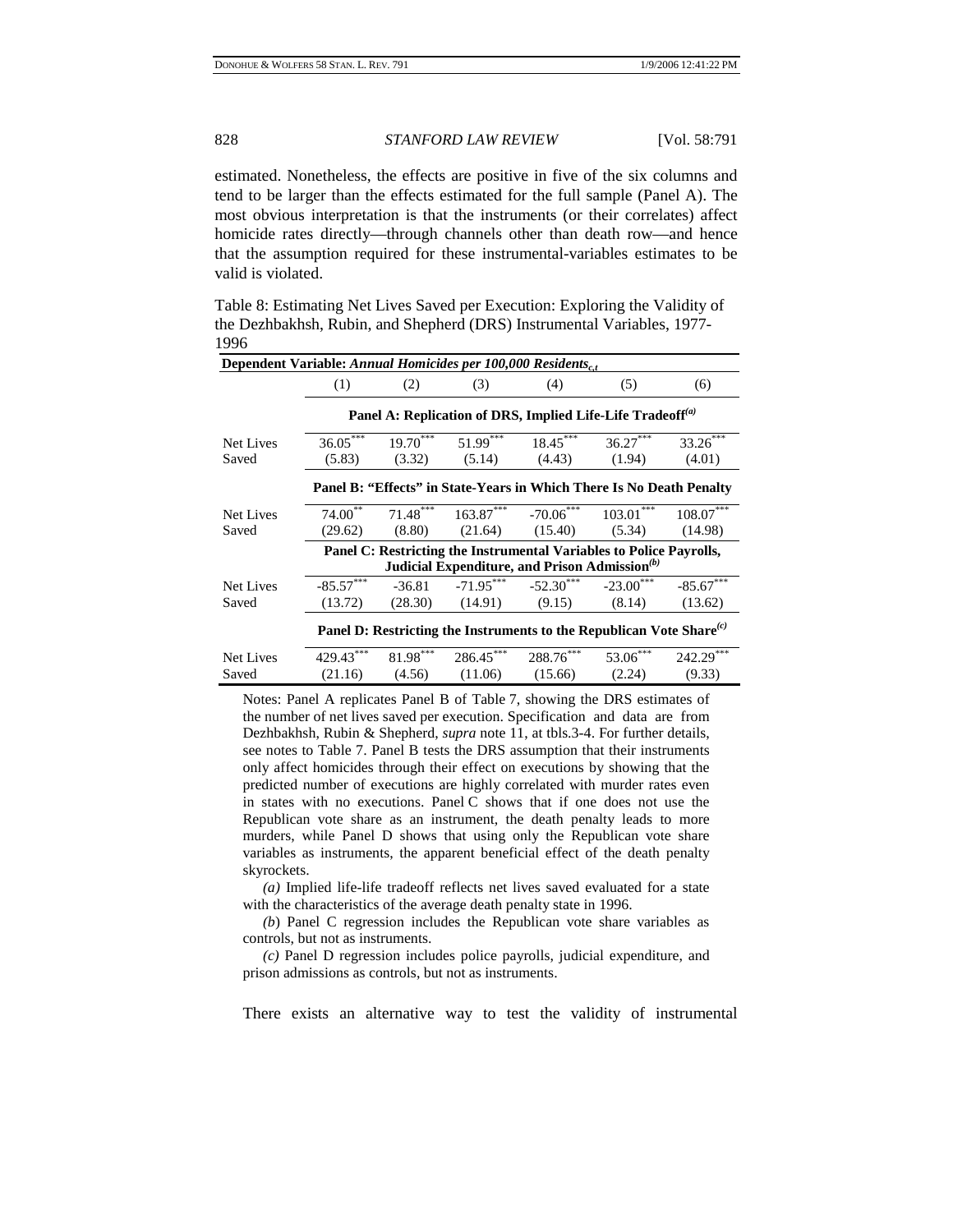variables, based on Jerry Hausman's overidentification test.<sup>89</sup> The logic of an overidentification test is that if the "experiments" in deterrence generated by the instrumental variables are valid, then the results from one set of experiments should be similar to those from another set of experiments. The specific system of equations offered by Dezhbakhsh, Rubin, and Shepherd cannot be estimated unless they have three instruments (because they need at least one exogenous instrument for each of their three endogenous variables); they actually employ four separate instruments (or nine, if the six Republican vote-share variables are counted separately). Thus, an overidentification test essentially suggests that if these instruments are all valid, then the coefficients should remain stable as we drop some subset of the instruments. Shepherd discusses these regressions, stating that "tests for overidentification indicate that the model is correctly specified and employs valid instruments.<sup>"90</sup> We subjected these models to a battery of overidentification tests and could not find any evidence consistent with this claim. For instance, Panel C shows what happens when the partisanship variables are no longer regarded as instruments.<sup>91</sup> We see that the "experiments" generated by the combined forces of police payrolls, judicial expenditures, and prison admissions suggest that more executions lead to substantially *more* homicides. Panel D shows the complementary set of regressions: the six partisanship variables are retained as instruments, but police payrolls, judicial expenditures, and prison admissions are included as control variables. The variation induced by these variables yields dramatically different and implausibly large estimates of the deterrent effect of the death penalty.

The massive change in these coefficients suggests that at least some of these instrumental variables are not valid instruments. The large deterrent effect noted in their baseline regressions appears to be driven entirely by the partisan variables. As an aside, recall that Dezhbakhsh, Rubin, and Shepherd received their county data from John Lott, who had created the dataset to examine the impact of laws affording the right to carry concealed handguns. Like Lott, Dezhbakhsh, Rubin, and Shepherd use the exact same Republican vote-share variables as instruments in their analysis. In so doing, Lott was implicitly assuming that this political variable was influencing homicide only through its impact on arrest rates and the likelihood of adoption of a right-to-carry concealed handgun law. But in using the same Lott instruments, Dezhbakhsh, Rubin, and Shepherd assume that the political variables only influence crime rates through their effect on murder arrests, death sentences, and execution. Thus, it seems difficult to reconcile the competing assumptions made by these

<sup>89.</sup> *See* Jerry A. Hausman, *Specification Tests in Econometrics*, 46 ECONOMETRICA 1251 (1978).

<sup>90.</sup> Shepherd, *Deterrence Versus Brutalization*, *supra* note 46, at 227.

<sup>91.</sup> That is, we include the partisanship variables as control variables—in both firstand second-stage regressions.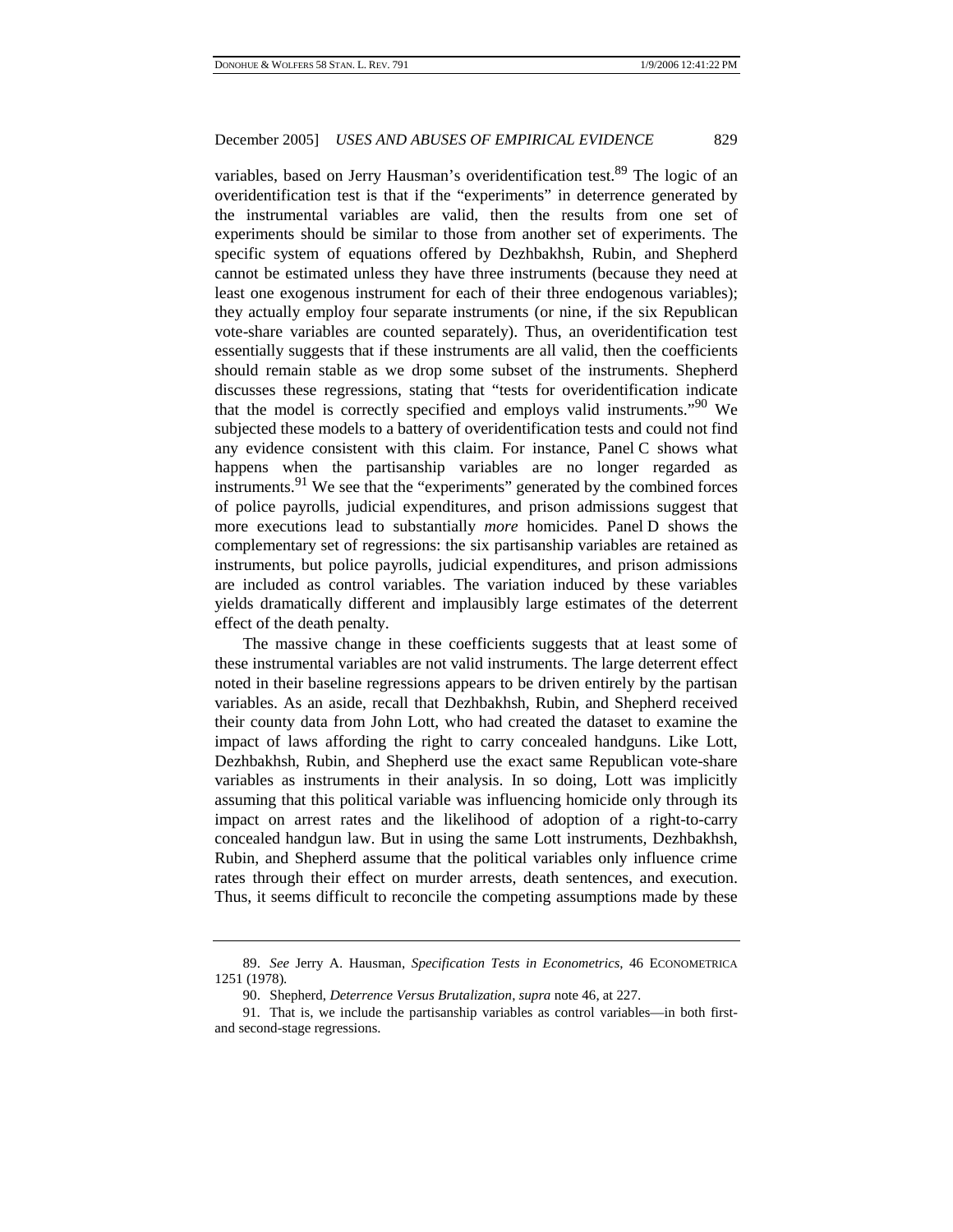two sets of authors about how this political variable influences crime in a state.<sup>92</sup> In fact, Shepherd has used three of the four Dezhbakhsh, Rubin, and Shepherd instruments—police expenditure, judicial expenditure, and percentage voting Republican in the last presidential election—as instruments in analyzing the deterrent impacts of three other legislative measures: California's strike-based sentencing scheme on crime,  $93^{\circ}$  truth-in-sentencing legislation,  $94$  and sentencing guidelines.  $95$  The use of the same instruments in multiple studies underscores that the requirements for valid instrumentation of the death penalty must be violated if these instruments are influencing crime through these other avenues unrelated to execution.

An additional way to test whether variation in these instruments causes (or reflects) changes in crime markets not mediated by the death penalty (thus invalidating the crucial identifying assumption) is to test whether the variation in executions generated by them is correlated with other crimes for which the death penalty does not apply. We have run these separate regressions using each of the FBI index crimes as individual dependent variables, but otherwise applying the Dezhbakhsh, Rubin, and Shepherd specification.<sup>96</sup> The results are not encouraging for Dezhbakhsh, Rubin, and Shepherd, as they suggest that executions cause more rape, assault, burglary, and larceny, and less auto theft and homicide; the effects on robbery are inconclusive. In terms of statistical significance, the relationship between the homicide and execution rates is typically less reliable (statistically significant) than that between the execution rate and rape, aggravated assault, burglary, and larceny.<sup>97</sup>

95. Joanna M. Shepherd, *Are Criminals Like Us? Risk Attitudes, Sentencing Guidelines, and Increased Crime* (Emory Law & Econ. Research Paper No. 04-03, 2004), *available at* http://ssrn.com/abstract=370421 (last visited Dec. 4, 2005).

96. For obvious reasons, we need to drop aggravated assault and robbery as controls when either is the dependent variable; for other index crimes and in all other respects, we leave their specification unchanged.

<sup>92.</sup> As a further aside, note that Rubin and Dezhbakhsh rerun Lott's analysis, applying these same variables as instruments for concealed handgun laws, referring to this method as "more appropriate." Paul H. Rubin & Hashem Dezhbakhsh, *The Effect of Concealed Handgun Laws on Crime: Beyond the Dummy Variables*, 23 INT'L REV. L. & ECON. 199, 206 n.11 (2003).

<sup>93.</sup> Joanna M. Shepherd, *Fear of the First Strike: The Full Deterrent Effect of California's Two- and Three-Strikes Legislation*, 31 J. LEGAL STUD. 159 (2002).

<sup>94.</sup> Joanna M. Shepherd, *Police, Prosecutors, Criminals, and Determinate Sentencing: The Truth About Truth-in-Sentencing Laws*, 45 J.L. & ECON. 509 (2002).

<sup>97.</sup> Note that Dezhbakhsh, Rubin, and Shepherd discuss this approach directly in their paper:

We also repeat the analysis, using as our dependent variable six other crimes: aggravated assault, robbery, rape, burglary, larceny and auto theft. If executions were found to deter other crimes besides murder, it may be the case that some other omitted variable that is correlated with the number of executions is causing crime to drop across the board. However we find no evidence of this. Of the thirty-six models that we estimate (six crimes and six models per crime), only six exhibit a negative correlation between crime and the number of executions. These cases are spread across crimes with no consistency as to which crime decreases with executions.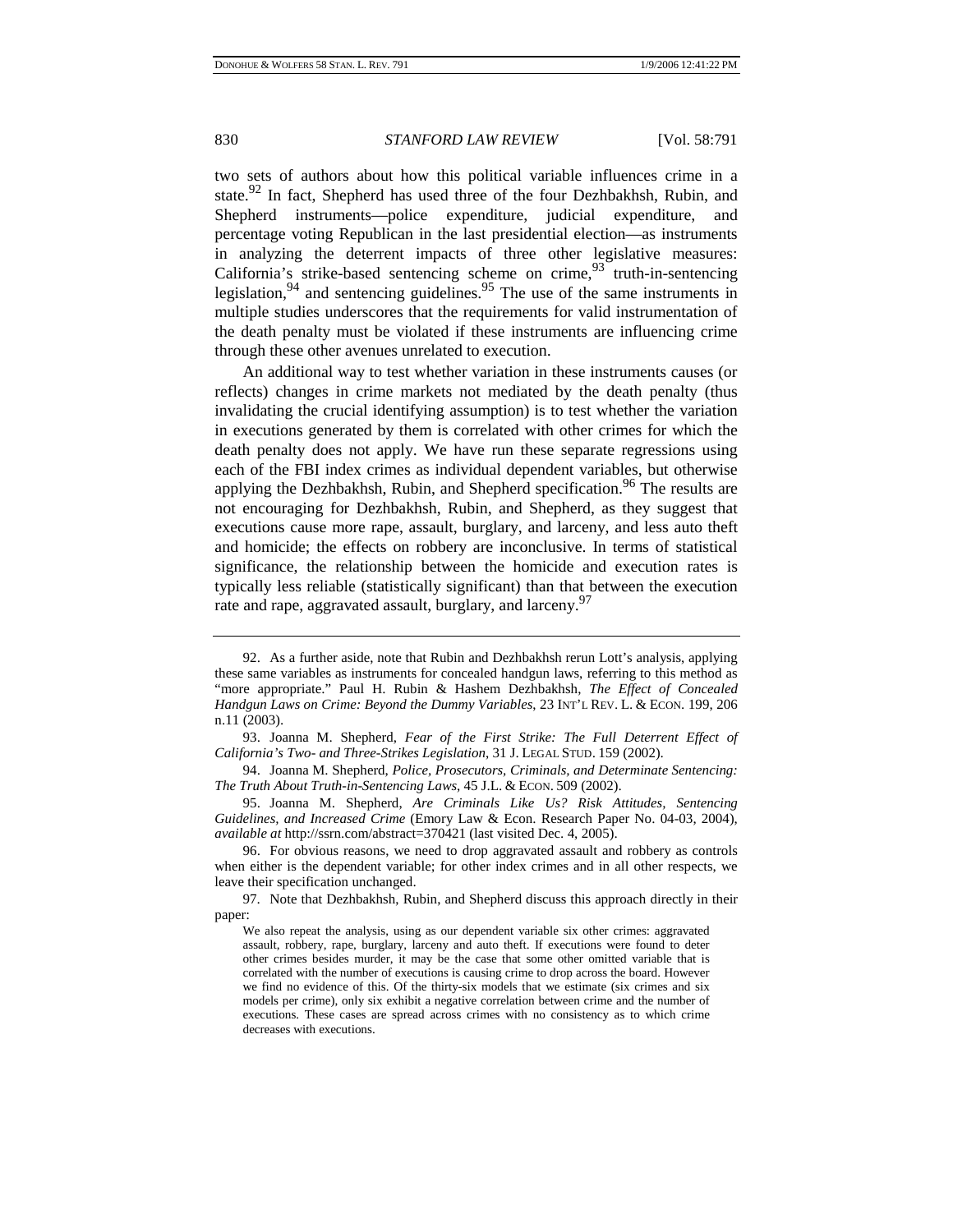Given the apparent problems with these instrumental-variables estimates, it seems reasonable to try to figure out what is going on and to see whether the estimates are consistent with their theory. Specifically, Dezhbakhsh, Rubin, and Shepherd provide a theoretical rationale for their instruments:

Police and judicial-legal expenditure . . . represent marginal costs of enforcement. More expenditure should increase the productivity of law enforcement or increase the probabilities of arrest, and of conviction, given arrest. Partisan influence is used to capture any political pressure to "get tough" with criminals, a message popular with Republican candidates. . . . Prison admission is a proxy for the existing burden on the justice system; the burden may affect judicial outcomes.

Table 9 reports the Dezhbakhsh, Rubin, and Shepherd first-stage regressions—always a useful diagnostic, but something not shown in their paper. For brevity, we simply show the coefficients from their preferred specification (see Model 4 in Table 8).

Having estimated the first-stage regression, we can compute the (reducedform) effects of a change in each of the instrumental variables on the homicide rate. This value is shown in the final column, which comes from multiplying the coefficient in each column by the coefficient of the relevant instrument in the second-stage regression. Note that contrary to their theorizing, increases in police spending and judicial spending are associated with a *higher* murder rate. Moreover, the coefficients on the Republican share of the vote in the six individual elections—which we saw in Panel C of Table 7 to have such a powerful effect on the deterrence estimates—change substantially from election to election. That is, the effect on deterrence policy of having more Republican voters bounces back and forth across various elections, again counter to the theoretical rationale that Republican majorities would be tougher on crime. Moreover, these estimates bounce around in a particularly counterintuitive manner: increased voting for Reagan in 1980 was associated with a deterrent effect, while the effects of Reagan in 1984 were equal and opposite; increased voting for Bush in 1988 was associated with an antideterrent effect, while states voting strongly for Bush in 1992 had the opposite result.

Dezhbakhsh, Rubin & Shepherd, *supra* note 11, at 365 n.21. That is, while they claim that six of thirty-six estimates showed a significant pseudo-deterrent effect and were spread across crimes with no consistency, we found six of six estimates for auto theft and two of six robbery estimates yielded significant pseudo-deterrent effects. Moreover, they neglected to mention that all six rape estimates, all six assault estimates, four of six robbery estimates, all six burglary estimates, and all six larceny estimates yielded a statistically significant pseudoantideterrent effect. Both the pseudo-deterrent and pseudo-antideterrent estimates suggest that the instrumental variables are correlated with other developments in crime markets, which would render them invalid instruments for Dezhbakhsh, Rubin, and Shepherd's analysis.

<sup>98.</sup> *Id.* at 357.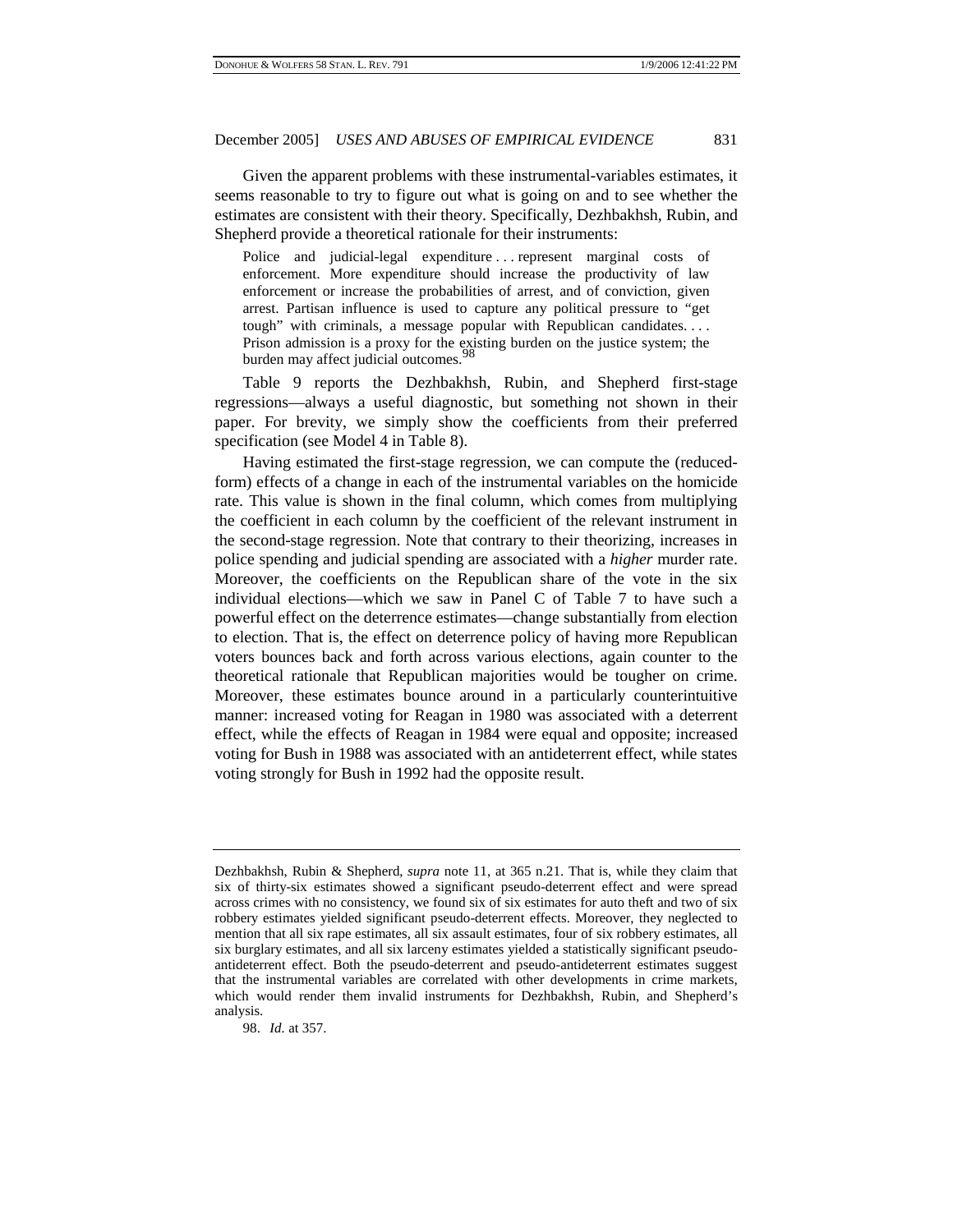|                         | <b>Dependent variable</b> | Net Effect            |                |                     |  |  |
|-------------------------|---------------------------|-----------------------|----------------|---------------------|--|--|
|                         |                           | Probability of        | Probability of | on                  |  |  |
|                         | Probability               | Death                 | Execution      | Homicide            |  |  |
|                         | of Arrest                 | Sentence              | Given Death    | Rate <sup>(a)</sup> |  |  |
|                         |                           | Given Arrest          | Sentence       |                     |  |  |
|                         | (1)                       | (2)                   | (3)            | (4)                 |  |  |
|                         | 0.03                      | $-0.002$ ***          | $-0.05***$     | 0.08                |  |  |
| Police Spending         | (0.023)                   | (0.000)               | (0.004)        |                     |  |  |
|                         | $-0.22$ ***               | $0.01^{\ast\ast\ast}$ | $-0.04***$     |                     |  |  |
| Judicial Spending       | (0.034)                   | (0.001)               | (0.006)        | 0.58                |  |  |
|                         | $0.01^{\ast\ast\ast}$     | $-0.0001***$          | $0.004***$     |                     |  |  |
| <b>Prison Admission</b> | (0.002)                   | (0.000)               | (0.000)        | $-0.04$             |  |  |
| 1976 * Republican       | $-0.66$ **                | 0.03                  | $0.49***$      | 0.08                |  |  |
| Vote Share (Ford)       | (0.311)                   | (0.083)               | (0.053)        |                     |  |  |
| 1980 * Republican       | 0.16                      | 0.004                 | 0.02           |                     |  |  |
| Vote Share (Reagan I)   | (0.202)                   | (0.004)               | (0.036)        | $-0.45$             |  |  |
| 1984 * Republican       | $-0.64***$                | $0.04***$             | $0.29***$      | 0.54                |  |  |
| Vote Share (Reagan II)  | (0.196)                   | (0.004)               | (0.035)        |                     |  |  |
| 1988 * Republican       | $-0.25$                   | $0.06\sp{*}^{***}$    | $-0.03$        | 0.41                |  |  |
| Vote Share (Bush I)     | (0.216)                   | (0.004)               | (0.038)        |                     |  |  |
| 1992 * Republican       | $-0.04$                   | $0.05***$             | $0.14***$      | $-0.45$             |  |  |
| Vote Share (Bush II)    | (0.215)                   | (0.004)               | (0.039)        |                     |  |  |
| 1996 * Republican       | $-0.82***$                | $0.01^{\ast\ast}$     | $0.96***$      |                     |  |  |
| Vote Share (Dole)       | (0.212)                   | (0.004)               | (0.040)        | $-0.77$             |  |  |
| N                       | 48,070                    | 51,143                | 57,637         |                     |  |  |
|                         | <b>Second Stage</b>       |                       |                |                     |  |  |
| Coefficients            | $-2.27$                   | $-3.62$               | ***<br>$-2.71$ |                     |  |  |
|                         | (0.50)                    | (14.53)               | (0.62)         |                     |  |  |

Table 9. Do the Dezhbakhsh, Rubin, and Shepherd Instruments Have the Predicted Effects on Endogenous Deterrence Variables in Their First-Stage Regressions? (1977-1996)

Notes: Using the data, source, and specification from *supra* note 11, at 363 tbl.4, Model 4, this table illustrates the impact of the Dezhbakhsh, Rubin, and Shepherd instrumental variables on the three endogenous deterrent variables (Columns 1 through 3) and on homicide rates (Column 4). Contrary to their articulated rationale for these instruments, police spending, judicial spending, and Republican vote share in 1976, 1984, and 1988 correlate with higher murder rates. The police and judicial spending variables are expressed in billions of dollars. Coefficients on prison admissions and vote share variables have been multiplied by 1000 and 100, respectively. Standard errors are in parentheses, and \*\*\*, \*\*, and \* denote statistically significant at 1%, 5% or 10%, respectively.

*(a)* Column 4 is a simple calculation reflecting the direct effect of a change in each independent variable on the homicide rate, as mediated through each of the endogenous variables. That is, Column 4 is the sum of the first stage coefficients multiplied by the corresponding second-stage coefficients (listed in the bottom row).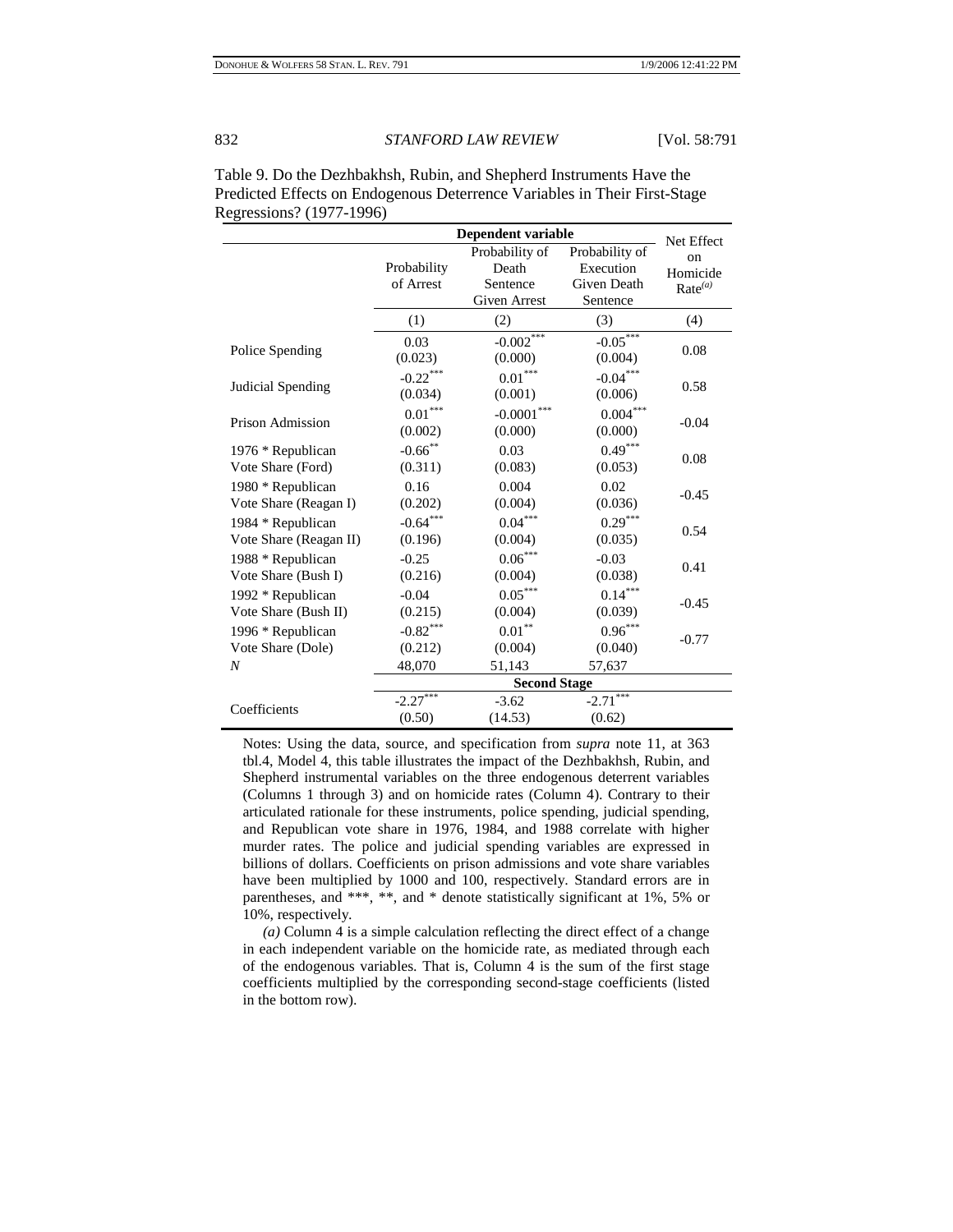#### B. *Problems with Statistical Significance*

At this point we have shown that the Dezhbakhsh, Rubin, and Shepherd results are highly sensitive in a range of dimensions and that both the sign and magnitude of the estimates vary wildly. From a statistical standpoint, what is most surprising is that each estimate—while often dramatically different from other estimates—also appears to be estimated quite precisely. That is, the standard errors on all of these results are quite small, and the statistical significance of the results quite substantial. This invites the inference that the statistical significance of these results is considerably overstated.

To better illustrate that the Dezhbakhsh, Rubin, and Shepherd model is not yielding reliable estimates of the effect of an additional execution on murder, we ran the following experiment using their preferred specification as our base model. We took the time series of the independent variables for each county and matched it to the time series of the homicide rate for a random county. Thus, the independent variables are, *by construction*, unrelated to the dependent variables (conditional on year fixed effects).<sup>99</sup> We then ran the Dezhbakhsh, Rubin, and Shepherd regression (using their preferred Model 4) and collected the relevant coefficients. We repeated this process 1000 times and, hence, generated the distribution of the estimated effects across 1000 instances *in which there is no true underlying relationship*.

Figure 7 depicts the probability density function of these estimates, and highlights where the Dezhbakhsh, Rubin, and Shepherd central estimate falls in this distribution. In these experiments, the *uncorrelated* data yielded coefficients at least as large as their estimate 30% of the time, and it yielded coefficients with an absolute value at least this big 56% of the time. That is, this exercise suggests that even if there is absolutely no relationship between the death penalty and murder, there is a substantial probability that the Dezhbakhsh, Rubin, and Shepherd model will, by chance, generate results suggesting there is a large and statistically significant effect. By contrast, the *t*statistic that they reported  $(t = 4.4)$  suggests that under the same null, estimates as large as theirs occur less than 0.001% of the time.

It is now well known that there are at least two problems with the standard errors that Dezhbakhsh, Rubin, and Shepherd report. First, the data are highly autocorrelated, which leads to substantial underestimates of standard errors (and thus overestimation of precision). To explain briefly, this year's homicide and execution rates often closely resemble last year's, and so to treat the two observations as independent experiments would understate uncertainty about the relationship between the two. Second, despite the fact that the dependent

<sup>99.</sup> Formally, this is a randomization test, using block randomization. *See* BRYAN F.J. MANLY, RANDOMIZATION, BOOTSTRAP AND MONTE CARLO METHODS IN BIOLOGY (2d ed. 1997). We also obtained qualitatively similar results when randomizing the residuals instead of the independent variable, as suggested in Peter E. Kennedy, *Randomization Tests in Econometrics*, 13 J. BUS. ECON. STAT. 85 (1995).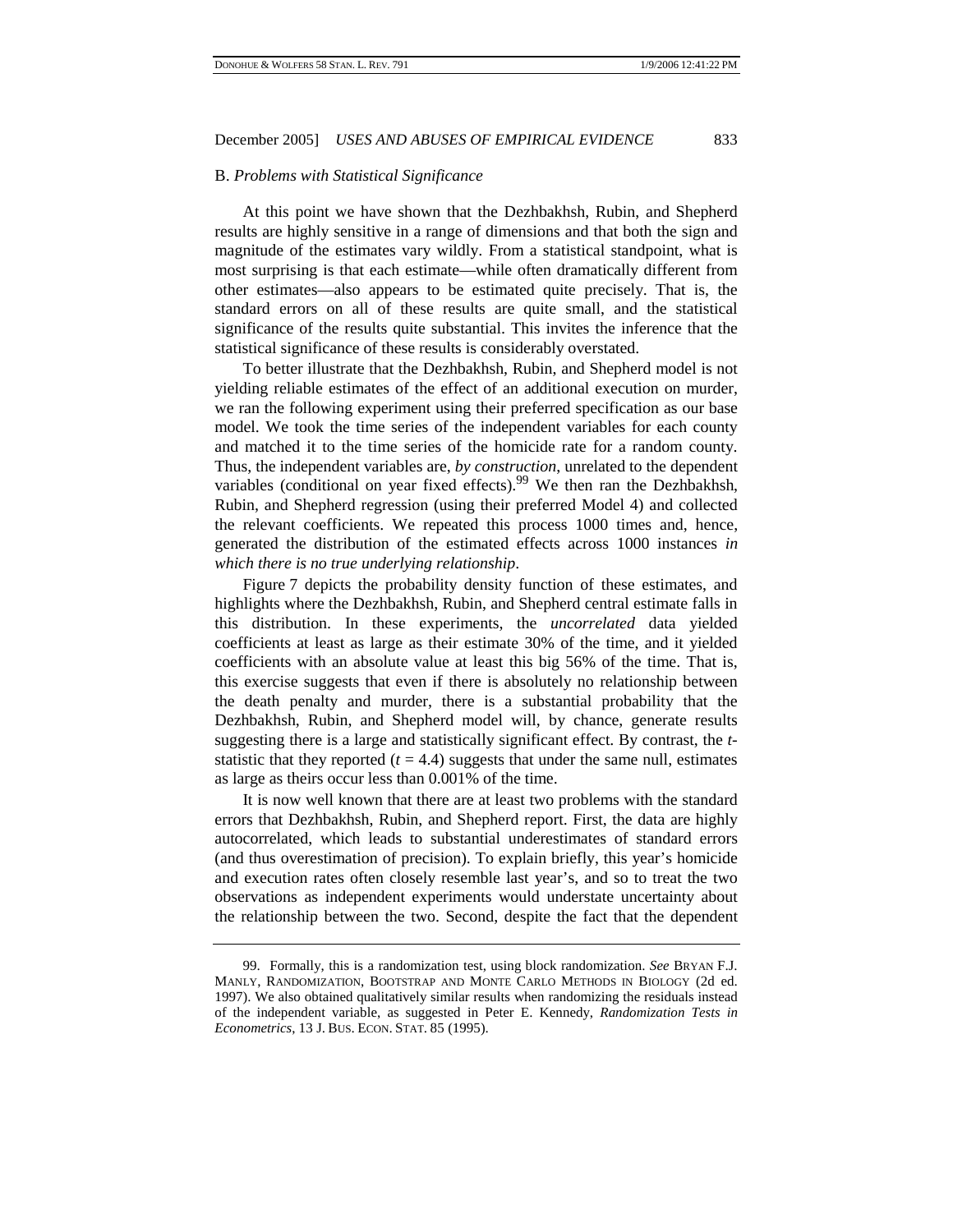

Figure 7. Dezhbakhsh, Rubin, and Shepherd (DRS) Distribution of Estimates Under the Null of No Deterrent Effect

variable is measured at the county level, the independent variables of interest in these regressions are measured at the state level. If there are state-specific shocks through time—reflecting factors like unmodelled changes in state policies, changes in state criminal markets, and the like—then this again will lead standard OLS methods to overstate their precision. The intuition is that by disaggregating to the county level, one might gain a false sense of security that each county provides an independent experiment, when counties within a state are likely to be subject to correlated shocks.

Both of these facts are already well understood in the empirical literature,<sup>100</sup> and indeed, Eric Helland and Alex Tabarrok have made these points quite explicitly regarding Lott and Mustard's investigation of the rightto-carry concealed handgun laws.<sup>101</sup> The exercise depicted in Figure 7 provides one way of assessing statistical significance in light of autocorrelation, but it does not further take account of the correlation across counties within the same

<sup>100</sup>*. See* Brent R. Moulton, *An Illustration of a Pitfall in Estimating the Effects of Aggregate Variables in Micro Units*, 72 REV. ECON. & STAT. 334 (1990) (on clustering); Bertrand, Duflo & Mullainathan, *supra* note 45 (on autocorrelation).

<sup>101</sup>*. See* Eric Helland & Alex Tabarrok, *Using Placebo Laws To Test "More Guns, Less Crime*,*"* 4 ADVANCES ECON. ANALYSIS & POL'Y 1 (2004). Given that the Dezhbakhsh, Rubin, and Shepherd data are a near-identical version of the Lott and Mustard data and that the structure of their estimating equations is similar, it seems natural to suspect that the same issues arise.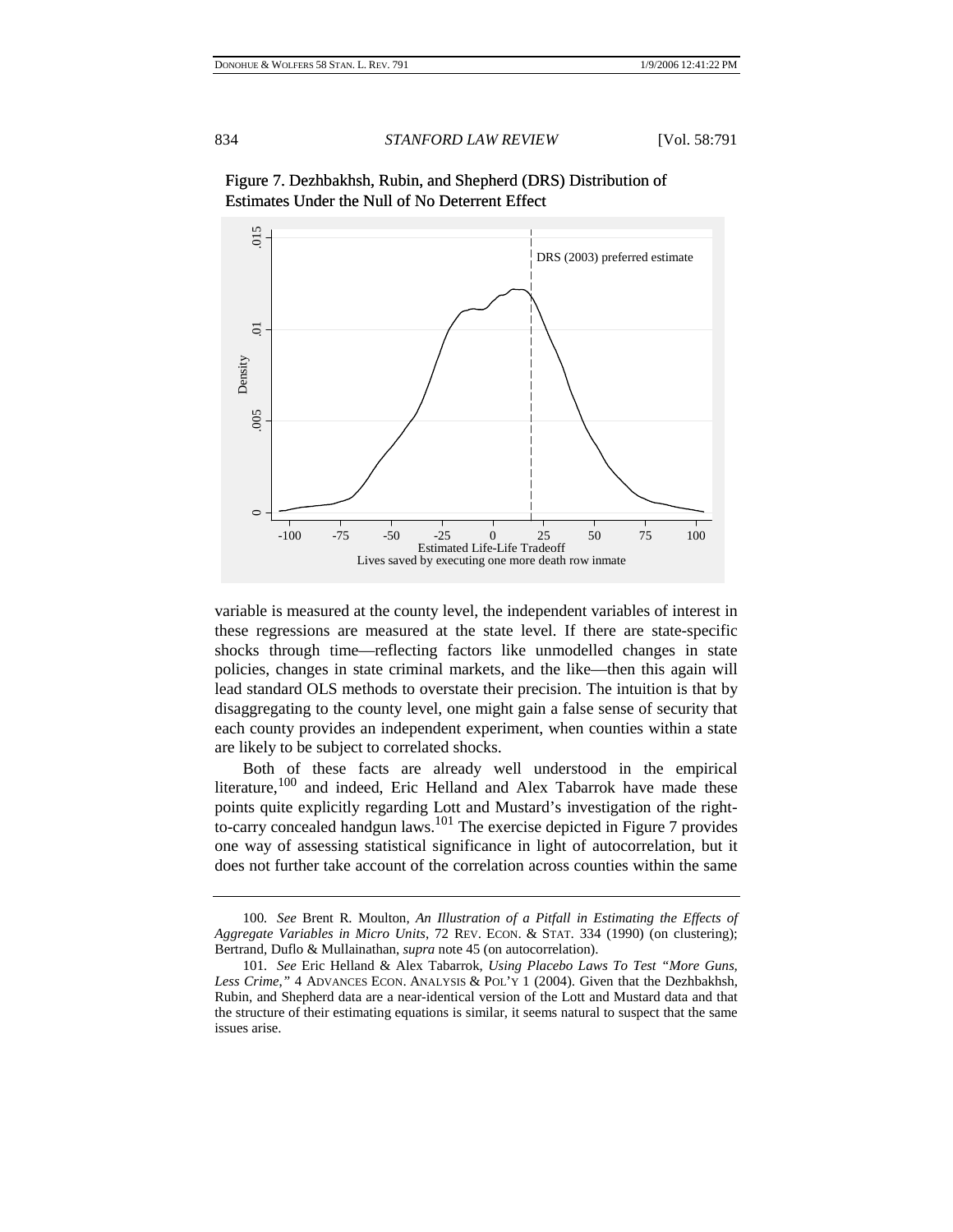state. As such, we followed Marianne Bertrand, Esther Duflo, and Sendhil Mullainathan<sup>102</sup> and reestimated the Dezhbakhsh, Rubin, and Shepherd models, correcting the standard error estimates to take account of correlation both across counties within states and within states and counties through time. These adjustments obviously do not change the estimated coefficients, and thus the estimated life-life tradeoff for Dezhbakhsh, Rubin, and Shepherd's preferred Model 4 remains at 18.5. However clustering by county leads the standard error to rise from 7.1 to 37.6, and clustering by state leads the estimated standard error to rise further to 51.3; block-bootstrap standard errors yielded similar estimates. That is, the 95% confidence interval around their central estimate ranges from the suggestion that each execution causes 82 more murders to each execution saving 119 lives.

Some of these same problems with statistical inference recur in Paul Zimmerman's 2004 study.<sup>103</sup> While several aspects of his approach are similar to those of Dezhbakhsh, Rubin, and Shepherd, there are two important differences: he exploits state-level data (over the sample from 1978 to 1997), and he uses a different set of instrumental variables. Specifically, Zimmerman argues that characteristics of homicides affect the resolve of the authorities to apply the death penalty, and so he employs variables describing homicides in the current and previous year as his instrumental variables.<sup>104</sup> Analyzing the subset of variation in executions that is correlated with his instruments, Zimmerman's preferred estimate suggests that each execution saves 19 lives, and his reported 95% confidence interval ranges from 7 to 31 lives. While we cannot test his identifying assumption (although we may be skeptical about it), we can test whether his results reflect chance, or a more fundamental correlation. Using Zimmerman's data, we reran his regressions so as to correct the standard error for clustering within states through time; we also estimated block-bootstrap standard errors. These exercises suggested that the true 95% confidence interval runs from each execution causing 23 homicides to each preventing 54 homicides.

<sup>102</sup>*. See* Bertrand, Duflo & Mullainathan, *supra* note 45, at 249.

<sup>103</sup>*. See* Zimmerman, *supra* note 11, at 163.

<sup>104.</sup> Thus, Zimmerman's instruments include: an indicator for whether an offender was released from death row in the previous year; an indicator of whether there was a botched execution in the previous year; and both contemporaneous and once-lagged values of the proportion of murders committed by strangers, by nonwhites, and under nonfelonyrelated circumstances. Of course if certain classes of homicides simply vary more than others, their share in the total will be directly correlated with the homicide rate, invalidating the use of these variables as instruments.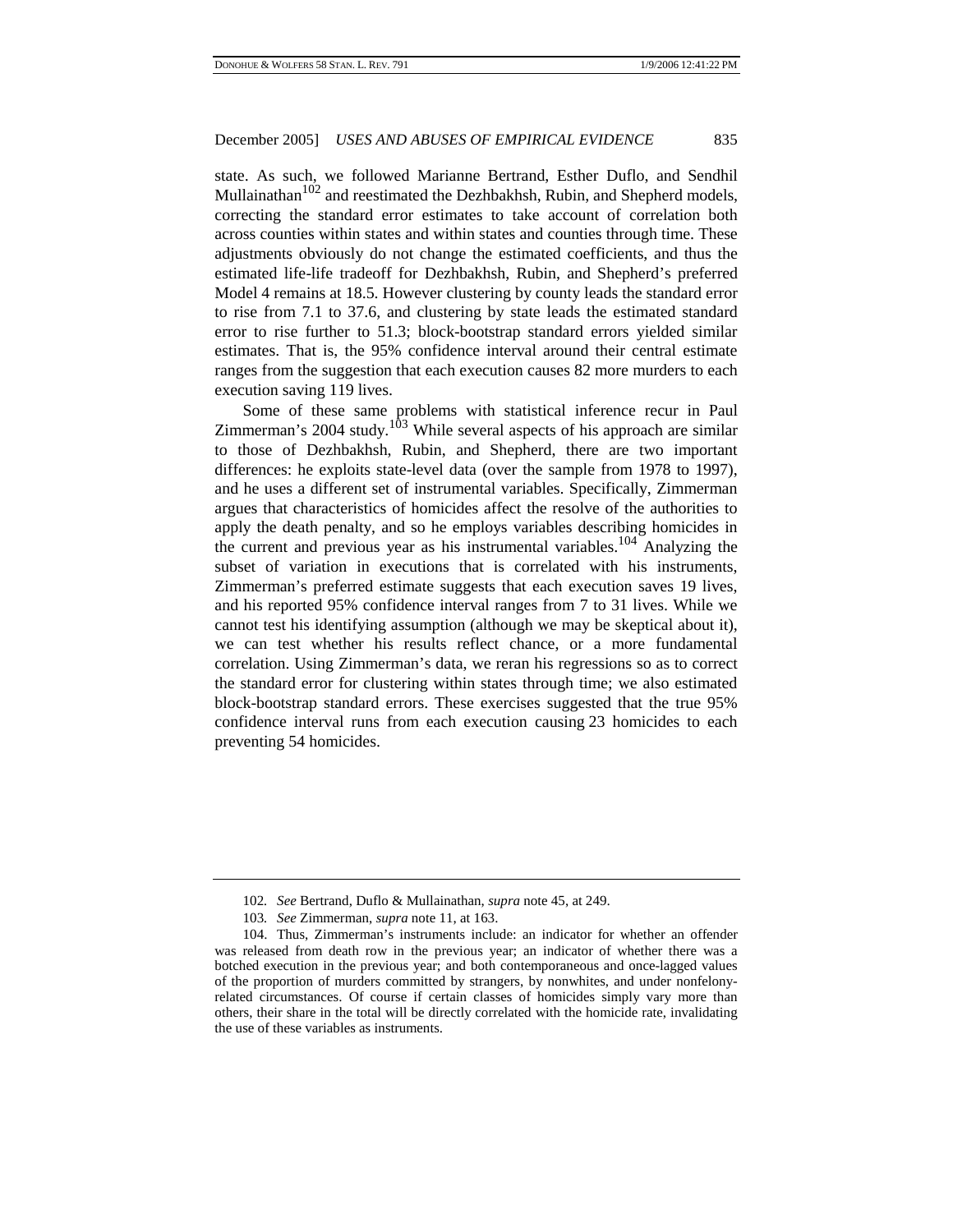### VI. A PARTIAL RECONCILIATION: LACK OF STATISTICAL POWER AND REPORTING BIAS

Our analysis of the effects of judicial and legislative experiments yielded quite inconclusive results. Neither adoption nor abolition of the death penalty could reliably be causally linked to homicide rates. Our reanalysis of Katz, Levitt, and Shustorovich's data shows that even with the largest samples analyzed in the literature, it is difficult to isolate any robust correlation between homicide rates and changes in the intensity with which the death penalty applies. That this is true even when analyzing data from fifty states over the period from 1934 through 2000 is perhaps surprising, although this could be taken to buttress the view that the true effect is reasonably close to zero.

A set of studies has analyzed execution data over much shorter, more recent (post-moratorium) time periods and purports to find reliable relationships between executions and homicides.<sup>105</sup> While the published estimates in this set of studies point to a deterrent effect, our reanalysis shows that small changes in specifications, samples, or functional form can dramatically change the results. Indeed, several of the more expansive specifications point to an antideterrent effect of the death penalty. What then is to be made of this highly volatile set of estimates? Unless one has a particularly strong prior belief about the "correct specification" (and we do not believe that economic or econometric theory are sufficiently well developed here that one would be warranted), one cannot confidently conclude that the evidence points to either deterrent or antideterrent effects. The difficulty in drawing strong conclusions is not simply one of the statistical (in)significance of the estimates: even when coefficient estimates are plagued by wide confidence intervals, they are still informative as to the "most likely" effects of the death penalty; yet, the "most likely" effect varies too widely across specifications to provide much guidance.

Moreover, it seems unlikely that *any* study based only on recent U.S. data can find a reliable link between homicide and execution rates. Figure 8 illustrates the difficulty facing researchers fixated on recent data, showing execution rates from 1934 to 2002 for the twelve largest states (accounting for around 60% of the U.S. population). The clear message is that there has been very little variation in execution rates since 1960 with which to reliably estimate any effects. Among these twelve states, there were very few executions between the early 1960s and the mid-1990s, and since then, only Texas and Illinois provide much variation. Moreover, the difficulty of finding reliable estimates is exacerbated by the fact that homicide rates typically show tremendous volatility both year to year and decade to decade.

The difficulty of discerning reliable *correlations* between execution policy

<sup>105</sup>*. See* Dezhbakhsh, Rubin & Shepherd, *supra* note 11; Mocan & Gittings, *supra*  note 11; Zimmerman, *supra* note 11*.*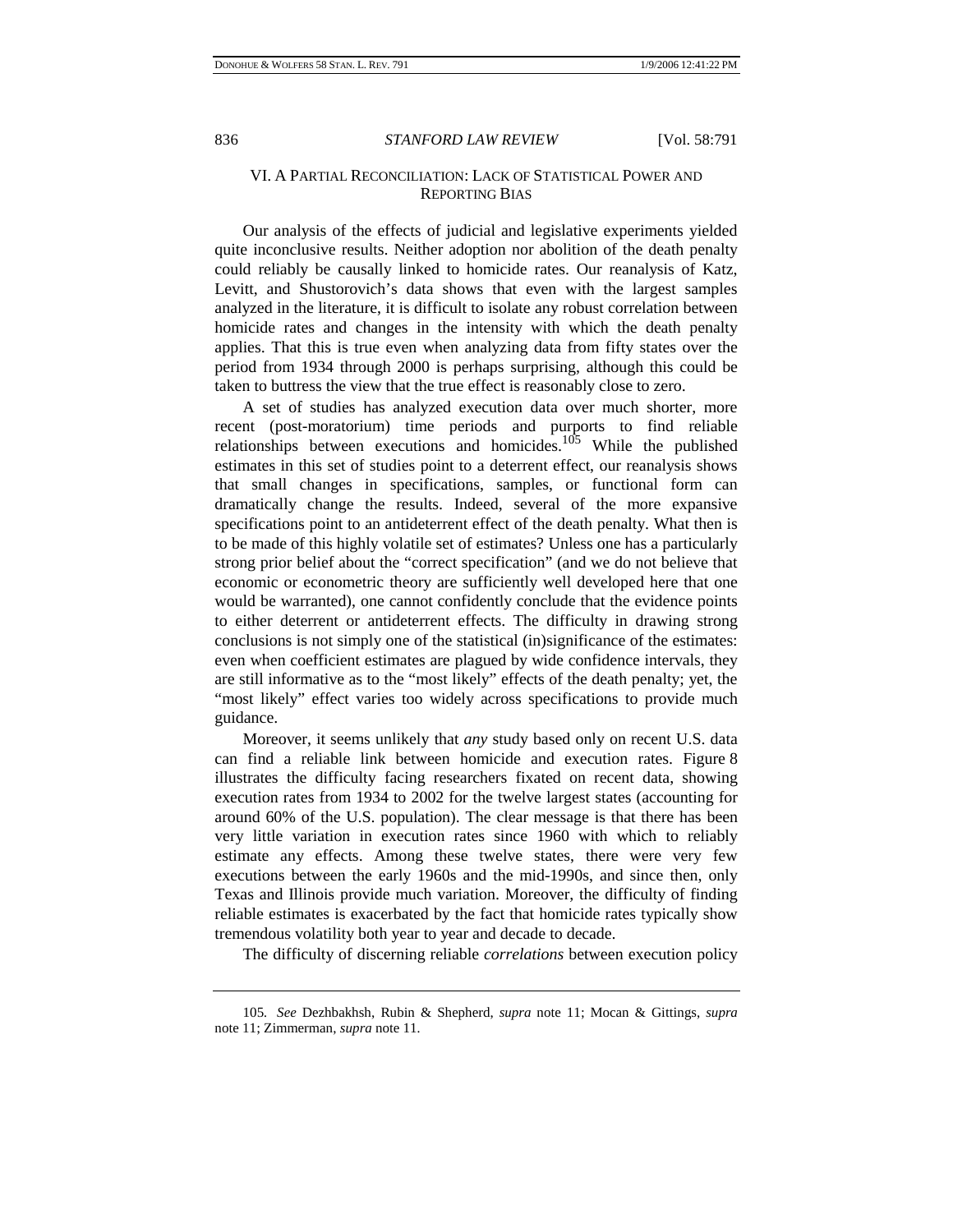

Figure 8. Execution Risk by State: Twelve Largest States

and homicides becomes even sharper when attempting to use instrumental variables methods to isolate *causal* effects because these methods focus on only the subset of the variation in executions that is deemed "exogenous." For most plausible sets of instrumental variables, only a small number of executions can be thought of as yielding the sorts of "experiments" that this method requires, so it is commensurately more difficult for these estimates to yield robust and significant estimates. Indeed, in the previous Part we saw that realistic approaches to measuring the standard errors in existing instrumental-variables estimates pointed to an extremely large degree of uncertainty about their true effects.

All told, estimates in the existing literature appear to be quite fragile in light of small changes to specification, sample, or functional form. Estimates from a variety of approaches yielded different signs and vastly different magnitudes, a pattern of results that is at least partly reconciled by more appropriate treatments of standard errors suggesting that much of this is natural sampling error. All of this said, Sunstein and Vermeule's reading of the literature led them to see a persistent pattern of robust deterrent effects reported in these same papers. What explains this disjunction? One possibility is simply that the published estimates are a nonrepresentative sample of the wider universe of estimates that we have sought to present. If this were true, then even a careful reading of published results would suffer from a simple sample selection bias.

"Reporting bias" refers to the possibility that published results are an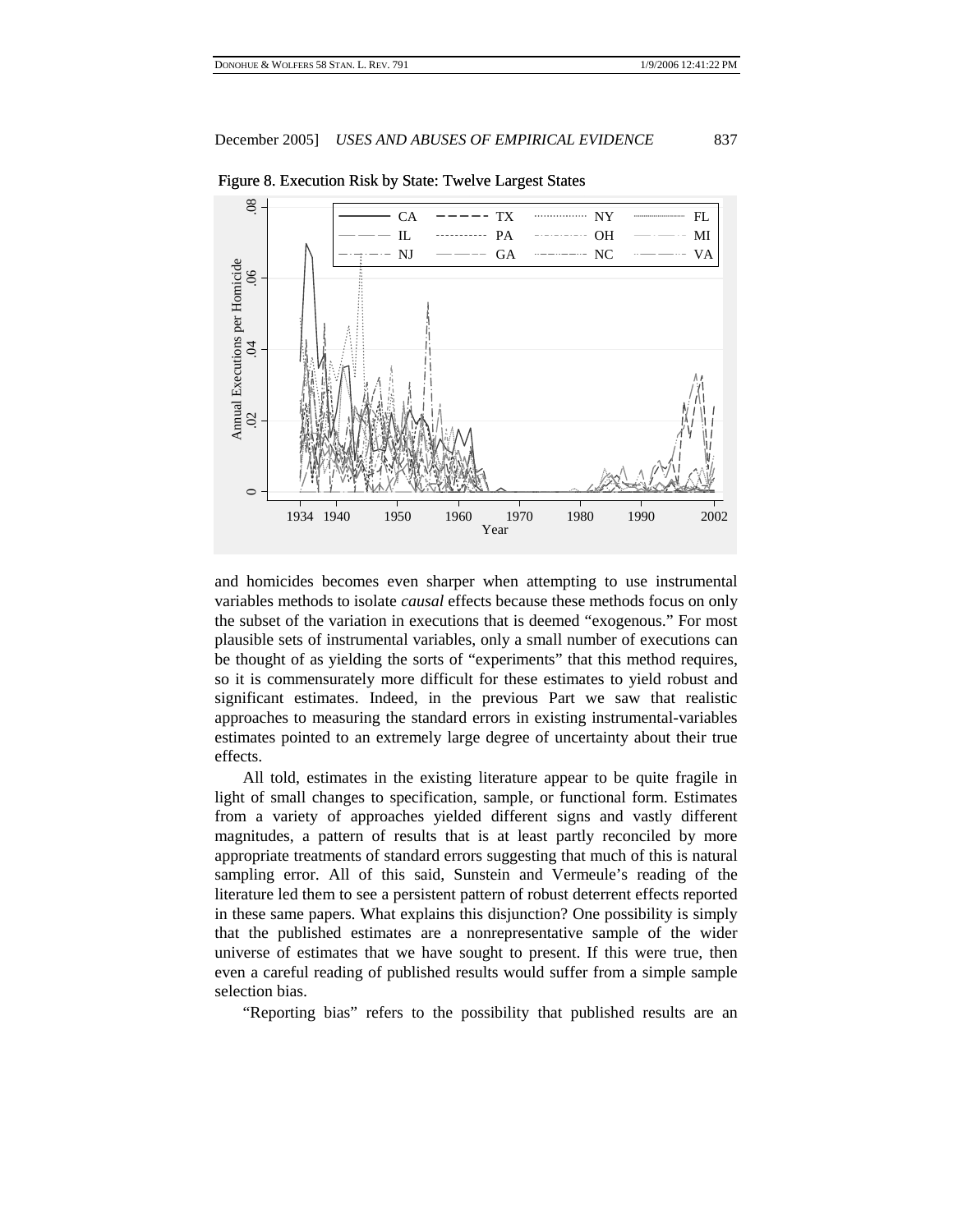unrepresentative sample. There are several reasons why this might occur. The "file drawer problem" refers to the tendency of researchers not to report on approaches that "didn't work out," in the sense of not yielding statistically significant estimates. Alternatively, "publication bias" arises when journals only publish estimates that meet standard tests of statistical significance. "Data mining" or "specification search" may also occur if career-driven or ideologically motivated researchers face incentives to report specifications that yield statistically significant evidence or estimates in favor of their preferred position. That said, it is worth emphasizing that reporting bias may occur without any of the authors being aware of it: they might simply want to report useful findings, and evidence falsifying a null hypothesis is typically regarded as more valuable.

Fortunately, we can test for reporting bias.<sup>106</sup> The intuition for this test begins by noting that different approaches to estimating the effect of executions on the homicide rate should yield estimates that are somewhat similar. That said, some approaches yield estimates with small standard errors, and hence these should be tightly clustered around the same estimate, while other approaches yield larger standard errors, and hence the estimated effects might be more variable. Thus, there is likely to be a relationship between the size of the standard error and the variability of the estimates, but *on average there should be no relationship between the standard error and the estimated effect.* By implication, if there is a correlation between the size of the estimate and its standard error, this finding suggests that reported estimates comprise an unrepresentative sample. One simple possibility might be that researchers are particularly likely to report statistically significant results, and thus they only report on estimates that have large standard errors if the estimated effect is also large. If this were true, we would be particularly likely to observe estimates that are at least twice as large as the standard error, and therefore coefficient estimates would be positively correlated with the standard error.

In Figures 9 and 10, we compile each of the reported estimates of the average number of homicides prevented per execution in recent state or county panel-data studies, as well as the reported standard errors. To ensure that this sample is representative of the literature, we included all of the reported panel data estimates from the various papers cited by Sunstein and Vermeule, a list that coincides with Shepherd's congressional testimony.<sup>107</sup>

<sup>106.</sup> *See* Orley Ashenfelter, Colm Harmon & Hessel Oosterbeek, *A Review of Estimates of the Schooling/Earnings Relationship, with Tests for Publication Bias*, 6 LAB. ECON. 453 (1999).

<sup>107.</sup> Compiling the sample still involved some judgment calls. Our goal was to include all comparable aggregate estimates for the average impact of an execution on homicide rates across death penalty jurisdictions. Thus, we included the Mocan and Gittings, *supra* note 11, estimates of the effects of commutations or death row removals as estimates of the effects of an execution foregone, but we omitted the Paul R. Zimmerman, *Estimates of the Deterrent Effect of Alternative Execution Methods in the United States*, 65 AM. J. ECON. & SOC.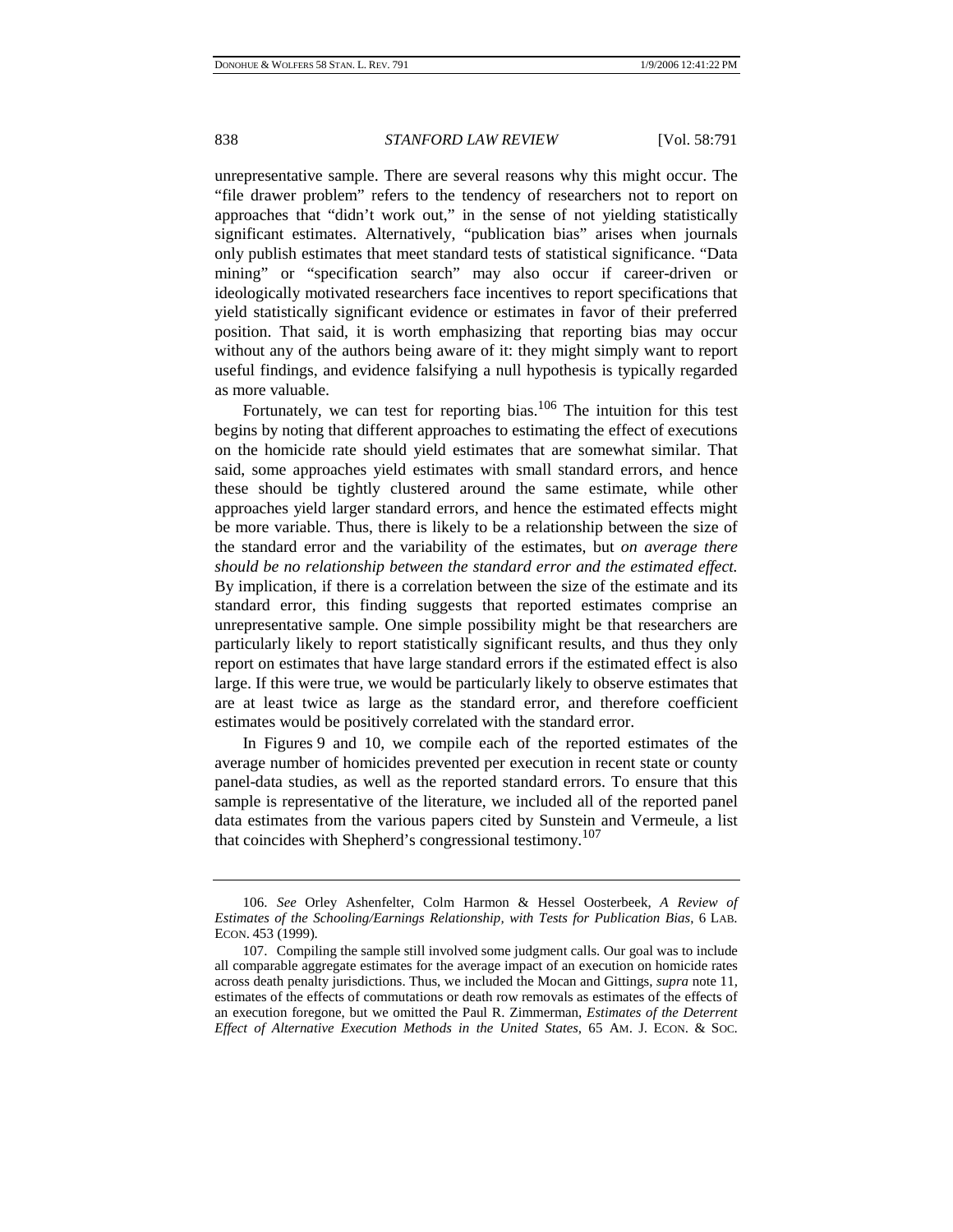



Recall that if there is no reporting bias, then estimates of the effects of executions should be clustered around the same mean, albeit in a "cone" shape, as the variability of estimates rises (linearly) with the standard error. Moreover, there should be as many estimates in the top half of the cone as in the bottom half, and the estimated effect should be uncorrelated with the standard error. Instead, these data are strongly consistent with evidence of reporting bias. Figure 9 shows the "central" or "preferred" estimate from each study, and its corresponding standard error.<sup>108</sup>

First, note that the reported estimates appear to be strongly correlated with their standard errors: we find a correlation coefficient of 0.88, which is both large and statistically significant. Second, among studies with designs that yielded large standard errors, only large positive effects are reported, despite the fact that such designs should be more likely to also yield small effects or

<sup>(</sup>forthcoming 2006), *available at* http://papers.ssrn.com/sol3/papers.cfm?abstract\_id=355 783, estimates of the effects of execution broken down by execution method, the Shepherd, *Deterrence Versus Brutalization*, *supra* note 46, estimates broken down by state, and the Shepherd, *Murders of Passion*, *supra* note 46, estimates of the effect of executions on particular homicide types (although we include the aggregate estimates).

<sup>108.</sup> The central estimates are from Dezhbakhsh, Rubin & Shepherd, *supra* note 11, at 363 tbl.4, col.1; Dezhbakhsh & Shepherd, *supra* note 33, at tbl.7, col.1; Katz, Levitt & Shustorovich, *supra* note 10, at 327 tbl.2, col.6; Mocan & Gittings, *supra* note 11, at 464 tbl.2, col.1; Shepherd, *Murders of Passion*, *supra* note 46, at 310 tbl.3, col.1; and Zimmerman, *supra* note 11, at 183 tbl.4, col. 2.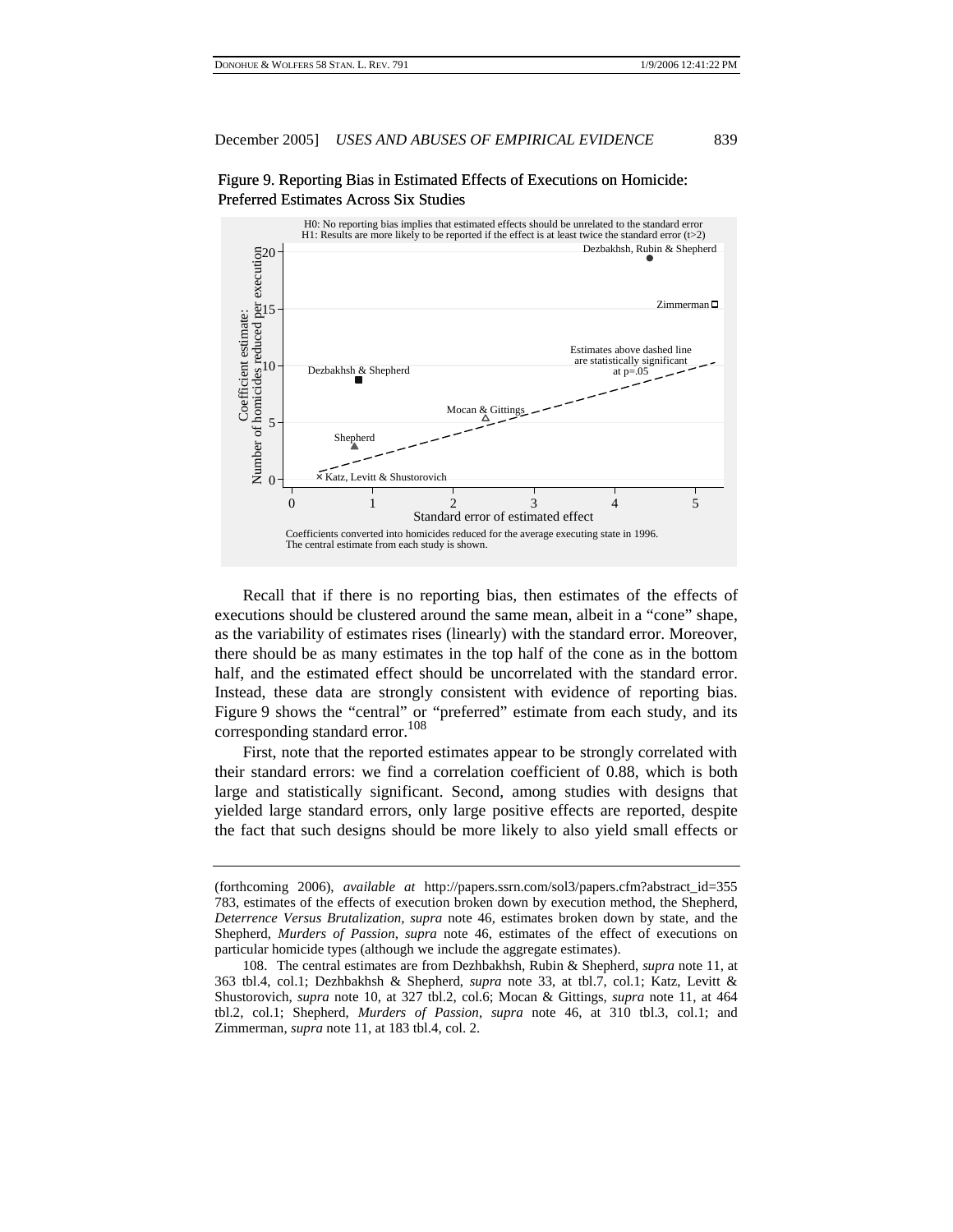

# Figure 10. Reporting Bias in Estimated Effects of Executions on Homicide: Reported Estimates Within Each Study

even large negative effects. And third, we observe very few estimates with *t*statistics smaller than two, despite the fact that the estimated deterrent effect required to meet this burden rises with the standard error.

Moreover, while Figure 9 focuses only on the central estimate from each study, Figure 10 shows the pattern of estimated coefficients and standard errors reported *within* each study. Typically these various estimates reflect an author's attempt to assess the robustness of the preferred result to an array of alternative specifications. Yet within *each* of these studies (except Katz, Levitt, and Shustorovich) we find a statistically significant correlation between the standard error of the estimate and its coefficient, which runs counter to one's expectations from a true sensitivity analysis.

In light of this analysis, it is probably not surprising that our sensitivity tests—sampling from the universe of unreported results—yielded more frequent and larger negative (that is, antideterrent) estimates and far more fragile estimates of the deterrent effect of the death penalty. Moreover, to the extent that we report only small deviations from a set of specifications that are likely afflicted by reporting bias, future researchers sampling from a wider array of econometric specifications and samples may find even more conflicting signals.

In sum, if the death penalty had a sufficiently powerful effect on murder rates (in either direction), we are confident that it would emerge from panel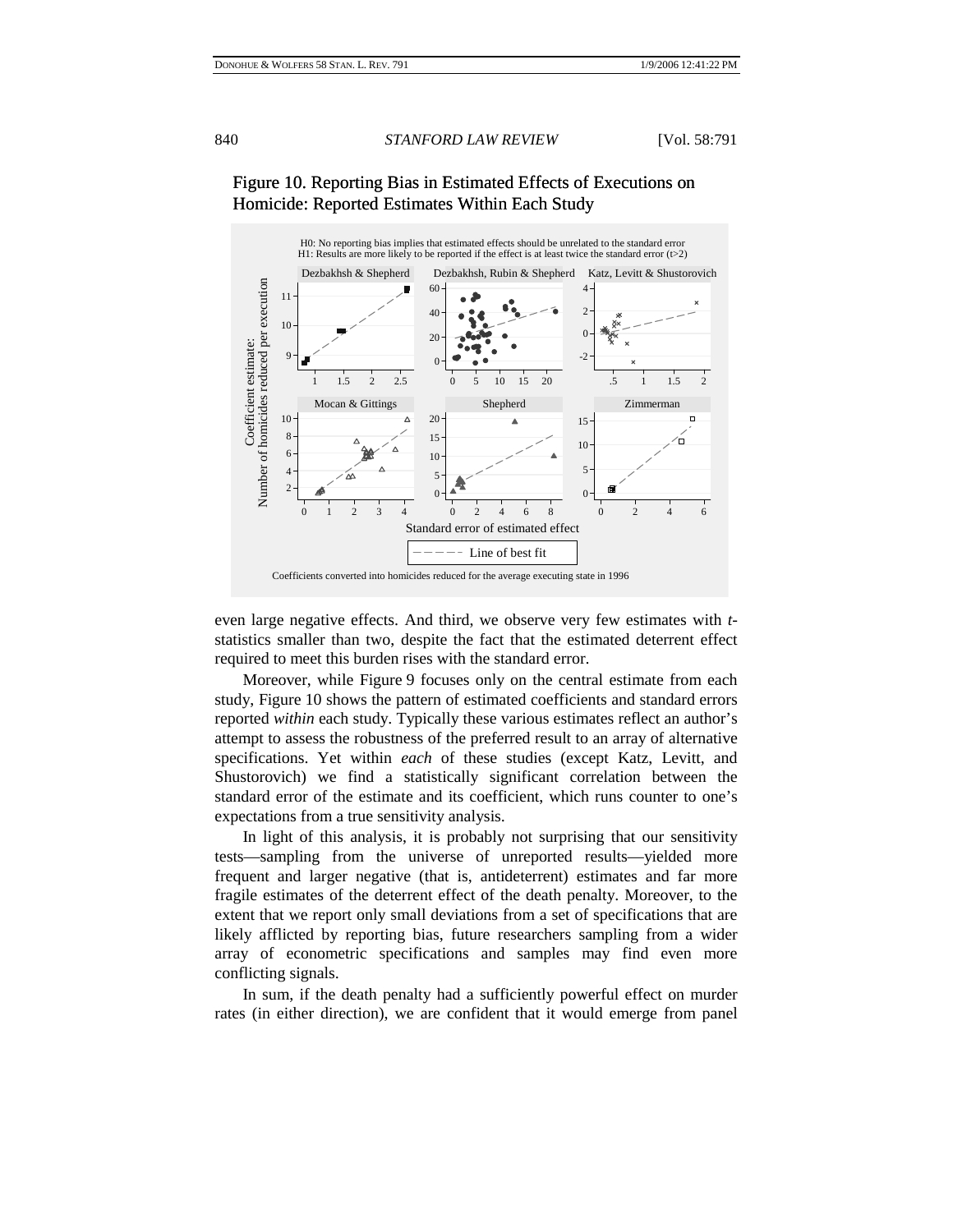data across all fifty states over a nearly seventy-year period. Relatively small effects—either stimulating or deterring homicide—will be hard to tease out, though, given the wide swings in homicide rates. Indeed, these wide swings might lead researchers to find spuriously large effects in small subsets of the data.

We are led to conclude that there exists profound uncertainty about the deterrent (or antideterrent) effect of the death penalty; the data tell us that capital punishment is not a major influence on homicide rates, but beyond this, they do not speak clearly. Further, we suspect that our conclusion that econometric studies are highly uncertain about the effects of the death penalty will persist for the foreseeable future. Quite simply, it is difficult to foresee any states providing a sharp enough policy shock for social scientists to reliably estimate an effect on homicide rates.<sup>109</sup> Consequently, we strongly suggest that substantial caution is required in interpreting *any* studies purporting to show that recent data can speak more clearly than earlier studies allowed.

#### **CONCLUSION**

We have surveyed data on the time series of executions and homicides in the United States, compared the United States with Canada, compared nondeath penalty states with executing states, analyzed the effects of the judicial experiments provided by the *Furman* and *Gregg* decisions comparing affected states with unaffected states, surveyed the state panel data since 1934, assessed a range of instrumental variables approaches, and analyzed two recent statespecific execution moratoria. None of these approaches suggested that the death penalty has large effects on the murder rate. Year-to-year movements in homicide rates are large, and the effects of even major changes in execution policy are barely detectable. Inferences of substantial deterrent effects made by authors examining specific samples appear not to be robust in larger samples; inferences based on specific functional forms appear not to be robust to alternative functional forms; inferences made without reference to a comparison group appear only to reflect broader societal trends and do not hold up when compared with appropriate control groups; inferences based on specific sets of controls turn out not to be robust to alternative sets of controls; and inferences of robust effects based on either faulty instruments or underestimated standard errors are also found wanting.

Whether or not the death penalty has a deterrent effect is—as Sunstein and Vermeule rightly argue—a very important question. If policymakers are willing to debate the issue based on the consequences of capital punishment (as Sunstein and Vermeule urge them to do), then it is crucial to try to establish

<sup>109.</sup> For instance, note that the recent Illinois execution moratorium yielded a change in execution risk much smaller than the sorts of shocks seen during the first half of the century. For more information, see Figure 8, *supra*.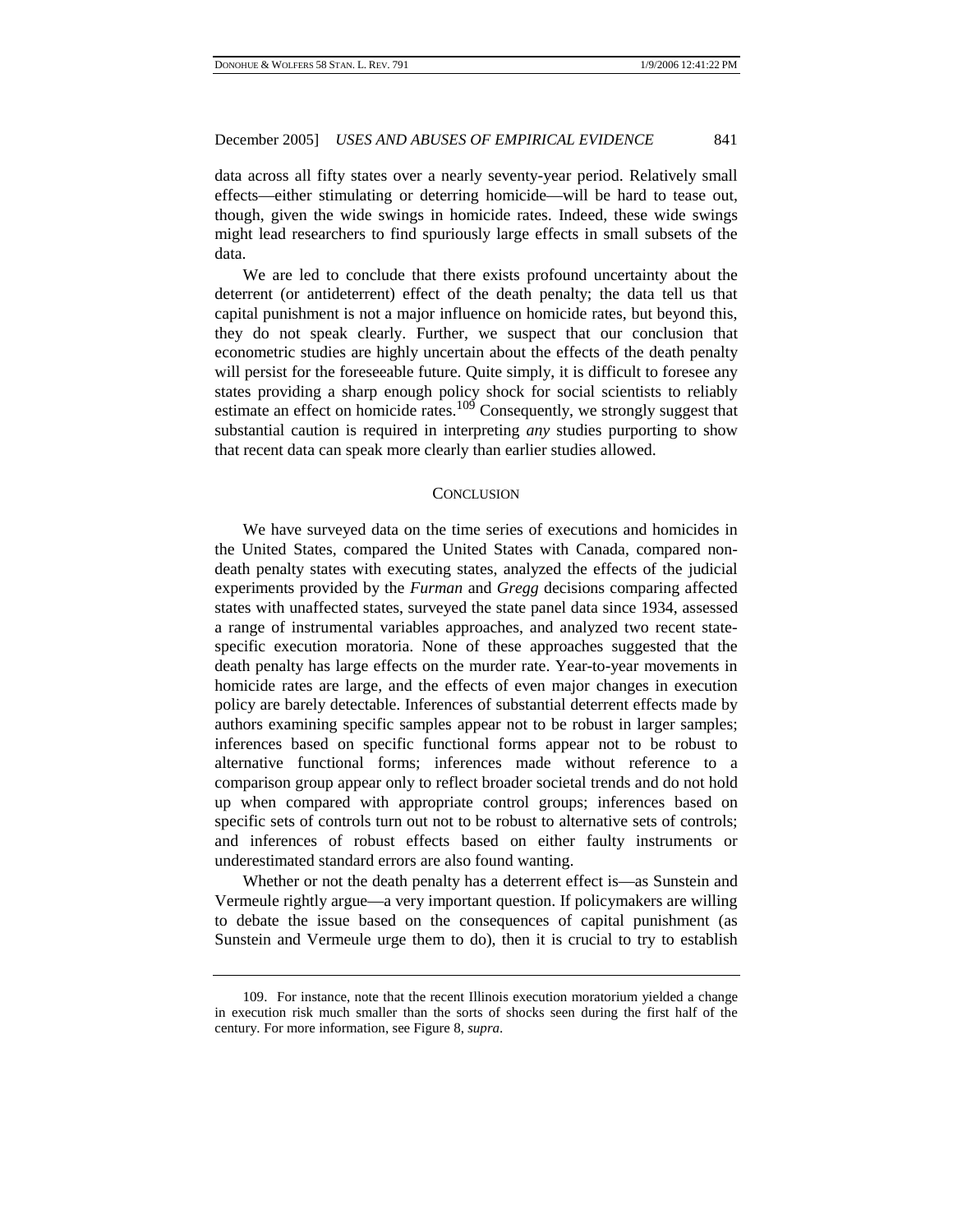reliable evidence on whether executions deter or stimulate crime. As such, it seems reasonable to appeal to econometric pyrotechnics. Unfortunately, our survey of the literature suggests that too often these pyrotechnics have yielded heat rather than light.

In general, those interested in policy debates should insist upon clarity and intuitive plausibility in all aspects of research design and analysis. This is especially true in domains where research may be driven by ideology and advocacy motives; these incentives may lead researchers to use econometric sophistication to silence debate rather than enlighten policymakers. While sophistication holds an obvious allure (especially for academics), intuitive plausibility should always be preferred in the realm of real-world policy. Unfortunately, the history of the death penalty debate is replete with examples of plausibility being sacrificed on the altar of sophistication.

In many ways, our tour of the recent death penalty literature brings the debate full circle to the explosion of interest in the topic almost a half-century ago. Thorsten Sellin's research showed a clear realization of the value of conducting before and after comparisons, contrasting "treatment" states with "controls" unaffected by policy changes.<sup>110</sup> As Sellin recognized, it is important to compare effects in jurisdictions that are otherwise subject to similar shocks.<sup>111</sup> Even so, in 1975 Ehrlich argued instead for sophistication, claiming "that the statistical methods used by Sellin and others to infer the nonexistence of the deterrent effect of capital punishment do not provide an acceptable test of such an effect." $^{112}$  Yet despite the technical sophistications of Ehrlich's approach, he clearly sacrificed plausibility, arguing that he could isolate which movements in the aggregate U.S. homicide rates were caused by changing execution policy and thereby estimate the deterrent effect of capital punishment. The subsequent literature, aptly summarized in a National Academy of Sciences report, $113$  confirmed that Ehrlich's strong conclusions about the deterrent effects of capital punishment were unwarranted.

A quarter of a century later, a small surge of studies has appeared claiming that recent data and new econometric methods overturn the earlier consensus. Sunstein and Vermeule appear to believe this claim. Despite the sophistication of the studies on which that claim is based, our analysis shows that they either fail to account for developments in unaffected states, apply sophisticated methods in an entirely inappropriate manner, or yield results which are clearly not robust to small changes. Moreover, not only are panel data not "a newly available form of data," $114$  but they also formed the basis of Sellin's research method. While he did not bury his comparisons in jargon, Sellin's method

<sup>110.</sup> *See* Sellin, *Homicides*, *supra* note 1, at 135.

<sup>111.</sup> *Id.*

<sup>112.</sup> Ehrlich, *supra* note 3, at 398.

<sup>113.</sup> *See* DETERRENCE AND INCAPACITATION, *supra* note 5.

<sup>114.</sup> Sunstein & Vermeule, *supra* note 12, at 711.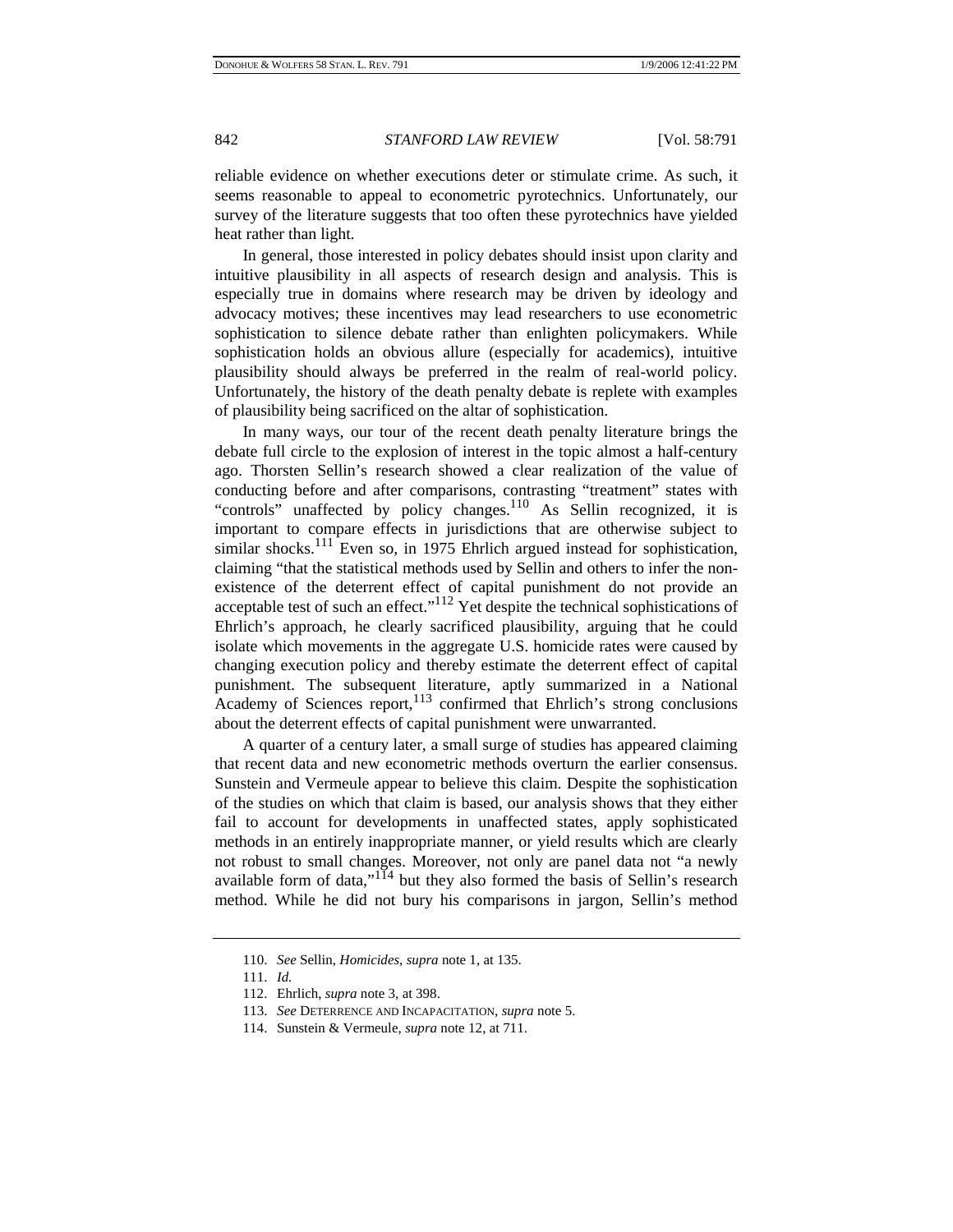essentially comprised a difference-in-differences approach; in his insistence on comparing otherwise similar states, Sellin predicted the subsequent emergence of matching estimators. His methods are not only intuitively plausible, but they are not too far from the current state of the art in empirical microeconomics.<sup>115</sup>

As we have applied somewhat updated econometric techniques to Sellin's methods, we have found that his conclusions remain essentially unchanged. The U.S. data simply do not speak clearly about whether the death penalty has a deterrent or antideterrent effect.<sup>116</sup> The only clear conclusion is that execution policy drives little of the year-to-year variation in homicide rates. As to whether executions raise or lower the homicide rate, we remain profoundly uncertain.

Sunstein and Vermeule argue that capital punishment is morally required if it saves lives. Their assessment of the currently published empirical literature leads them to the view that lives would indeed be saved, which in turn prompts them to call for an increase in the number of executions. Moreover, they argue that it is not sufficient to raise reasonable doubt about the claim that executions will reduce the number of murders, as they argue for a version of the precautionary principle, and hence "the existence of legitimate questions is hardly an adequate reason to ignore evidence of severe harm."<sup>117</sup>

In light of our reanalysis of the data, we would strongly urge them to reassess their conclusion about what is known or knowable about the impact of the death penalty. And we do not mean simply to raise "legitimate questions," but rather to urge them to reconsider fundamentally whether existing data can be sufficiently informative as to form the basis of capital punishment policy at all.<sup>118</sup> The estimated effects of capital punishment on homicide rates change dramatically even with small changes in econometric specifications. Aggregating over all of our estimates, it is entirely unclear even whether the preponderance of evidence suggests that the death penalty causes more or less murder. $^{119}$ 

118*. Id.*

<sup>115.</sup> David Card and Alan Krueger's landmark minimum-wage study has been an important catalyst for this style of research, and it shares much of the flavor of Sellin's methods. Card and Krueger were interested in the employment consequences of the minimum wage, so they examined the evolution of employment in New Jersey, comparing it with the evolution of employment among a control group of unaffected firms in eastern Pennsylvania. *See* David Card & Alan B. Krueger, *Minimum Wages and Employment: A Case Study of the Fast-Food Industry in New Jersey and Pennsylvania*, 84 AM. ECON. REV. 772, 773 (1994).

<sup>116.</sup> Conceivably, a careful study of international statistics might provide richer data with which to illuminate the deterrent question, although (depending on which countries are examined) this might raise an additional question whether responses to the use of the death penalty in countries with very different cultural backgrounds and legal institutions would be relevant to the United States.

<sup>117.</sup> Sunstein & Vermeule, *supra* note 12, at 715.

<sup>119.</sup> As such, our conclusions most closely match those of Steven Levitt. For a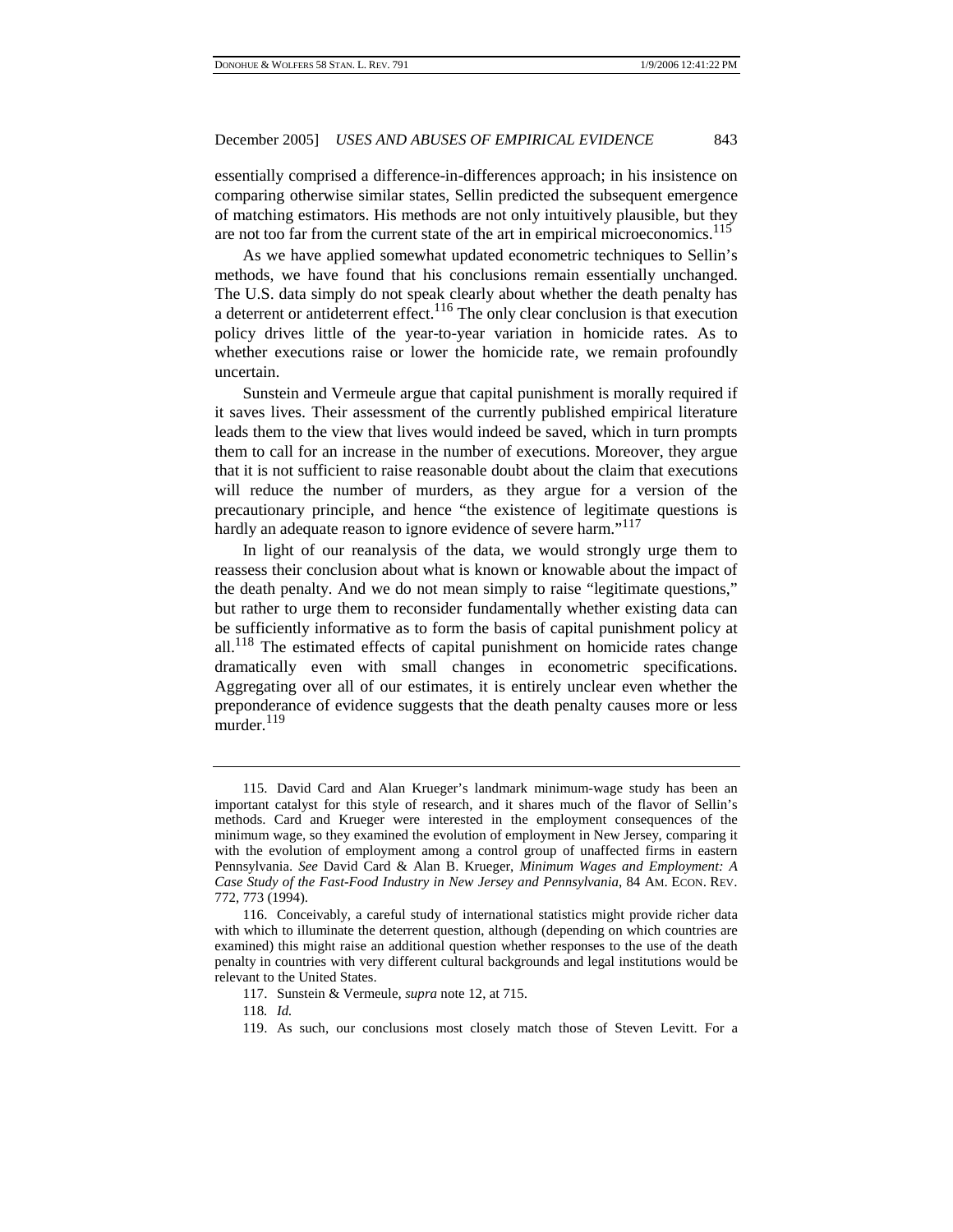Alternatively, to frame the issue as a Bayesian would, one's posterior belief about the deterrent effect of the death penalty surely looks a lot like one's prior belief. We can be sure that the death penalty does not cause or eliminate large numbers of homicides, but we learn little else from the data. As such, there is little evidence to convince believers in the deterrent hypothesis otherwise, as there is little to persuade believers in the competing brutalization hypothesis. Thus, it remains for Sunstein and Vermeule either to accept that their argument provides no useful guidance to policymakers or to argue that the death penalty is morally required if one has a strong enough prior belief. In light of their suspicions that "cognitive processes contribute to large mistakes, at least on questions of fact," $120$  one suspects that they would also be led to agree that—in light of the highly uncertain evidence—their argument has little prescriptive content.

To the extent that there is a prescription in Sunstein and Vermeule's argument, it is to emphasize the importance of a direct interplay between crime research and (highly politicized) policymaking. Unfortunately, recent history on this score is not particularly encouraging. Isaac Ehrlich's econometric evaluation of the deterrent effect of the death penalty breathed new life into the pro-death penalty movement. Even though Ehrlich's 1975 study was to be later discredited, the real problem was not that a flawed empirical paper had been written, but rather that there were those who leapt to use it as a tool to advance the goal of reinstating capital punishment in the United States before the validity and reliability of the work had been fully explored. In the words of the National Academy of Sciences report on Ehrlich's work: "[I]t seems unthinkable to us to base decisions on the use of the death penalty on Ehrlich's findings, as the Solicitor General of the United States has urged. They simply are not sufficiently powerful, robust, or tested at this stage to warrant use in such an important case." $121$  More recently, numerous legislators, and even former Attorney General John Ashcroft, have been willing to rely on the findings of John Lott<sup>122</sup> as constituting powerful evidence that right-to-carry

*Id.* 

121. DETERRENCE AND INCAPACITATION, *supra* note 5, at 358.

particularly sharp articulation, see Douglas Clement, *Does the Death Penalty Deter Homicide? New Economic Studies Seek the Answer to an Age-Old Question*, REGION, June 2002, *available at* http://minneapolisfed.org/pubs/region/02-06/debate.cfm. Clement reports:

 <sup>&</sup>quot;What's interesting about this is that it mirrors so closely the Ehrlich debate of the '70s," said Chicago's Levitt, "which basically all came down to if you tweak his specification at all, you get numbers that are totally different." And reaching a definitive answer about deterrence could well be impossible since current execution rates may be too low to provide sufficient empirical data. "I really think not that the answer is 'yes' or 'no,'" said Levitt, "but that there's not enough information to figure it out. There may never be enough. It may just be a question that can't be answered."

<sup>120.</sup> Sunstein & Vermeule, *supra* note 12, at 740.

<sup>122.</sup> JOHN R. LOTT, JR., MORE GUNS, LESS CRIME: UNDERSTANDING CRIME AND GUN CONTROL LAWS (2d ed. 2000).